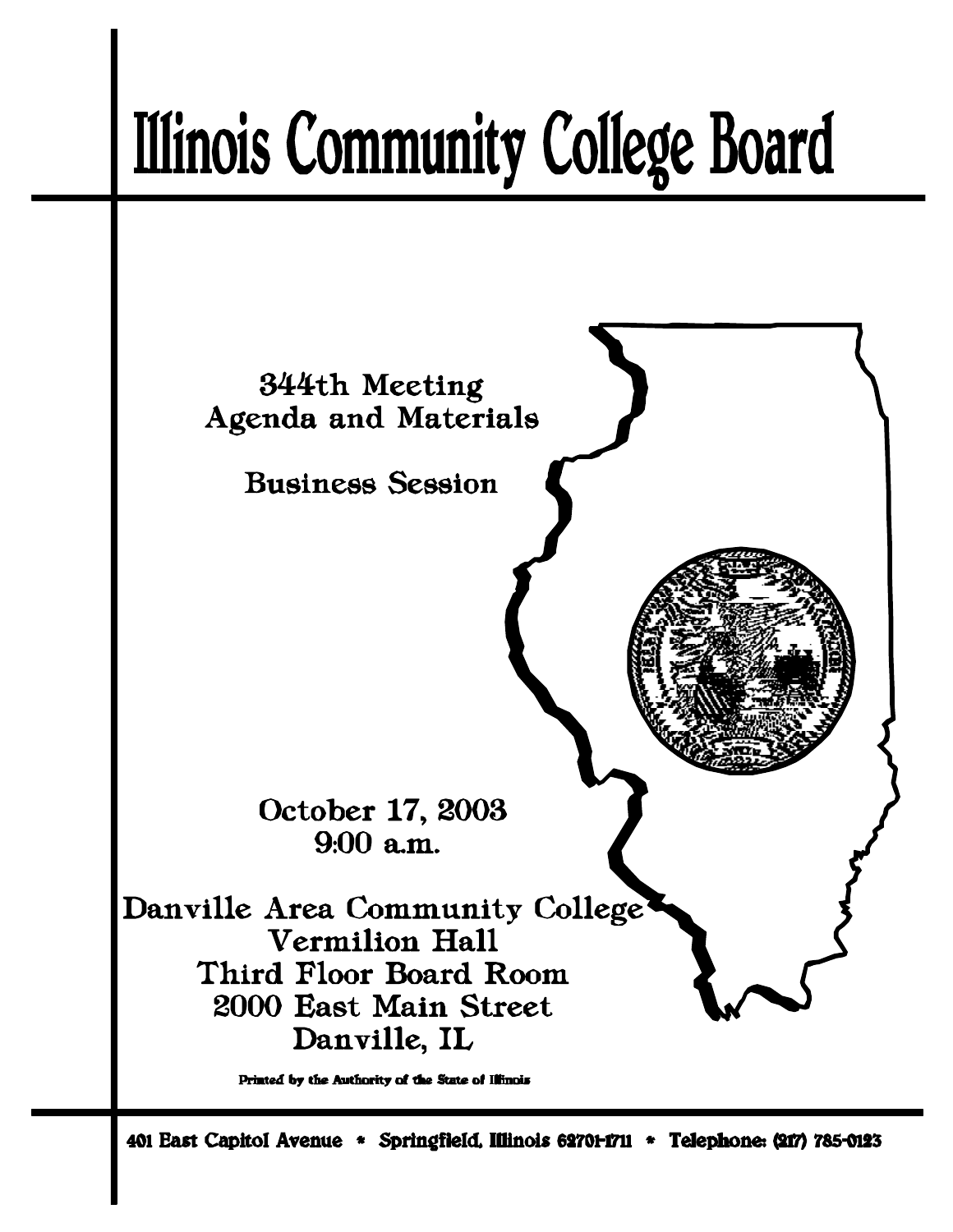Agenda 344th Meeting of the Illinois Community College Board **Business Session** Danville Area Community College Vermilion Hall - Third Floor Board Room 2000 East Main Street Danville, Illinois October 17, 2003 9:00 a.m.

Committee Meetings **Meeting** Site

| 7:30 a.m. - Adult Education Committee    | Vermilion Hall, VH206  |
|------------------------------------------|------------------------|
| 8:00 a.m. - Budget and Finance Committee | Vermilion Hall         |
|                                          | Third Floor Board Room |

### Page

| 1. |                                                                                                  | Roll Call and Declaration of Quorum                                                                                                                                 |  |
|----|--------------------------------------------------------------------------------------------------|---------------------------------------------------------------------------------------------------------------------------------------------------------------------|--|
| 2. |                                                                                                  | Announcements and Remarks by Edward T. Duffy, Chair                                                                                                                 |  |
| 3. | Remarks by Alice Marie Jacobs, President<br>Danville Area Community College                      |                                                                                                                                                                     |  |
| 4. | Recognition of Joseph J. Neely for his Service to the<br><b>Illinois Community College Board</b> |                                                                                                                                                                     |  |
| 5. | Recognition of Delores S. Ray for her Service to the<br>Illinois Community College Board         |                                                                                                                                                                     |  |
| 6. | Awards for Excellence in Learning-Centered Instruction                                           |                                                                                                                                                                     |  |
| 7. | <b>Committee Reports</b>                                                                         |                                                                                                                                                                     |  |
|    | 7.1<br>7.2                                                                                       | Adult Education & Family Literacy Committee<br><b>Budget and Finance Committee</b>                                                                                  |  |
| 8. |                                                                                                  | President/CEO Report                                                                                                                                                |  |
| 9. | <b>Advisory Organizations</b>                                                                    |                                                                                                                                                                     |  |
|    | 9.1<br>9.2<br>9.3<br>9.4                                                                         | <b>Presidents Council</b><br>Illinois Community College Faculty Association<br><b>Student Advisory Committee</b><br>Illinois Community College Trustees Association |  |
|    | 9.5                                                                                              | Adult Education and Family Literacy Advisory Council                                                                                                                |  |
|    |                                                                                                  |                                                                                                                                                                     |  |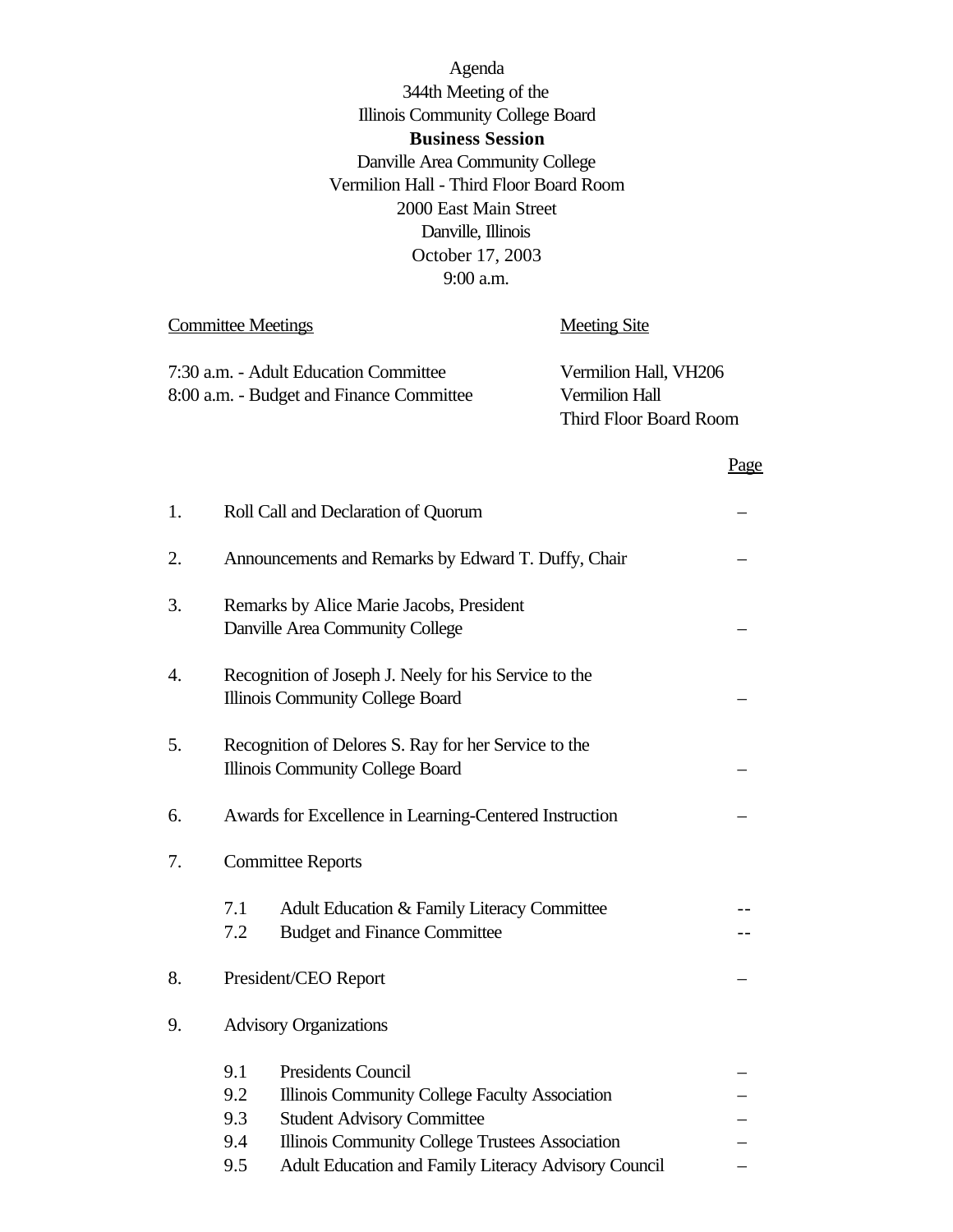# Agenda 344th Meeting of the Illinois Community College Board

|     |                                           |                                                                                               | <u>Page</u>           |
|-----|-------------------------------------------|-----------------------------------------------------------------------------------------------|-----------------------|
| 10. | <b>Consent Agenda</b>                     |                                                                                               |                       |
|     | 10.1<br>10.2                              | Minutes of the September 19, 2003 Meeting<br>New Units of Instruction                         | $1 - 21$<br>$22 - 24$ |
| 11. | <b>Adult Education</b>                    |                                                                                               |                       |
|     | 11.1                                      | Status Report on the Adult Education                                                          |                       |
|     |                                           | <b>Funding Task Force</b>                                                                     | $25 - 26$             |
|     | 11.2<br>11.3                              | <b>Status Report on GED</b>                                                                   | $27 - 28$             |
|     |                                           | United States Department of Education<br>State Program Review and Technical Assistance Report | 29                    |
|     |                                           |                                                                                               |                       |
| 12. |                                           | Status of Fiscal Years 2004 & 2005                                                            |                       |
|     |                                           | Illinois Community College Board Budgets                                                      | 30                    |
|     |                                           |                                                                                               |                       |
| 13. |                                           | ICCB Approval of the Associate in Arts in Teaching Models                                     | 31                    |
| 14. | Illinois Community College Accountability |                                                                                               |                       |
|     | 14.1                                      | Results Report - Fiscal Year 2003                                                             | $32 - 33$             |
|     | 14.2                                      | Follow-Up Study of Fiscal Year 2002                                                           |                       |
|     |                                           | <b>Career and Technical Education Graduates</b>                                               | 34-38                 |
|     | 14.3                                      | Accountability and Productivity in the                                                        |                       |
|     |                                           | Illinois Community College System -                                                           |                       |
|     |                                           | Fiscal Year 2003                                                                              | $39-41$               |
| 15. |                                           | <b>Information Items</b>                                                                      |                       |
|     | 15.1                                      | Fiscal Year 2003 Financial Statements                                                         |                       |
|     |                                           | (Final Expenditures)                                                                          |                       |
|     | 15.2                                      | <b>Fiscal Year 2004 Financial Statements</b>                                                  |                       |
|     | 15.3                                      | <b>ICCB/Department of Children and Family</b>                                                 |                       |
|     |                                           | Services Interagency Agreement Final Report                                                   |                       |
|     |                                           | for Fiscal Year 2003                                                                          | $42 - 43$             |
|     | 15.4                                      | ICCB Lincoln's Challenge Scholarship Program                                                  |                       |
|     |                                           | Final Report for Fiscal Year 2003                                                             | 44-46                 |
| 16. |                                           | <b>Other Business</b>                                                                         |                       |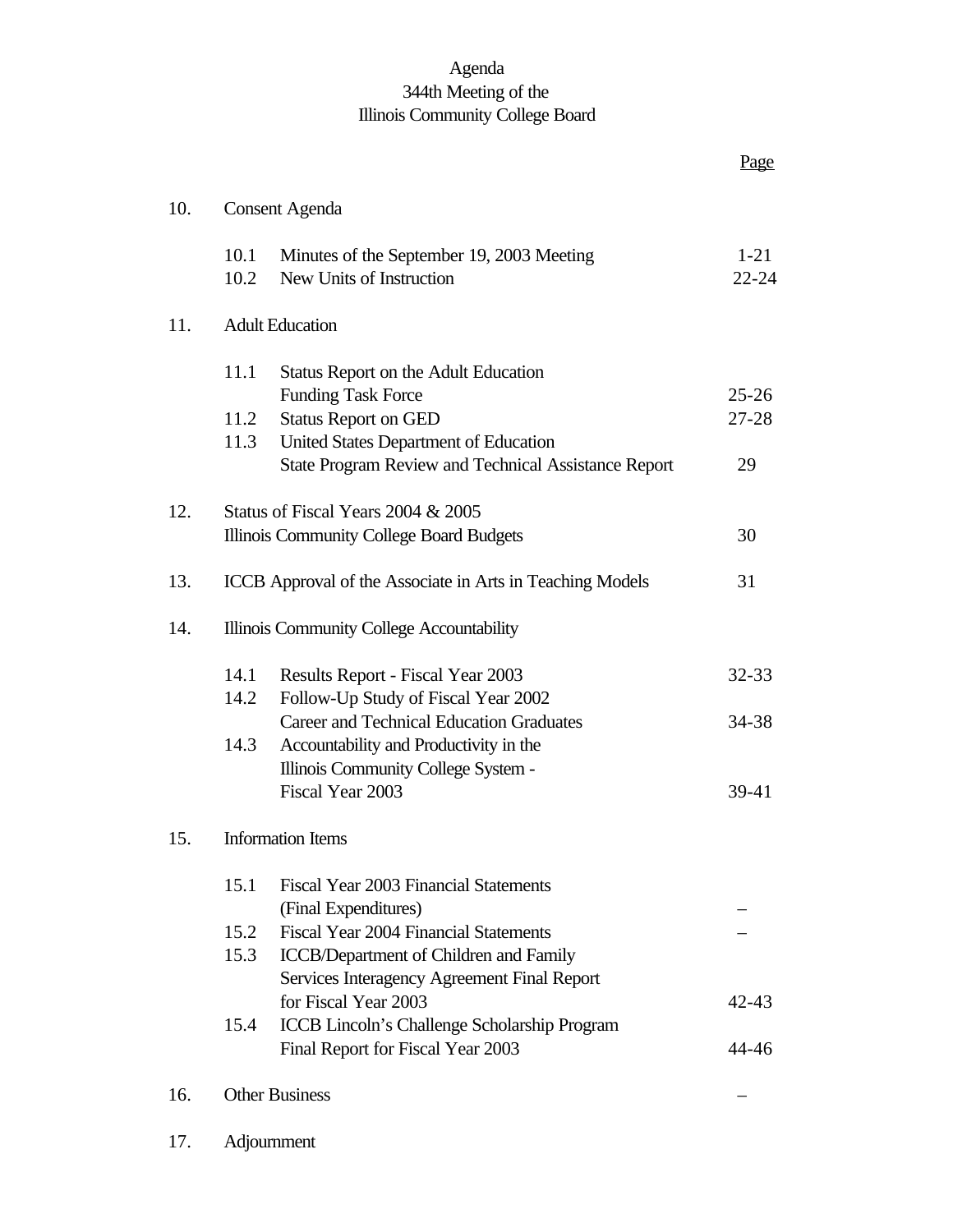## UNAPPROVED

Minutes of the 343rd Meeting of the Illinois Community College Board September 19, 2003 Illinois Community College Board Office Lincoln Land Community College Campus Workforce Center Classrooms 2 & 3 2450 Foundation Drive Springfield, Illinois

#### Item #1 - Roll Call and Declaration of Quorum

Chairman Duffy called the meeting to order at 9:00 a.m. Roll call was taken with the following members present: Guy Alongi, James Berkel, Edward Duffy, James Frommeyer, Martha Olsson, Rudolph Papa, Judith Rake, Edward Welk, and James Zerkle. Marjorie Cole, Laurna Godwin, and Gwendolyn Rogers were absent.

### Item #2 - Remarks by Edward T. Duffy, Chair

Chairman Duffy welcomed Guy Alongi and Rudolph Papa to membership on the Illinois Community College Board. Mr. Alongi replaces former member Joseph Neely, and Mr. Papa replaces former member Delores Ray. James Frommeyer was welcomed as the ICCB student member for fiscal year 2004.

Chairman Duffy remarked on the important mission of community colleges and their role in higher education.

#### Item #3 - Remarks by Joseph J. Cipfl, President/CEO

Dr. Cipfl welcomed Guy Alongi and RudolphPapa to the Illinois Community College Board membership and to James Frommeyer, Student Member, to the Illinois Community College Board.

Dr Cipfl introduced ICCB staff members Virginia McMillan, Sarah Hawker, Tom Ryder, Don Wilske, Ellen Andres, Sarah Aughenbaugh, Steve Morse, and Joyce Chilton. Guests introduced were Libby Roeger of Shawnee Community College, representing the Faculty Association; and President Jon Astroth of Heartland Community College, representing Terry Ludwig, President of the Presidents Council.

Governor Blagojevich appointed Brenda Holmes as Deputy Chief of Staff for Education. Ms. Holmes will report to Alonzo Monk, Chief of Staff. Ms. Holmes formerly served as the Illinois State Board of Education's legislative liaison.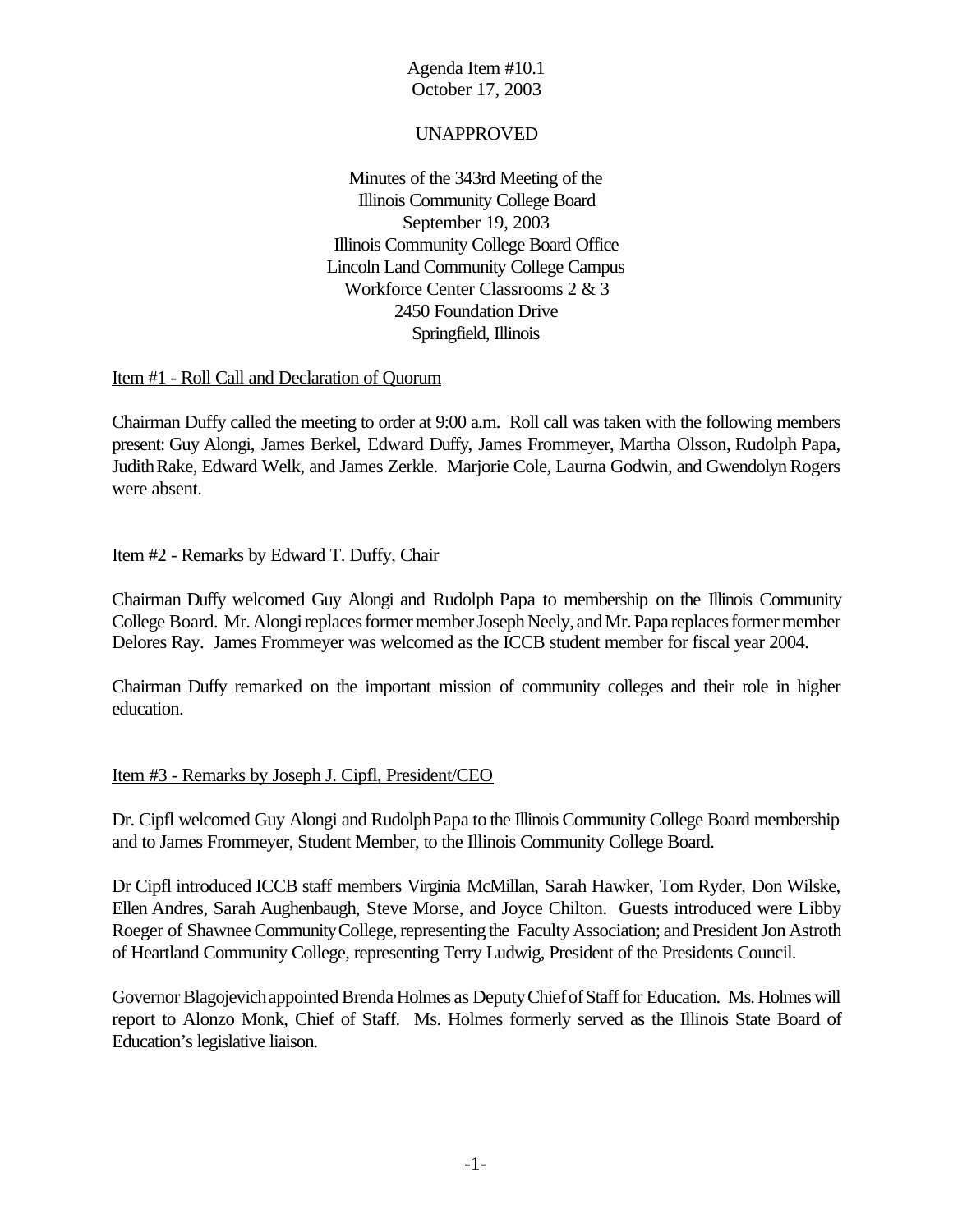Statewide enrollments at Illinois community colleges have increased this semester by an average of nearly 5 percent.

Meetings of the Presidents Council and Trustees Association were held on September 12 and 13 in Peoria. The priority of both groups is to seek recovery of the 50 percent loss in "hold harmless"dollars for the community college system's fiscal year 2004 budget.

Dr. Cipfl participated in the presidential installation of Dr. Walter Packard on September 13 at McHenry County College.

He will also participate in the grand opening celebration of the newly renovated facilities at Illinois Valley Community College on September 22.

### Item #4 - Election of Illinois Community College Board Vice Chair for Fiscal Year 2004

Chairman Duffy requested Board action to defer the election of ICCB ViceChair to allow the Governor time to complete the reappointments/appointments of ICCB members whose terms expired on June 30, 2003. Rudolph Papa made a motion, which was seconded by Judith Rake, to defer the election of the ICCB Vice Chair until all reappointments/appointments have been completed by the Governor. The motion was approved by unanimous voice vote. Student advisory vote: Yes.

# Item #5 - Illinois Community College Board Appointments to the Joint Education Committee

At the request of Chairman Duffy, James Zerkle made a motion, which was seconded by Rudolph Papa, that Judith Rake represent the Illinois Community College Board onthe Joint Education Committee. The motion was approved by unanimous voice vote. Student advisory vote: Yes.

#### Item #6 - Consent Agenda

Rudolph Papa made a motion, which was seconded by Edward Welk, to approve the following items on the Consent Agenda:

#### Item #6.1 - Minutes of the June 20, 2003 Meeting

The Illinois Community College Board hereby approves the minutes of the June 20, 2003 meeting.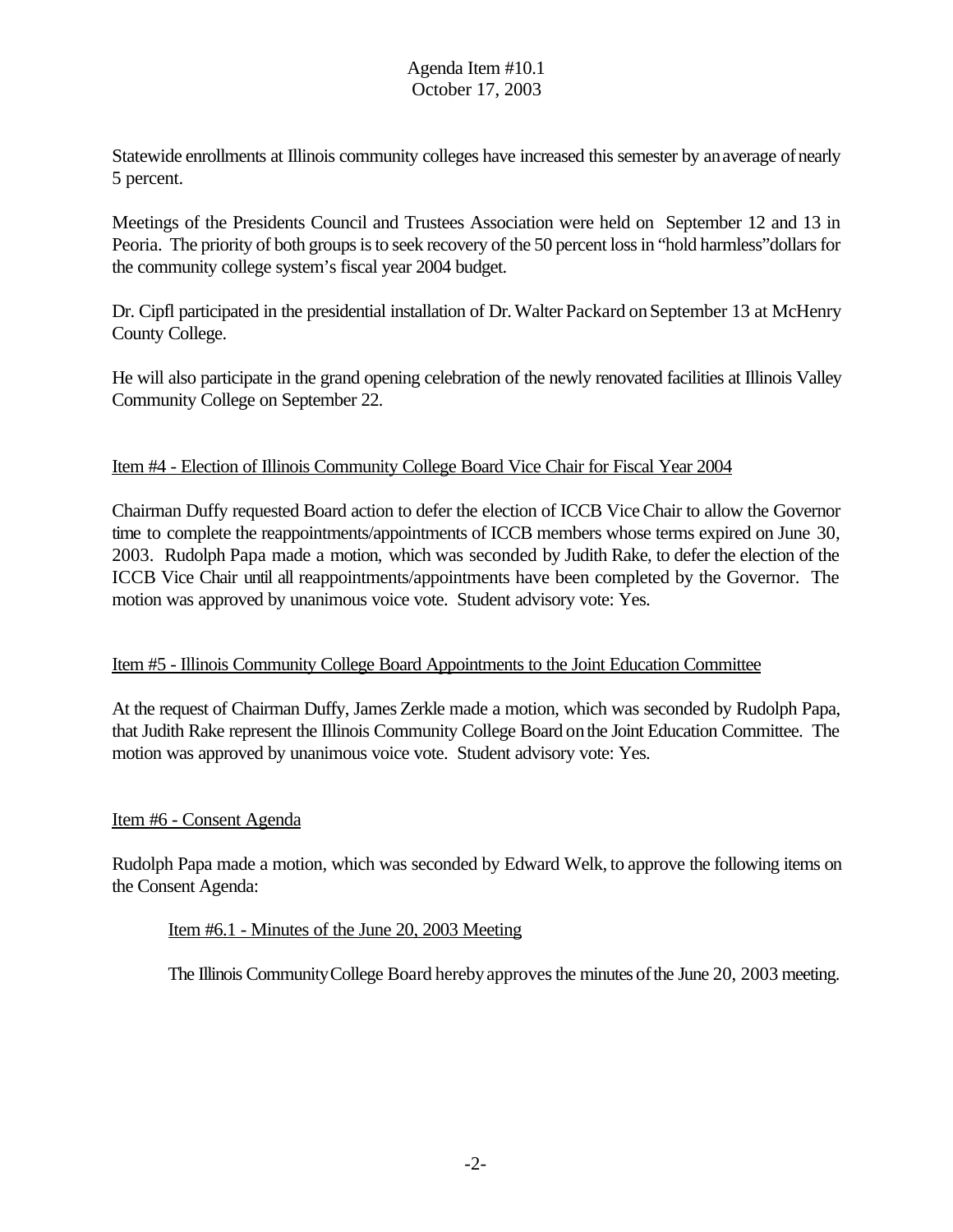### Item #6.2 - New Units of Instruction

The Illinois Community College Board hereby approves the following new units of instruction for the community colleges listed below:

#### **PERMANENT PROGRAM APPROVAL**

Illinois Valley Community College

- < Forensics Specialist A.A.S. degree (64 semester credit hours)
- Forensics Specialist Certificate (32 semester credit hours)
- ▶ Therapeutic Massage A.A.S. degree (66 semester credit hours)

#### Joliet Junior College

< Process Instrumentation Technology (65 semester credit hours)

#### Kankakee Community College

< Construction Craft Laborer Certificate (50 semester credit hours)

#### Kishwaukee College

- < Emergency Medical Services: EMT-Paramedic A.A.S. degree (68 semester credit hours)
- < EMT-Paramedic Certificate (50 semester credit hours)

#### McHenry County College

< Construction Applications Management A.A.S. degree (60 semester credit hours)

#### Southwestern Illinois College

< Associate in Engineering Science (A.E.S.) degree (65 semester credit hours)

#### Spoon River College

Medical Coding Certificate (33 semester credit hours)

#### Waubonsee Community College

- < Paraprofessional Education A.A.S. degree (64 semester credit hours)
- < Paraprofessional Education Certificate (30 semester credit hours)

#### Wm. Rainey Harper College

- < Paraprofessional Education A.A.S. degree (63 semester credit hours)
- < Paraprofessional Education Certificate (32 semester credit hours)

#### Item #6.3 - Extension of Courses and Curricula Out-of-State

The Illinois Community College Board hereby approves the out-of-state extension of Lake Land College courses in accounting, e-commerce, computer informationsystems, management, network administration, office technology skills, professional sales, marketing, office management and telecommunications to be offered to students of the Learning Exchange Organisation Hong Kong LTD and its subsidiaries and affiliates in China, Hong Kong, Taiwan, India, Malaysia and Indonesia.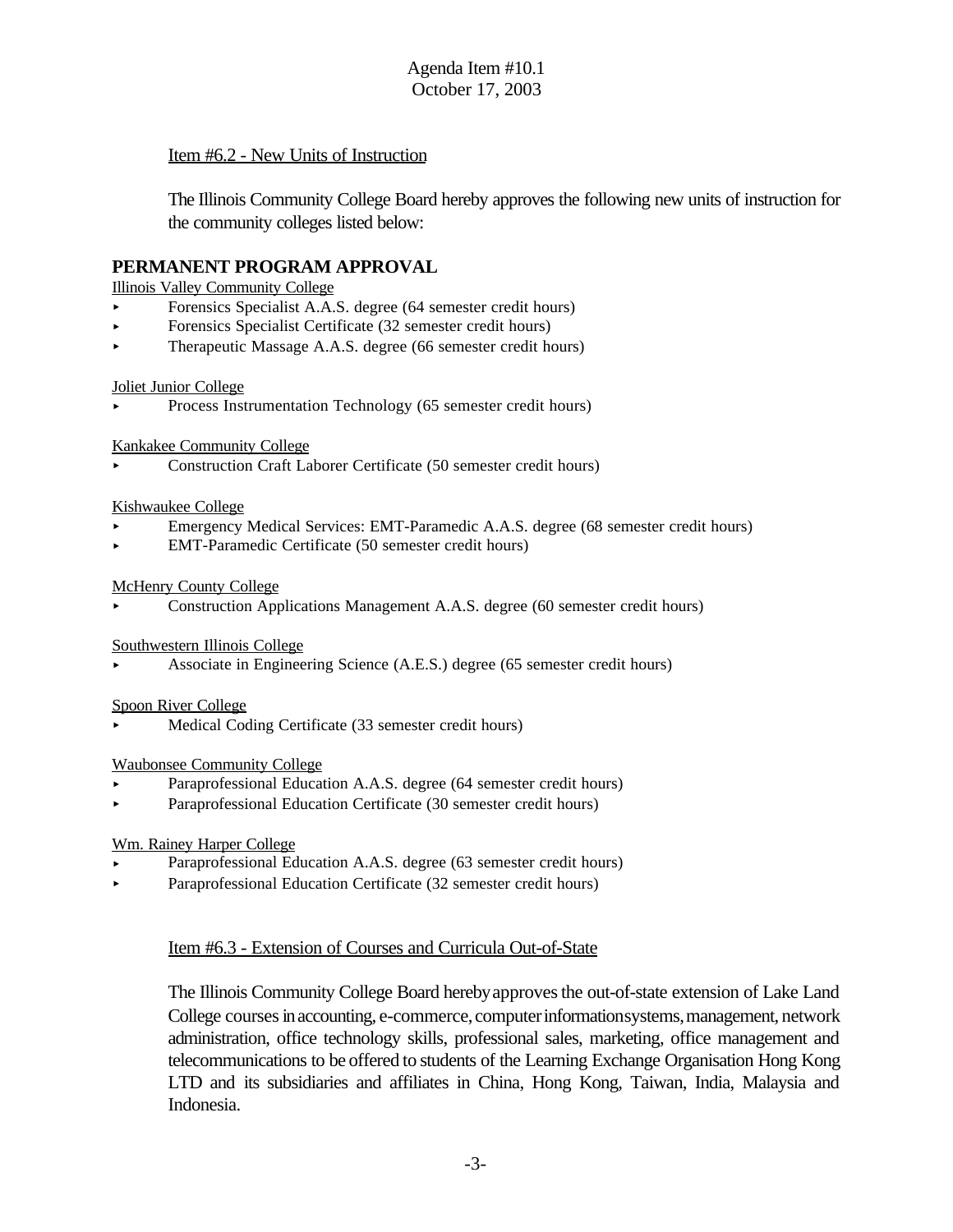#### Item #6.4 - Extension of Credit Courses into another Community College District

The Illinois CommunityCollege Board herebyapproves extensionof credit coursesfromRichland Community College to Logan and Lincoln Correctional Centers located in the Heartland Community College District.

Item #6.5 - Proposed Amendments to ICCB Rules Concerning Reporting Requirement (Initial Approval)

The Illinois Community College Board hereby adopts and initially approves the following amendments to the *Administrative Rules of the Illinois Community College Board* and authorizes its President/CEO to process these amendments in accordance with the Illinois Administrative Procedures Act.

# **SUBPART B: LOCAL DISTRICT ADMINISTRATION**

### **Section 1501.201 Reporting Requirements**

Complete and accurate reports shall be submitted by the district/college to the ICCB in accordance with ICCB requirements and on forms provided by the ICCB, where applicable.

Listed below is the schedule of due dates indicating when items from the community colleges are due at the Illinois Community College Board office.

| <del>January 1</del> | construction project status reports [see Section 1501.607(a)]                                                                                                                                                                            |
|----------------------|------------------------------------------------------------------------------------------------------------------------------------------------------------------------------------------------------------------------------------------|
| January 31           | certificate of tax levy [see Section 1501.510(I)]<br><u>construction project status reports [see Section 1501.607(a)]</u><br>fiscal year-to-date unaudited uniform financial reporting system data [see<br>Section 1501.510(h)]          |
| February 15          | spring semester enrollment survey [see Section 1501.406(a)]                                                                                                                                                                              |
| May 30               | occupational follow-up study data for specified curricula [see Section<br>1501.406 <sup>o</sup> )]                                                                                                                                       |
| July 1               | annual noncredit course enrollment survey [see Section 1501.406(e)]<br>Resource Allocation and Management Plan (RAMP/CC) [see Section<br>$1501.510(b)$ ]<br>application for recognition for specified colleges [see Section 1501.202(d)] |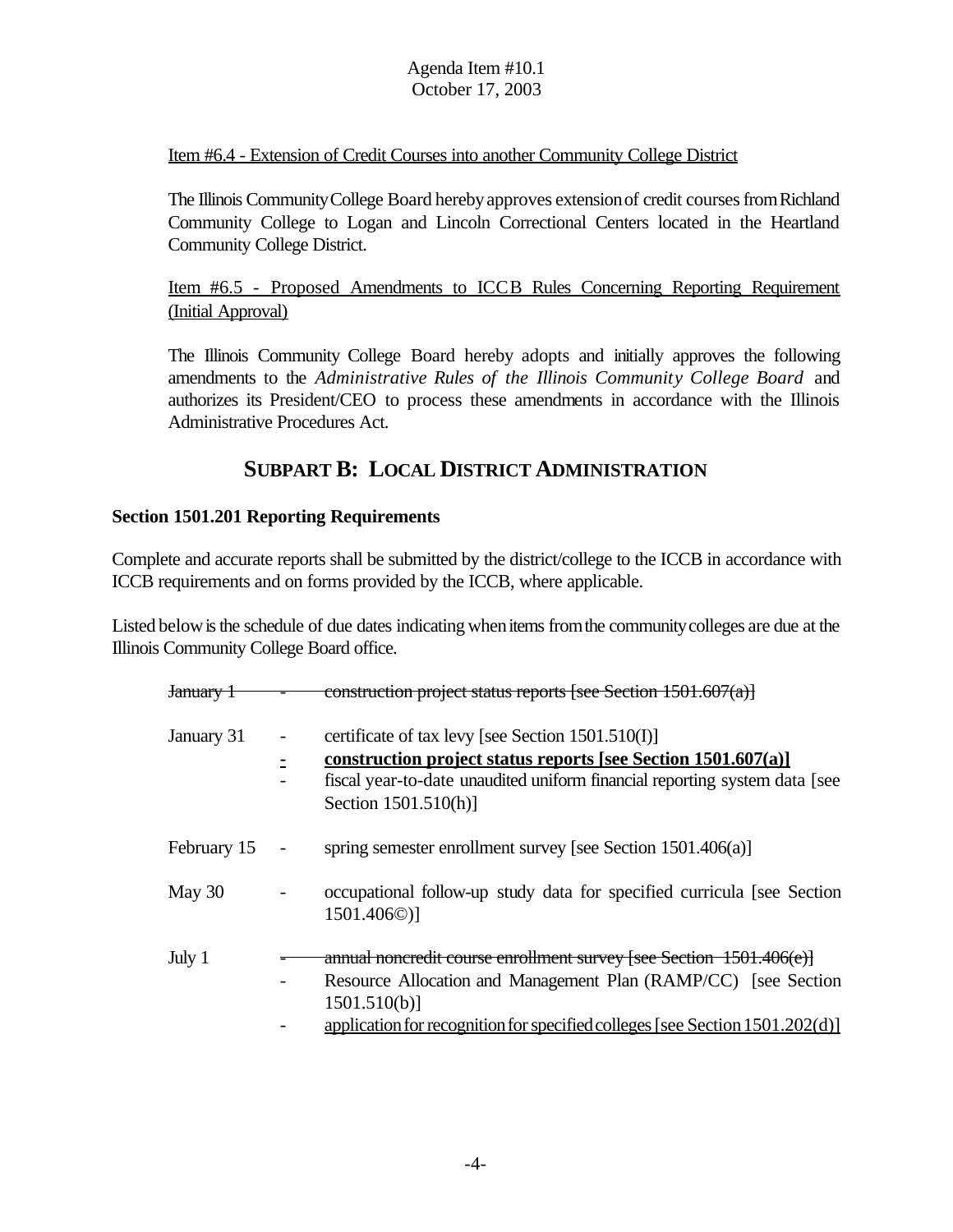July 31 - fiscalyear-to-date unaudited uniform financialreporting systemdata [see Section 1501.510(a)]

# August 1 - program review report [see Section 1501.303(d)]

- program review listing [see Section 1501.303(d)]
	- annual student enrollment and completion data [see Section 1501.406(a)]
	- square footage and acreage (facility information) [see Section 1501.510©)]
	- special initiatives grants report [see Section 1501.519(d)]
	- **annual report of Student Identification information [see Section 1501.406(g)]**
- September 1 application for recognition for specified colleges [see Section 1501.202(d)] underrepresented groups report [see Section 1501.406(d)]
	- unit cost data [see Section 1501.510(d)]
	- budget survey [see Section 1501.510(e)]
	- **facilities data [see Section 1501.510(f) and 1501.607©)]**
- October 1 fall enrollment data [see Section 1501.406(a)]
	- fall enrollment survey [see Section 1501.406(b)]
- October 15 faculty, staff and salary data [see Section 1501.308(a)]
	- external audit [see Section 1501.503(a)]
	- special initiative grants audit [see Section 1501.503(a)]
	- fiscal year budget [see Section 1501.504]
	- certificate of chargeback [see Section 1501.503(a)]
	- annual fiscal year audited uniform financial reporting system data [see Section 1501.510(f)]
	- **audit/ fiscal year audited uniform financial reporting system data reconciliation statement [see Section 1501.510(f)]**
	- audit/unit cost reconciliation statement [see Section**s 1501.503©) and**  $1501.510(g)$ ]
	- unexpended special initiative grant funds [see Section 1501.519(e)]

# **November 1** - **annual report on summer graduates (for IPEDS GRS) [see Section 1501.406(f)]**

December 1 - annual financial statements and notice of publication [see Section 1501.506] - **underrepresented groups/special populations grant report [see Sections 1501.406(d) and 1501.508(d)]**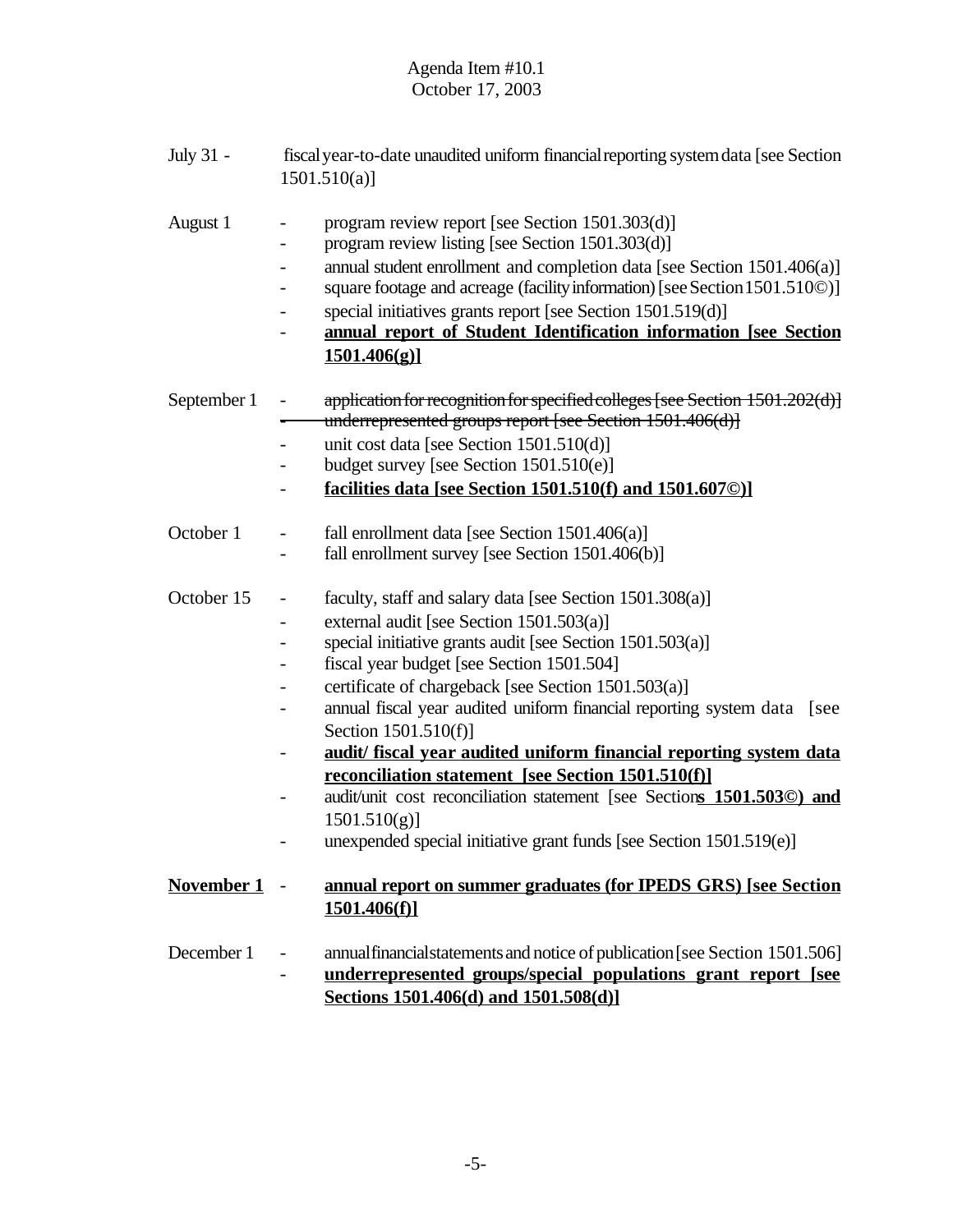30 days after the end of each term - course resource data and credit hour claims [see Sections 1501.406(b) and Section 1501.507(a)]

60 days after the end of the fall term - inventory of facilities [see Section 1501.607©)]

30 days after the end ofthe fallterm- course resource (S6 & S7) data [see Sections **1501.607(b)**  $1501.406(b)$  and Section  $1501.507(a)$ ]

# **SUBPART D: STUDENTS**

#### **Section 1501.406 Reporting Requirements**

Each college shall submit the items listed below in a format prescribed by the ICCB and according to the schedules indicated.

- a) Basic characteristics,includingsex, dateofbirth, ethnic classification, and instructionalarea of enrollment, of each student enrolled in all courses offered for credit during each term within the following schedule:
	- 1) Students enrolled as of the end of regular registration during the fall term shall be reported on or before October 1 of that year.
	- 2) Students enrolled and/or completing a certificate or degree program during the fiscal year shall be reported on or before August 1.
- b) Student headcount and full-time equivalent enrollments as of the end of regular registration for fall and spring/winter term within the following schedule:
	- 1) Fall Term: On or before October 1
	- 2) Winter Quarter: On or before February 15
	- 3) Spring Semester: On or before February 15
- c) Colleges shall conduct a follow-up study of all students who completed specified occupational/career curricula during the previous fiscal year and shall report the results of thisstudyonor before May30 ofthat year in a format prescribed bythe ICCB. Curricula to be included in the study will be specified in the ICCB Occupational Follow-up Study Manual.
- d) An annual report on underrepresented groups submitted on or before September 1 **December 1**.
- e) An annual report on noncredit course enrollment activities submitted **data submission (N1)** on or before July **15**.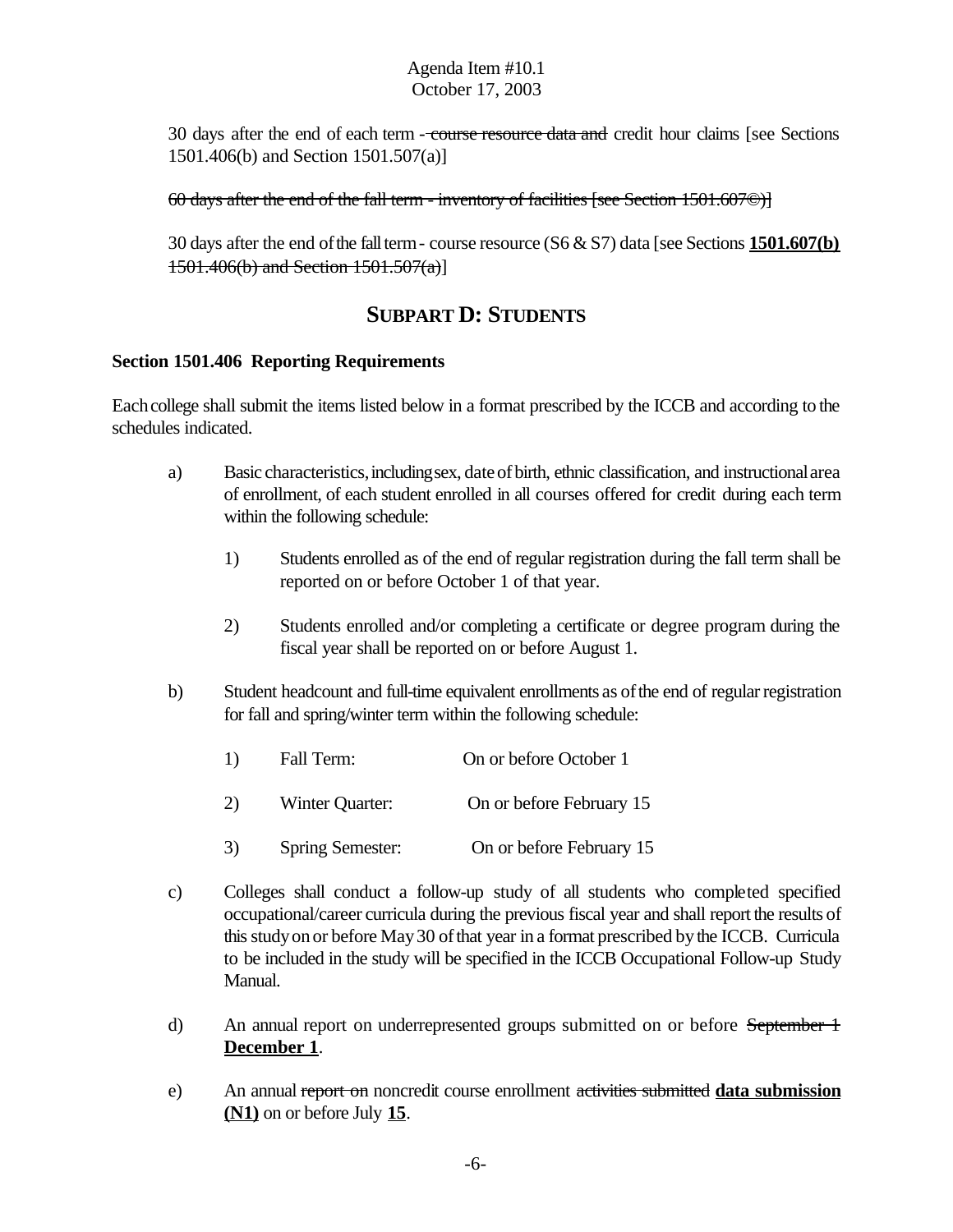- **f) An annual report on summer graduates (for the Integrated Postsecondary Educational Data System Graduation Rate Survey) submitted on or before November 1.**
- **g) An annual report of Student Identification information submitted on or before September 1.**

# **SUBPART E: FINANCE**

#### **Section 1501.501 Definition of Terms**

Annual Financial Statement. The "annual financial statement," which is required to be published by a district, consists of two parts:

an annual financial report, whichincludes a statement of revenues and expenditures along with other basic financial data; and

an annual program report, which provides a narrative description of programs offered, goals of the district, and student and staff data.

Attendance at Midterm. A student is "in attendance at midterm" in a course if the student is currently enrolled in and actively pursuing completion of the course.

Auditor. An auditor is a person who enrolls in a class without intent to obtain academic credit and whose status as an auditor is declared by the student, approved bycollege officials, and identified on college records prior to the end-of-registration date of the college for that particular term.

Capital Renewal Grants. Capital renewal grants are State grants allocated proportionally to each community college district based on the latest fall on-campus nonresidential gross square feet of facilities as reported to the ICCB. Such grants are to be utilized for miscellaneous capital improvements such as rehabilitation, remodeling, improvement, and repair; architect/engineer services; supplies, fixed equipment, and materials; and all other expenses required to complete the work.

Lincoln's Challenge Scholarship Grants. The Lincoln'sChallenge Program is administered by the Illinois Department of Military Affairs. Upon successful completion of that program, students qualify for a scholarship to a community college. The Lincoln's Challenge Scholarship Grant is a special appropriation received by the ICCB from the Governor and the General Assembly. These scholarships provide an opportunity for graduates of Lincoln's Challenge to transition easily into higher education by enrolling in one of the **39** 40 public community college districts in which the student resides . The scholarship grants can be used to cover the cost of education that includes tuition, books, fees, and required educational supplies.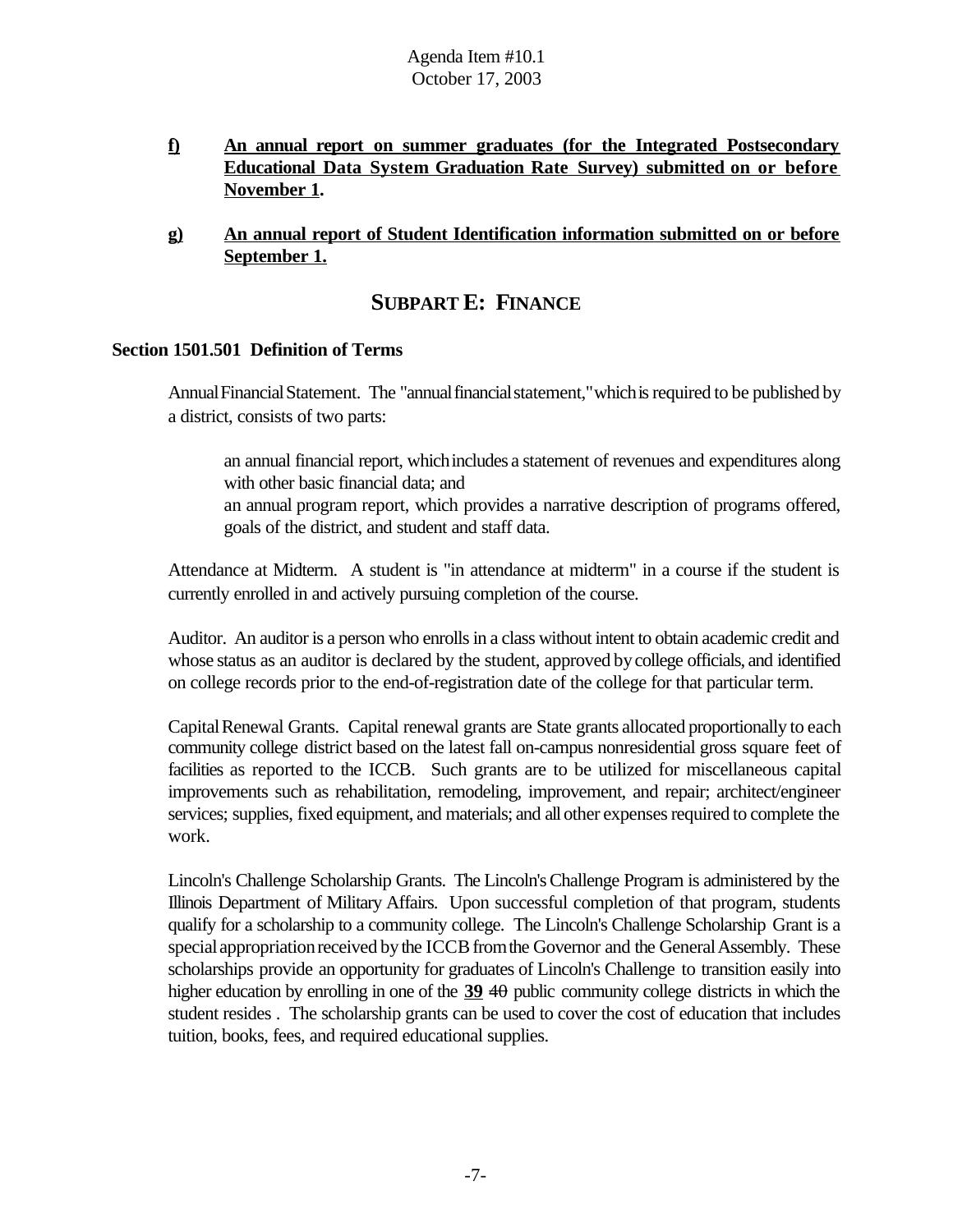Residency - Applicability-Verification of Status. As part of verification that its credit hours are eligible to receive ICCBgrants, eachcommunity college district shall **submit its** adopt a process for verifying the residency status of its students and shall file a description of this process with **to** the ICCB **each year with its certification of credit hours in accordance with 110 ILCS 805/2-16.02 as part of the annual external audit** by July 1, 1990. The process shall include the methods for verifying residency as defined in the general provisions, special State provisions, and district provisions of this subsection. Each district shall file descriptions of any revisions to its process with the ICCB prior to their implementation.

Residency - General Provisions. The following provisions apply both to State and district residency definitions:

To be classified as a resident of the State of Illinois or of the community college district, each student shall have occupied a dwelling within the State or district for at least 30 days immediately prior to the date established by the district for classes to begin.

The district shall maintain documentation verifying State or district residency of students.

Students occupying a dwelling in the State or district who fail to meet the 30-day residency requirement may not become residents simply by attending classes at a community college for 30 days or more.

Students who move from outside the State or district and who obtain residence inthe state or district for reasons other than attending the community college shall be exempt from the 30-day requirement if they demonstrate through documentation a verifiable interest in establishing permanent residency.

Residency - District Provisions. Students shall not be classified as residents of the district where attending even though they may have met the general 30-day residency provision if they are:

federal job corps workers stationed in the district;

inmates of state or federal correctional/rehabilitation institutions located in the district;

full-time students attending a postsecondary educational institution in the district who have not demonstrated through documentation a verifiable interest in establishing permanent residency; and

students attending under the provisions of a chargeback or contractual agreement with another community college.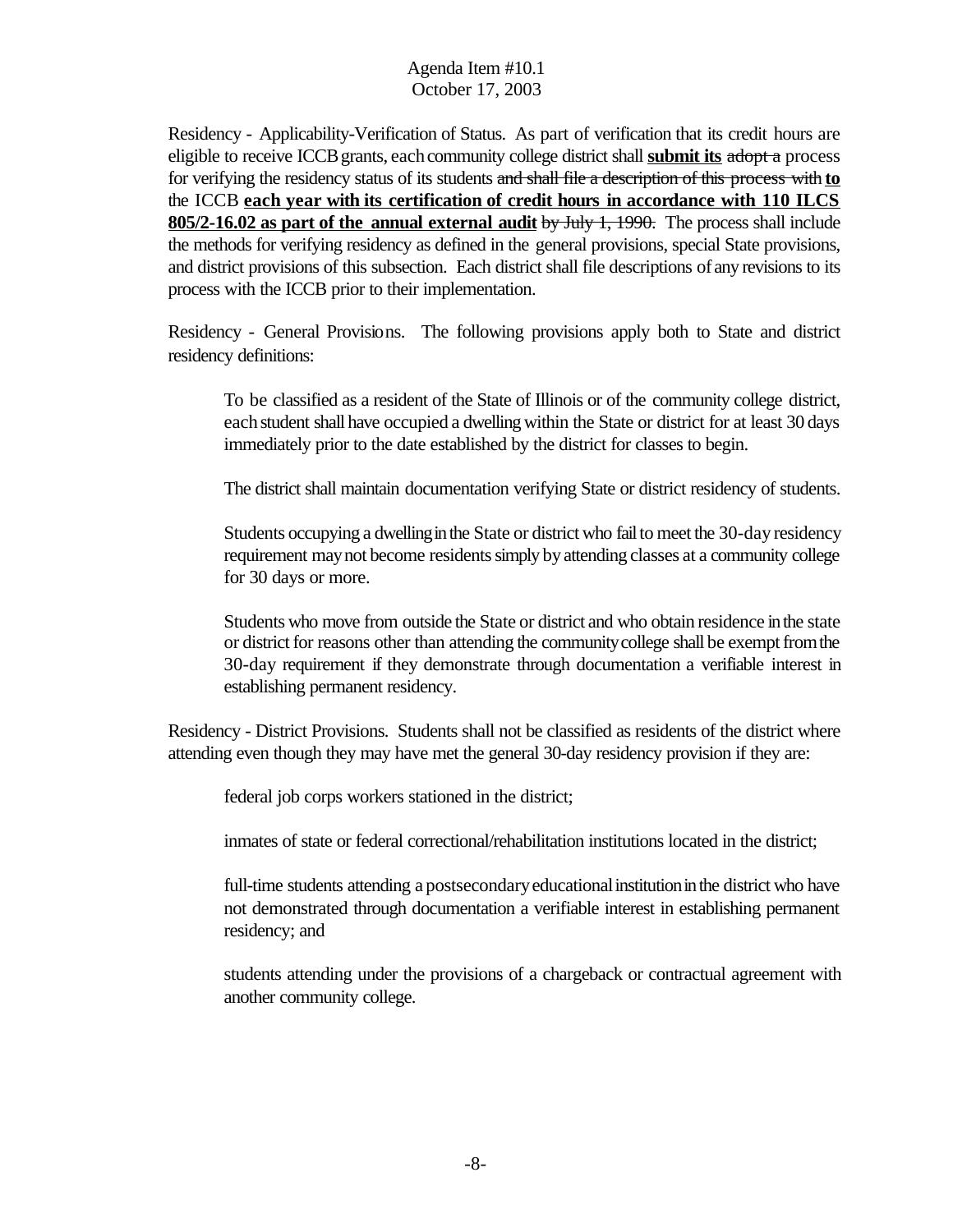Residency- SpecialState Provisions. Students shall be classified as residents of the State without meeting the general 30-day residency provision if they are:

federal job corps workers stationed in Illinois;

members of the armed services stationed in Illinois;

inmates of State correctional/rehabilitation institutions located in Illinois; or

employed full time in Illinois.

Special Initiatives Grants. Special initiatives grants provide funds for conducting special initiatives activities.

Special Initiatives Activities. Special initiatives activities are defined each year in a request for proposal process. All colleges will have the opportunity to apply for funds to conduct such approved special initiatives activities. Special initiatives activities are based upon criteria as specified in terms outlined in a grant agreement between the college and the ICCB.

### **Section 1501.503 Audits**

- a) External Audits.
	- 1) **Two** Three copies of the annualexternalaudit shall be submitted to the ICCB on or before October 15, following the close ofthe fiscalyear. If the audit cannot be completed by this date, the district may submit a request for extension of time to the President/CEO before October 1, following the close ofthe fiscalyear. This request shall be accompanied by an explanation of the circumstances which cause the report to be delayed along with an estimated date for submission.
	- 2) Each audit report shall contain financial statements composed of the funds established in Section 1501.511, a comment on internal control, a comment on basis of accounting, uniform financial statements prepared using the modified accrual basis of accounting, a certificate of chargeback verification and a state grant compliance section which shall include a schedule of enrollment data, a verification of enrollment data, a description of the process for verifying residency status, a schedule of the district equalized assessed valuation, schedules for the restricted/special initiative grants distributed by the ICCB and received by the district in the manner and format established by the ICCB, and a schedule of federal financial assistance and related reports as prescribed by the federal Office of Management and Budget.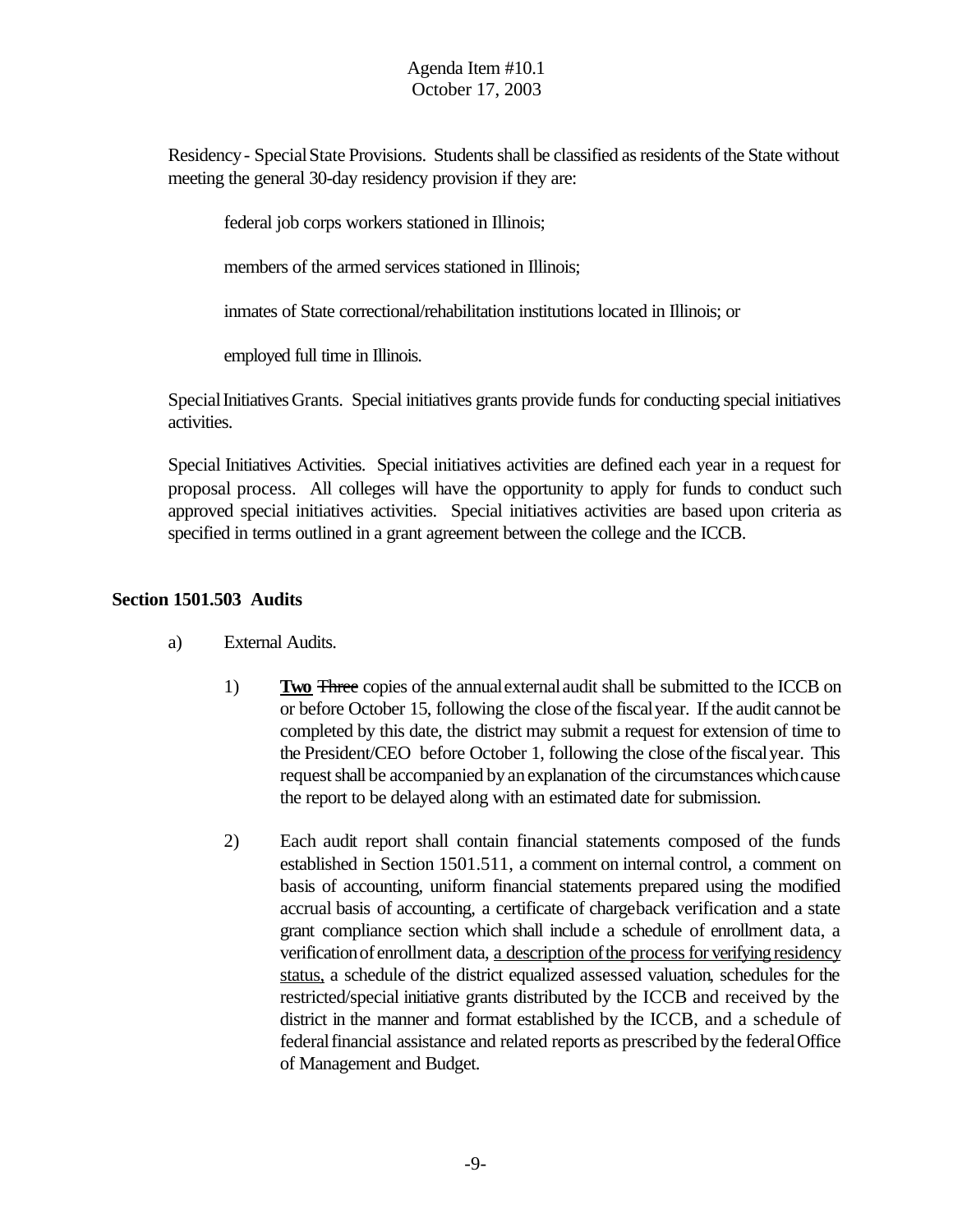Each ICCB restricted or special initiatives grant shall verify that grant funds received by the district were expended in the manner designated by the ICCB. The ICCB shall designate allowable expenditures for each of the restricted or special initiatives grants to include, but not be limited to, salary and benefits, contractual services, materials, instructional and office equipment, staff development, and travel. The external audit shall include an auditor's report on compliance with State requirements, along with a balance sheet and a statement of revenues and expenditures based upon an understanding ofthe (1) purpose of the grant, (2) allowable expenditures, (3) expenditure limitations, (4) grant administrative standards, and (5) transfer of funds, if applicable.

- b) Confirmation of ICCB Grants. For the purposes of confirming district records, each district shall **provide a copy of the ICCB allocation of grants to its** request that its external auditor request from the ICCB a report of grants received by the district during the fiscal year. Each district shall notify its independent external auditing firm of this **information and** requirement and will instruct that firm to make the **any** request**s for confirmation directly to the ICCB.** using the format prescribed by the Board.
- c) Upon completionof the external audit, the district shall reconcile its audited expenditures to previously submitted unit cost data. The reconciliation shall be submitted on forms provided by the ICCB.
- **d) Upon completion of the external audit, the district shall reconcile its audited expenditures to the fiscal year audited uniform financial reporting system data. The reconciliation shall be submitted on forms provided by the ICCB.**

# **Section 1501.510 Reporting Requirements**

Each college shall submit the items listed below in a format prescribed bythe ICCB and according to the schedules indicated**:**

- a) Fiscal year-to date unaudited uniform financial reporting system data by July 31 for the period July 1 - June 30 of the previous fiscal year.
- b) Resource allocation and management planning (RAMP) data by July 1 of each year.
- c) **Construction in progress** Square footage and acreage (facility information) by are due August 1 of each fiscal year.
- d) Unit cost data **in a format prescribed by the ICCB** for the previous fiscal year by September 1 following the end of that fiscal year.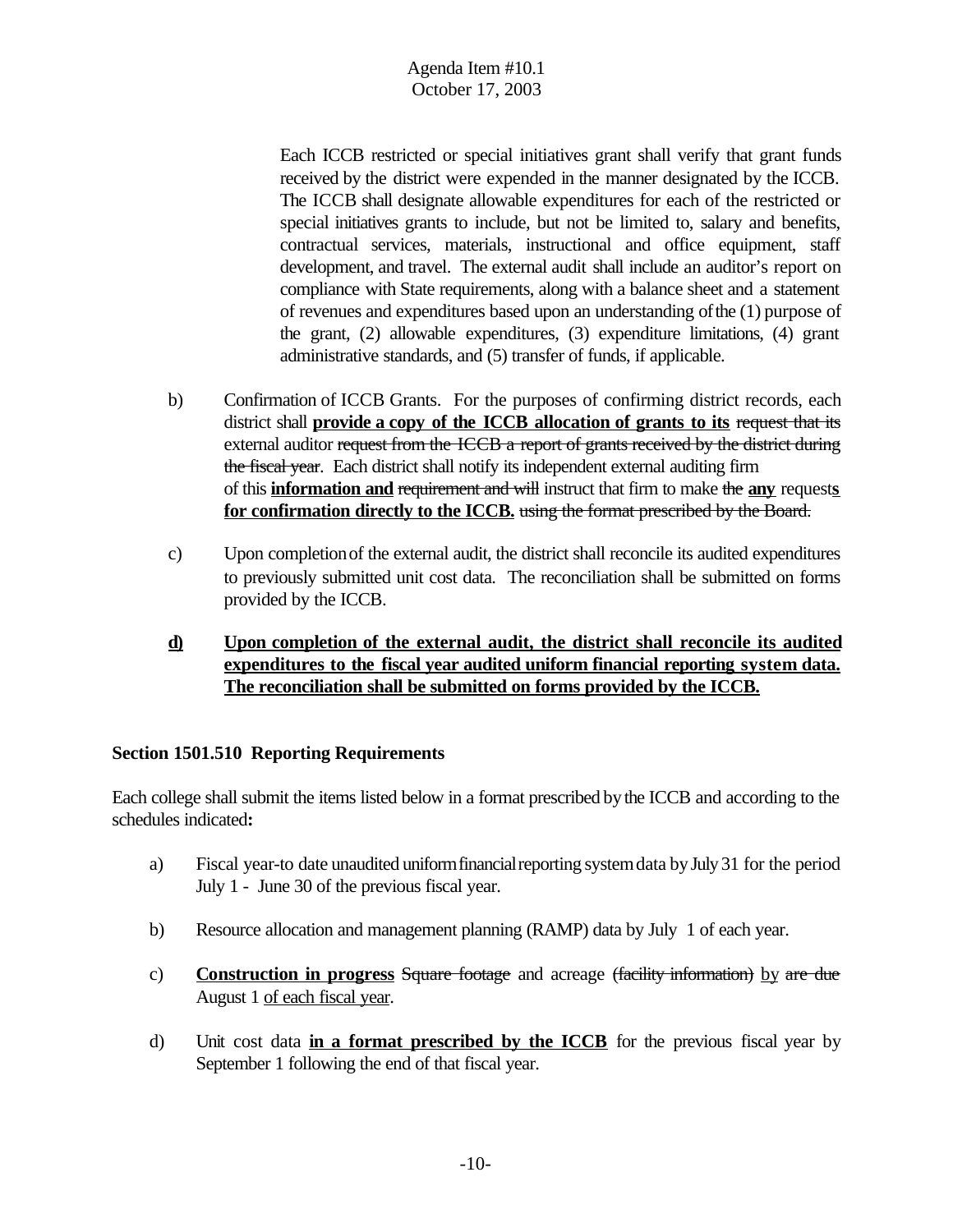e) A survey of local budget and tax extensions and collections by September 1 of each year.

# ef) **F3, F6, B3, and R3 facilities data submission to report existing space in use for educational purposes at the end of the fiscal year (June 30) by September 1 following the end of the fiscal year.**

- fg) Annual fiscal year audited uniform financial reporting system data **and an audit/ fiscal year audited uniform financial reporting system data reconciliation statement** by October 15 following the end of the previous fiscal year.
- gh) An Audit/Unit Cost Reconciliation Statement(**s)** by October 15 of each year.
- hi) Fiscal year-to-date unaudited uniform financial reporting system data by January 31 for the period July 1 - December 31.
- ij) Certificate of Tax Levy by January 31 of each year.

# **SUBPART F: CAPITAL PROJECTS**

#### **Section 1501.602 Approval of Capital Projects**

- a) Notwithstanding any provision to the contrary [see subsection b and Section 1501.604(b)], requests for approval of capital projects shall be submitted to the ICCB on the forms prescribed by the ICCB.
- b) A project requiring the expenditure of state or local funds for purchase, construction, remodeling, or rehabilitation of physical facilities at a primary or secondary site shall have prior ICCB approval, except the following:
	- 1) locally funded projects that meet the definition of a maintenance project as defined in ICCB Rule 1501.601, or
	- 2) locally funded projects that result in no change in room use, or
	- 3) locally funded projects for which the total estimated cost is less than \$250,000.
- c) A**n updated** District Site and Construction Master Plan shall be filed withthe ICCB by July 1 of the year in which the district undergoes its recognition evaluation January 1, 1991. The purpose of the plan is to apprize the ICCB of possible primary site new construction and secondary site acquisition/construction plans for the next five three years throughout the district. The plan should be updated, as needed, to ensure that any project submitted for approval has been reflected in the district plan on file with the ICCB at least two months prior to submission of the project. Any primary site new construction or secondary site acquisition/construction projects must be reflected in the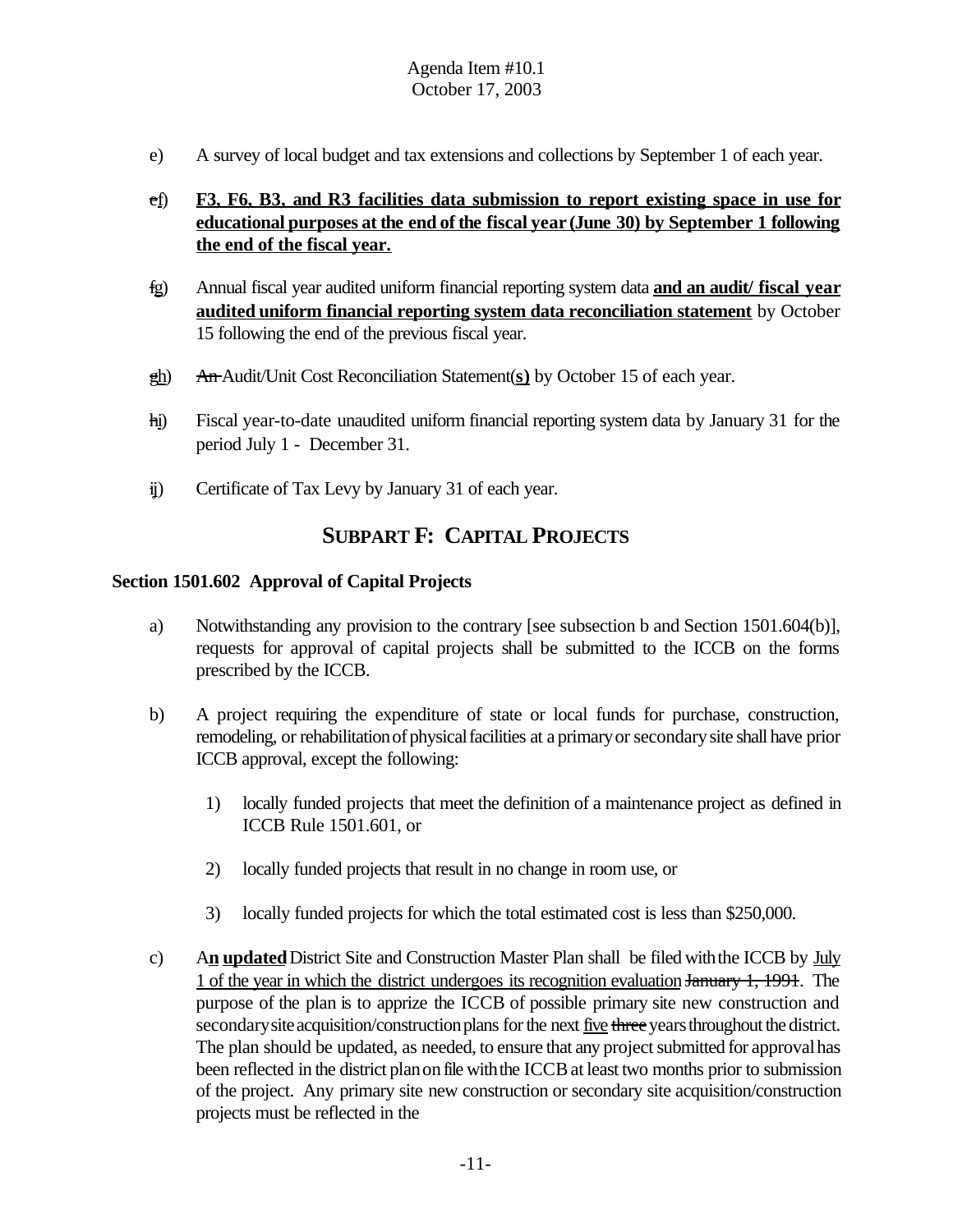plan in order to receive consideration for approval. The plan, at a minimum, shall consist of a map of the district showing the location of all facilities owned by the district or leased for a period exceeding five years and a narrative describing the district's:

- 1) Current permanent facilities where additions are planned.
- 2) General plans for future site acquisition or acquisition/construction of permanent facilities either onthe primarysite orsecondarysites. The location may be identified in terms of the general geographic area within the district.
- 3) Proposed schedule for acquiring additional sites, constructing additions to existing facilities, or acquiring/constructing new permanent facilities.
- 4) The intended use of all proposed site acquisitions and facility acquisition/ construction.
- d) The authority to approve locally funded projects is delegated to the President/CEO of the ICCB, who shall in turn report such actions to the ICCB.

# **Section 1501.603 State-Funded Capital Projects**

- f) Construction Standards. The following standards shall be applied in the design and construction of facilities. : Where capital projects involve the Capital Development Board (CDB), then the CDB *Design and Construction Manual* shall be applied in the design and construction of facilities.
	- 1) Building Efficiency. Campus wide building efficiency should be at least 70 percent. However, individual buildings may be below this level if they are high-rise (four or more floors), include a large number of small classrooms and/or labs, or if a large portion of the building is designed for custodialormechanicalpurposesto serve the entire campus.
	- 2) Facilities Codes. All construction, remodeling, and rehabilitation of facilities shall be in compliance with the most current version of the following standards:
		- A) Uniform Building Code (International Conference of Building Officials, Whittier, California, 1988) or BOCA Basic/National Building Code, 1987 Edition (Building Officials and Code Administrators International, Inc., Country Club Hills, Illinois).
		- B) BOCA Basic/National Mechanical Code, 1987 Edition (Building Officials and Code Administrators International, Inc., Country Club Hills, Illinois).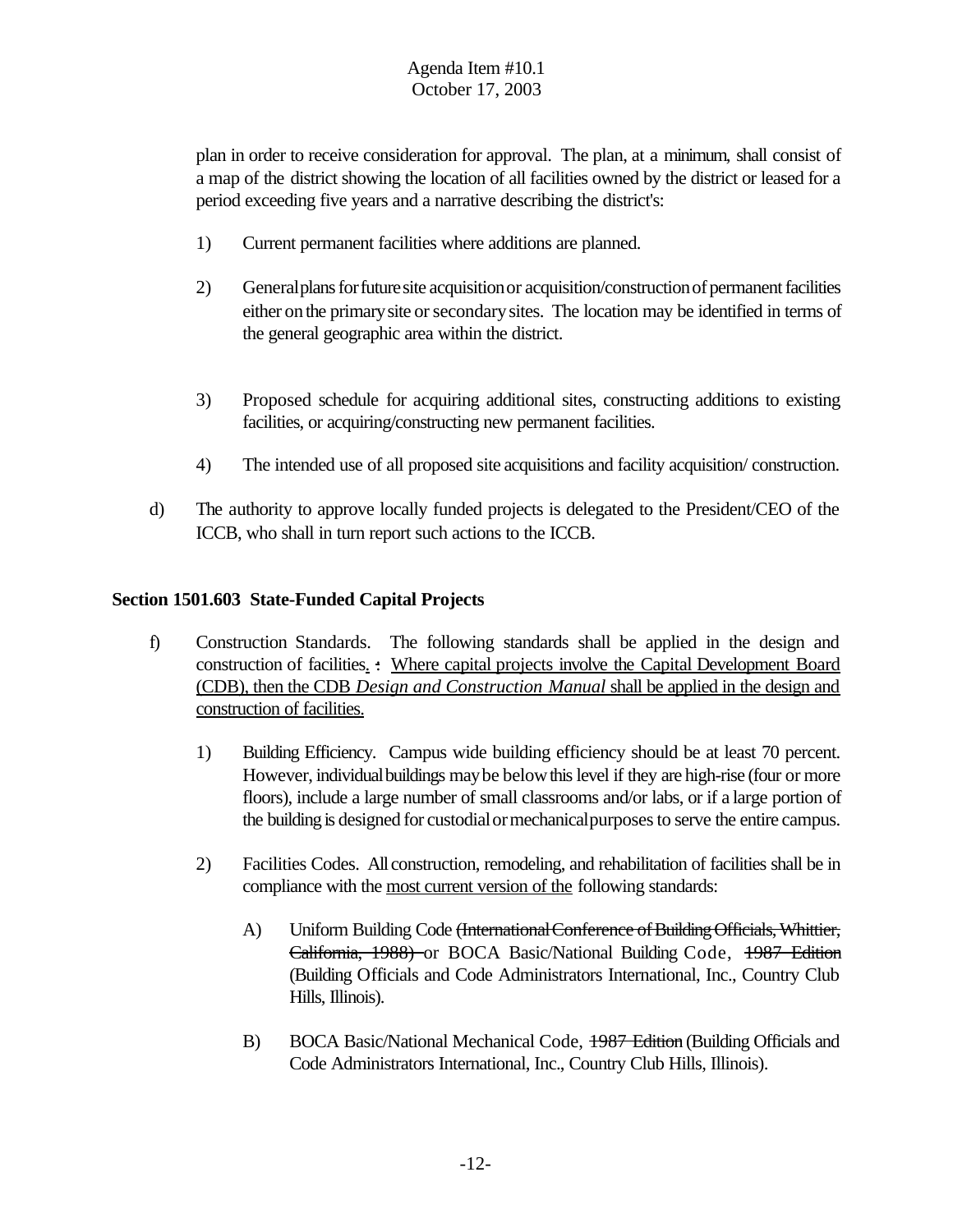- C) National Electrical Code (National Fire Protection Association , Quincy, Massachusetts, 1988).
- D) Illinois Plumbing Code (77 Ill. Adm. Code 890).
- E) Illinois Accessibility Code (71 Ill. Adm. Code 400).
- F) Fire Prevention and Safety (41 Ill. Adm. Code 100).
- G) National Fire Protection Association 101 Life Safety Code (National Fire Protection Association <del>, Quincy, Massachusetts, 1988</del>).
- H) ASHRAE  $90-80$  Energy Conservation in New Building Design (American Society of Heating, Refrigeration, Air Conditioning Engineers, Atlanta, Georgia, 1980).
- I) Any local building codes that may be more restrictive than the code listed above.
- 3) Illinois Building Related Requirements. To assist the architect in determining which codes might be applicable to a project, the Illinois BuildingCommissionhas assembled a *Directory of Illinois Building Related Requirements* that lists all the statutory requirements relative to State construction. It also includes a table of primary codes/standards/specifications for State of Illinois building requirements. This directory is available from the Illinois Building Commission website (www.ibe.state.il.us) or by calling (217) 557-7500.

# **Section 1501.607 Reporting Requirements**

Each college shall submit the items listed below in a format prescribed by the ICCB and according to the schedules indicated;

- a) Progress reports (as of December 31) of all construction projects by January **3**1 of each year.
- b) Course resource data **(S6 and S7 data)** showing the facilities used by each course offered for credit during the fall term within thirty (30) days after the end of the term. **Facility identifiers,building identifiers,and roomidentifiers reported in the course resource data should matchidentifiers that will be reported in the F3, F6, B3, and R3 records at the end of the current fiscal year.**
- c) An inventory of its facilities and an update of this inventory annually **by September 1 immediately following the end of the fiscal year** as of the fall term within sixty (60) days after the end ofthe fallterm. **Suchfacilities data (F3, F6, B3, and R3 records) shall be submitted in the format designated by the ICCB and shall represent existing facilities in service at June 30 of the fiscal year just ended.**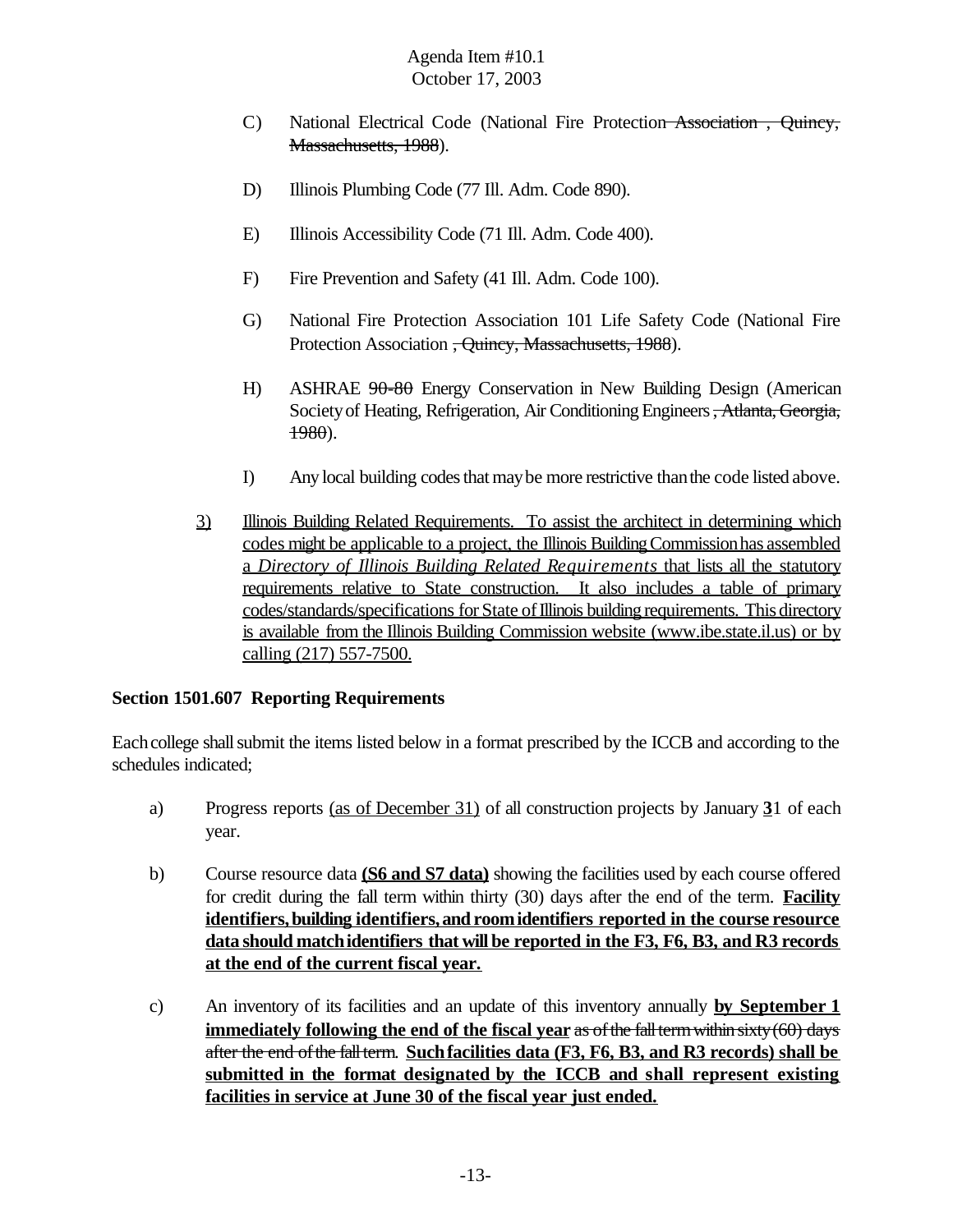Item #6.6 - Proposed Amendments to ICCB Rules Concerning Foundation Matching Grants and the Lincoln's Challenge Scholarship Grants (Final Approval)

The Illinois Community College Board hereby adopts and approves the following amendments to the *Administrative Rules of the Illinois CommunityCollege Board* and authorizesits President/CEO to process these amendments in accordance with the Illinois Administrative Procedures Act.

## SUBPART E: FINANCE

#### **Section 1501.501 Definition of Terms**

Annual Financial Statement. The "annual financial statement," which is required to be published by a district, consists of two parts:

an annual financial report, which includes a statement of revenues and expenditures along with other basic financial data; and

an annual program report, which provides a narrative description of programs offered, goals of the district, and student and staff data.

Attendance at Midterm. A student is "in attendance at midterm" in a course if the student is currently enrolled in and actively pursuing completion of the course.

Auditor. An auditor is a person who enrolls in a class without intent to obtain academic credit and whose status as an auditor is declared by the student, approved bycollege officials, and identified on college records prior to the end-of-registration date of the college for that particular term.

Capital Renewal Grants. Capital renewal grants are State grants allocated proportionally to each community college district based on the latest fall on-campus nonresidential gross square feet of facilities as reported to the ICCB. Such grants are to be utilized for miscellaneous capital improvements such as rehabilitation, remodeling, improvement, and repair; architect/engineer services; supplies, fixed equipment, and materials; and all other expenses required to complete the work.

Lincoln's Challenge Scholarship Grants. The Lincoln's Challenge Program is administered by the Illinois Department of Military Affairs. Uponsuccessful completionofthat program, students qualify for a scholarship to a community college. The Lincoln's Challenge Scholarship Grant is a special appropriation received by the ICCB from the Governor and the General Assembly. These scholarships provide an opportunity for graduates of Lincoln's Challenge to transitioneasily into higher education by enrolling in one of the  $48$  40 public community colleges in the State districts in which the student resides. The scholarship grants can be used to cover the cost of education which that includes tuition, books, fees and required educational supplies.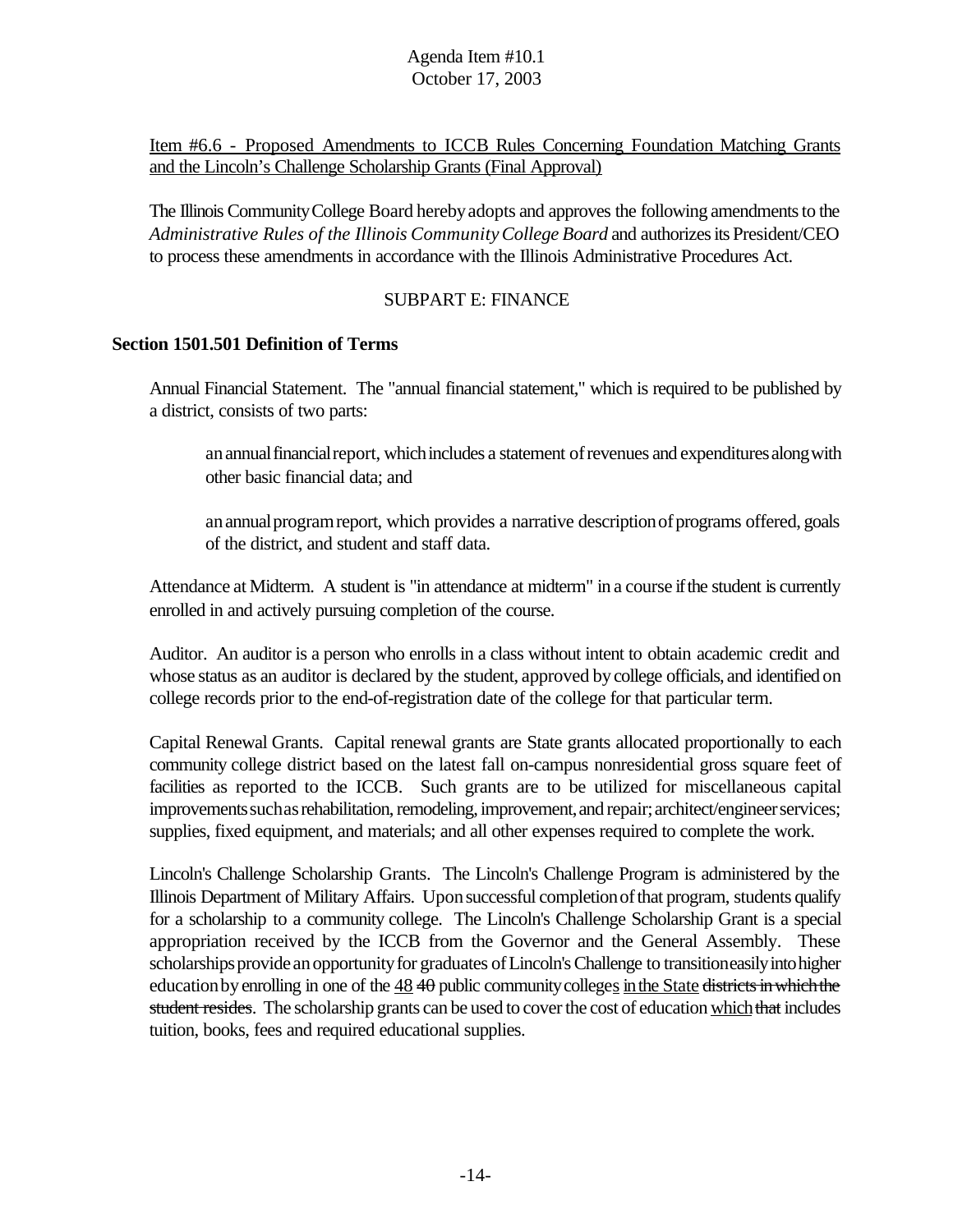Residency - Applicability-Verification of Status. As part of verification that its credit hours are eligible to receive ICCB grants, each community college district shall adopt a process for verifying the residency status of its students and shall file a description of this process with the ICCB by July 1, 1990. The process shall include the methods for verifying residency as defined in the general provisions, special State provisions, and district provisions ofthis subsection. Each district shall file descriptions of any revisions to its process with the ICCB prior to their implementation.

Residency - General Provisions. The following provisions apply both to State and district residency definitions:

To be classified as a resident of the State of Illinois or of the community college district, each student shall have occupied a dwelling within the State or district for at least 30 days immediately prior to the date established by the district for classes to begin.

The district shall maintain documentation verifying State or district residency of students. Students occupying a dwelling in the State or district who fail to meet the 30-day residency requirement may not become residents simply by attending classes at a community college for 30 days or more.

Students who move from outside the State or district and who obtain residence in the state or district for reasons other than attending the community college shall be exempt from the 30-day requirement if they demonstrate through documentation a verifiable interest in establishing permanent residency.

Residency - District Provisions. Students shall not be classified as residents of the district where attending even though they may have met the general 30-day residency provision if they are:

federal job corps workers stationed in the district;

inmates of state or federal correctional/rehabilitation institutions located in the district;

full-time students attending a postsecondary educational institution in the district who have not demonstrated through documentation a verifiable interest inestablishing permanent residency; and

students attending under the provisions of a chargeback or contractual agreement with another community college.

Residency - Special State Provisions. Students shall be classified as residents of the State without meeting the general 30-day residency provision if they are: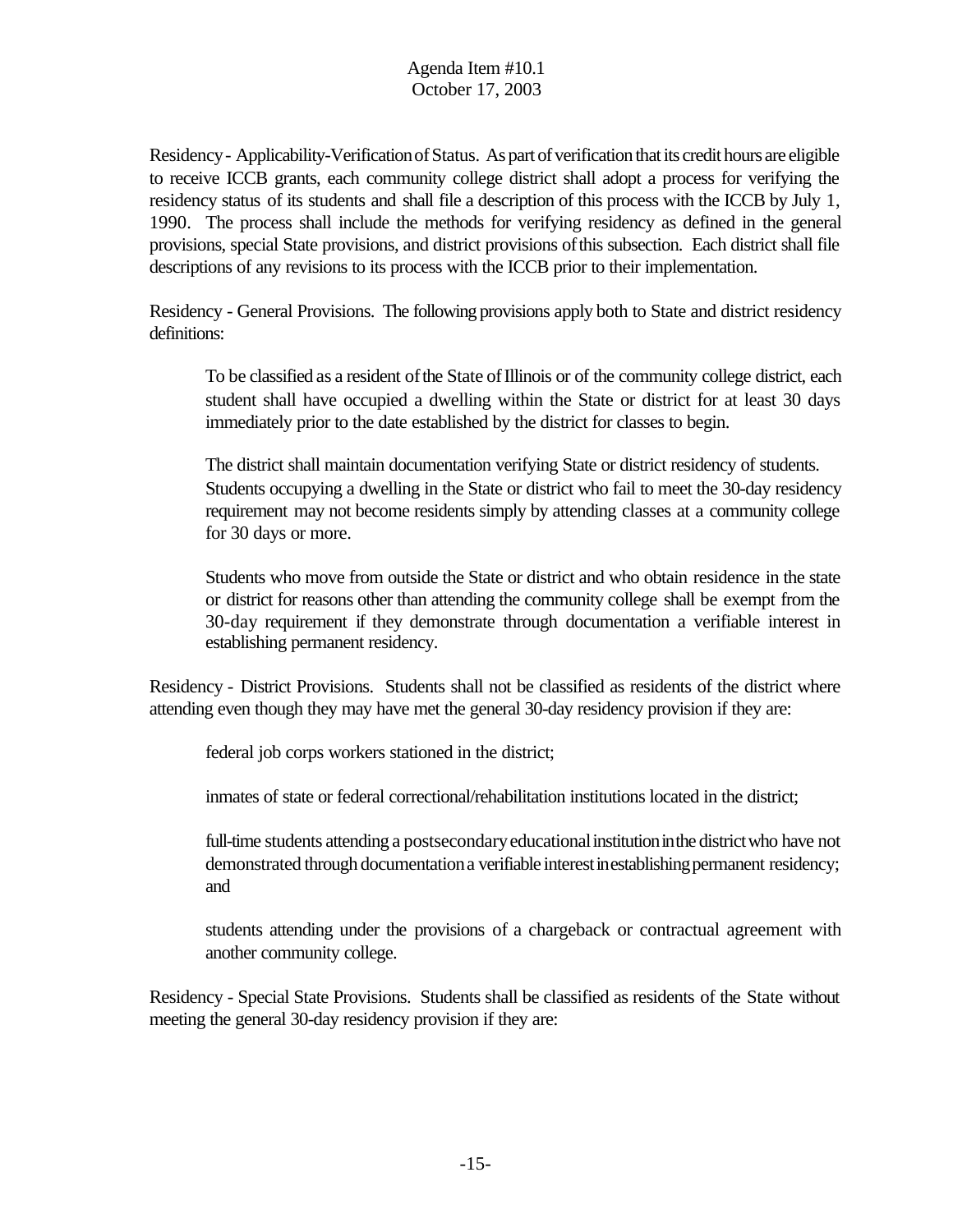federal job corps workers stationed in Illinois;

members of the armed services stationed in Illinois;

inmates of State correctional/rehabilitation institutions located in Illinois; or employed full time in Illinois.

Special Initiatives Grants. Special initiatives grants provide funds for conducting special initiatives activities.

Special Initiatives Activities. Special initiatives activities are defined each year in a request for proposal process. All colleges will have the opportunity to apply for funds to conduct such approved special initiatives activities. Special initiatives activities are based upon criteria as specified in terms outlined in a grant agreement between the college and the ICCB.

# **Section 1501.520 Lincoln's Challenge Scholarship Grants**

- a) Lincoln's Challenge Scholarship Grants shall be vouchered to community colleges.
- b) Students can qualify for their first Lincoln's Challenge Scholarship Grant if they meet the following criteria:
	- 1) Complete the Lincoln's Challenge program;
	- 2) Complete the GED;
	- 3) Enroll at one of the 48 49 Illinois public communitycollegesina certificate or degree program the next semester following graduation (for example, the June Lincoln's Challenge graduates would have to enroll in college by the fall semester) within one year after graduation from the Lincoln's Challenge Program;
	- 4) Carry an academic load of at least six credit hours in each fall and spring semester. Scholarships for the summer semester will not be awarded term except the summer term; and
	- 5) Present the "notification of award" letter signed by the President/CEO of the Illinois Community College Board to the community college at the time of registration.
- c) The scholarship <u>amount will be awarded up to</u> is limited to \$1,000 per student per semester, with the exception of the summer semester which is limited to \$500 per student.
- d) The scholarship grants can be used shall be applied only to cover the cost of education, which includes tuition, books, fees, and required educational supplies.
- e) The grant will only reimburse the college at the in-district tuition rate.
- f) In order to receive the reimbursement, colleges must submit vouchers during the semester the student is enrolled or payment cannot be guaranteed. The following information must be submitted to the ICCB for each student:
	- 1) Name;
	- 2) Social Security Number;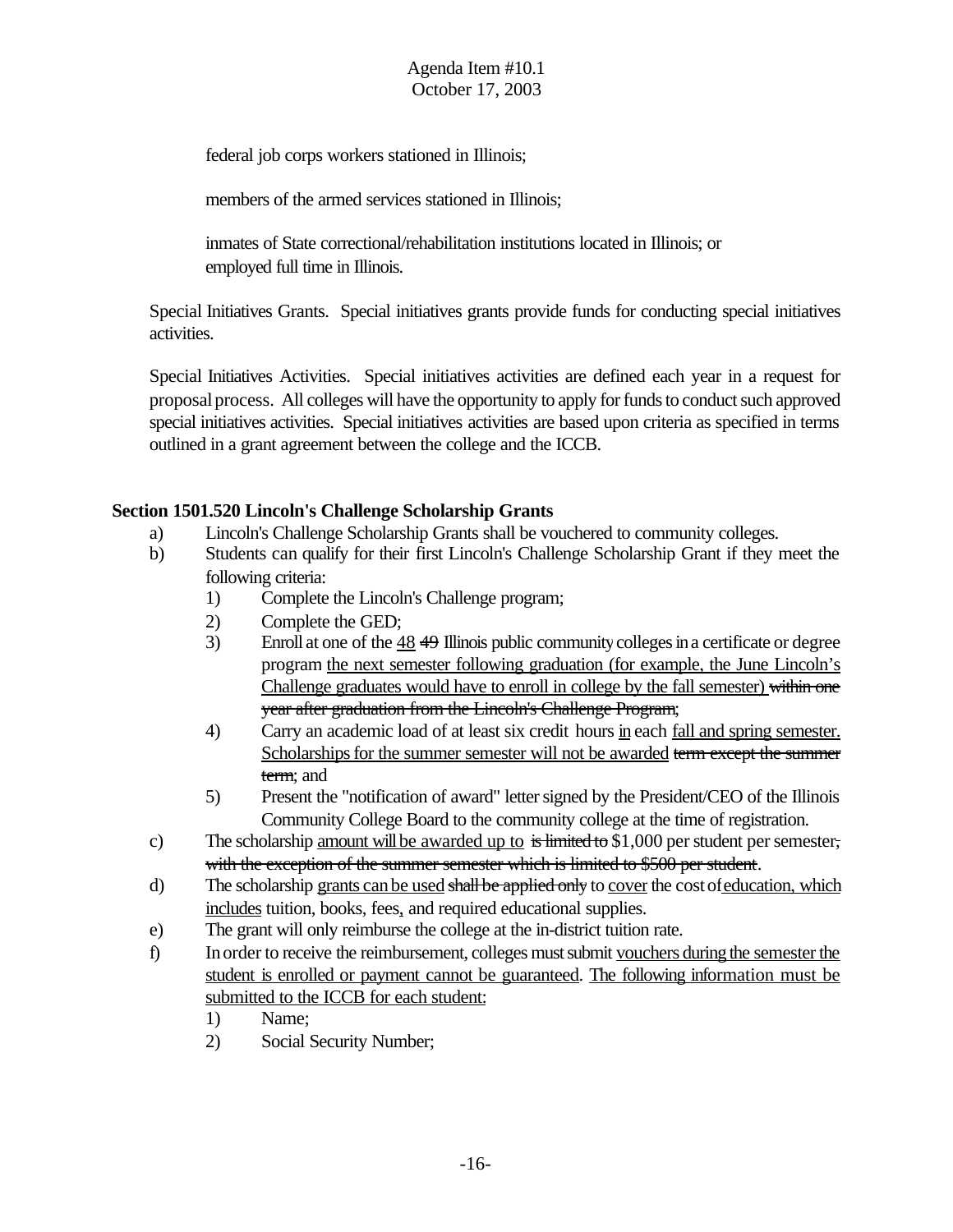- 3) Program of study;
- 4) Course schedule (including credit hours);
- 5) Costs Bill with costs broken out by tuition, fees, books, and required educational supplies; and
- 6) ICCB initial or renewal approval letters. If a renewal, GPA and course completion from the previous semester are required - if continuing student.
- g) In order to remain qualified for a Lincoln's Challenge Scholarship Grant Grants, each student must:
	- 1) Submit GPA, course completion, and the a letter of application to the Illinois Community College Board requesting continuation of the scholarship for the next semester. The letter must be postmarked by August 1 for application to the fall term, and January 1 for application to the spring term. and June 1 for application to the summer term;
	- 2) Comply with academic standards as defined by college policy. Exceptions to this subsection( $g(2)$ , such as extenuating circumstances, shall be documented by ICCB staff and college contacts. The first semester minimum grade point average may be waived as a determining factor of academic standards achievement if the student's academic advisor concludes that extenuating circumstances existed; and
	- 3) Submit documentation showing successful completion of a minimum of 6 credit hours in the last semester and a GPA of 2.0 or higher acceptable academic status and the number of credit hours completed during the last term of enrollment at the college.
- h) Students may can be awarded scholarship funds for the fall and spring semesters of two three successive years or a maximum of 64 credit hours (or more if completing an associate in applied science degree requiring additional credit hours), to be used toward the completion of a degree or certificate program.
- I) The number of scholarships awarded each year is contingent upon the amount of funds appropriated. The scholarships cannot be guaranteed to students even if all criteria are met. The distribution of available funds between new and renewed scholarships will be determined by the Illinois Community College Board to maximize use of the funds.

# **1501.523 Foundation Matching Grants**

a) An eligible community college foundation, as referred to in this Section, is defined as a 501©)(3) entityformed to benefit a community college district, students, and taxpayers of a community college district as provided for in the Public Community College Act and meets the criteria to receive an award as provided for in this Section. A foundation shall establish its eligibility by submitting a copy of its articles of incorporation (the first year of application only), a copyofitsmostrecent signed federal 990 tax return, and a copy of the foundation's most recently completed external audit with the other components of an application.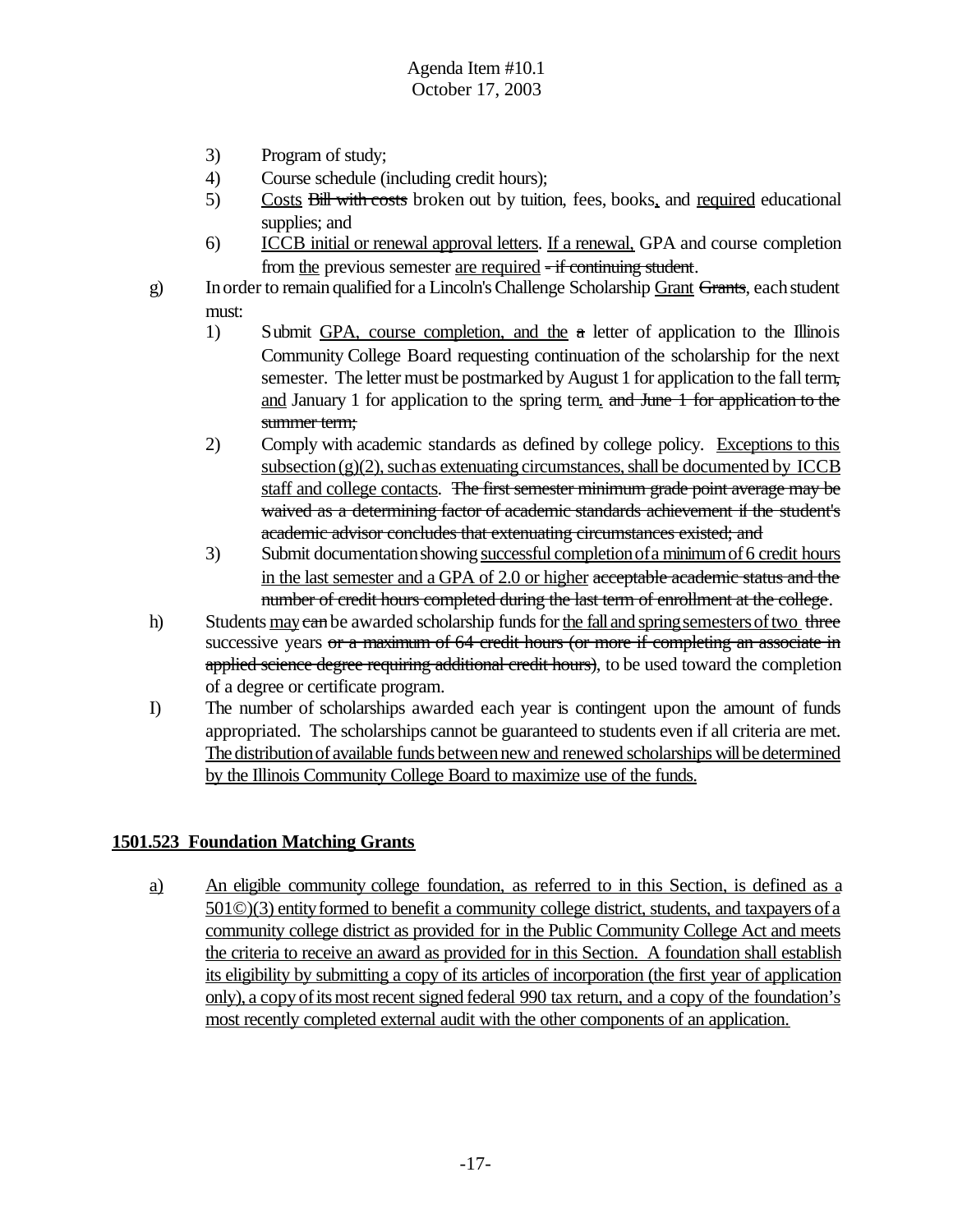- b) Requests for foundationmatching grant awards (referred to in this Section as challenge grants) must be submitted in a format prescribed by the ICCB no later than December 1 of each year.
- c) Each community college foundation shall have the opportunity to apply for a \$25,000 challenge grant. The award amount shall be prorated to a reduced amount if sufficient funds are not available in the State's Academic Improvement Trust Fund to provide aninitialgrant of \$25,000 to those eligible foundations that submit an application no later than December 1.
- d) In order to be eligible to receive a challenge grant, the community college foundation board must establish, as part of the application process, that the foundation board has:
	- 1) established an academic improvement trust fund as a depository for private contributions and awarded challenge grants;
	- 2) \$3 of local match available (contributions received after July 1, 1999, for the purpose of matching the State challenge grants) for each \$2 of State funds; and
	- 3) raised a minimum of \$10,000 from private sources and the contributions must be in excess of the total average annual cash contributions made to the community college foundation in the three fiscal years before July 1, 1999 (fiscal years 1997, 1998, 1999).
- e) Any unmatched excess funds remaining in the State's Academic Improvement Trust Fund, on April 1 of the fiscal year in which an appropriation is received, for community college foundations after the award of the initial \$25,000 challenge grants will be available for matching by any community college foundation. No community college foundation will receive more than \$100,000 in challenge grants in any one State fiscal year.
- f) The community college foundation board is responsible for determining the use of the proceeds of the challenge grants and such uses may include:
	- 1) scientific equipment;
	- 2) professional development and training for faculty; and
	- 3) student scholarships and other activities appropriate to improving the quality of education at the community college.

The community college foundation may not use the proceeds of the challenge grant for a capital campaign or program.

g) Each community college foundation receiving grant funds shall file a report with the ICCB in a format prescribed by the ICCB detailing how the funds were utilized within 60 days after the foundation's fiscal year end and submit a copy of the external audit of the fiscal year just ended as soon as it is completed.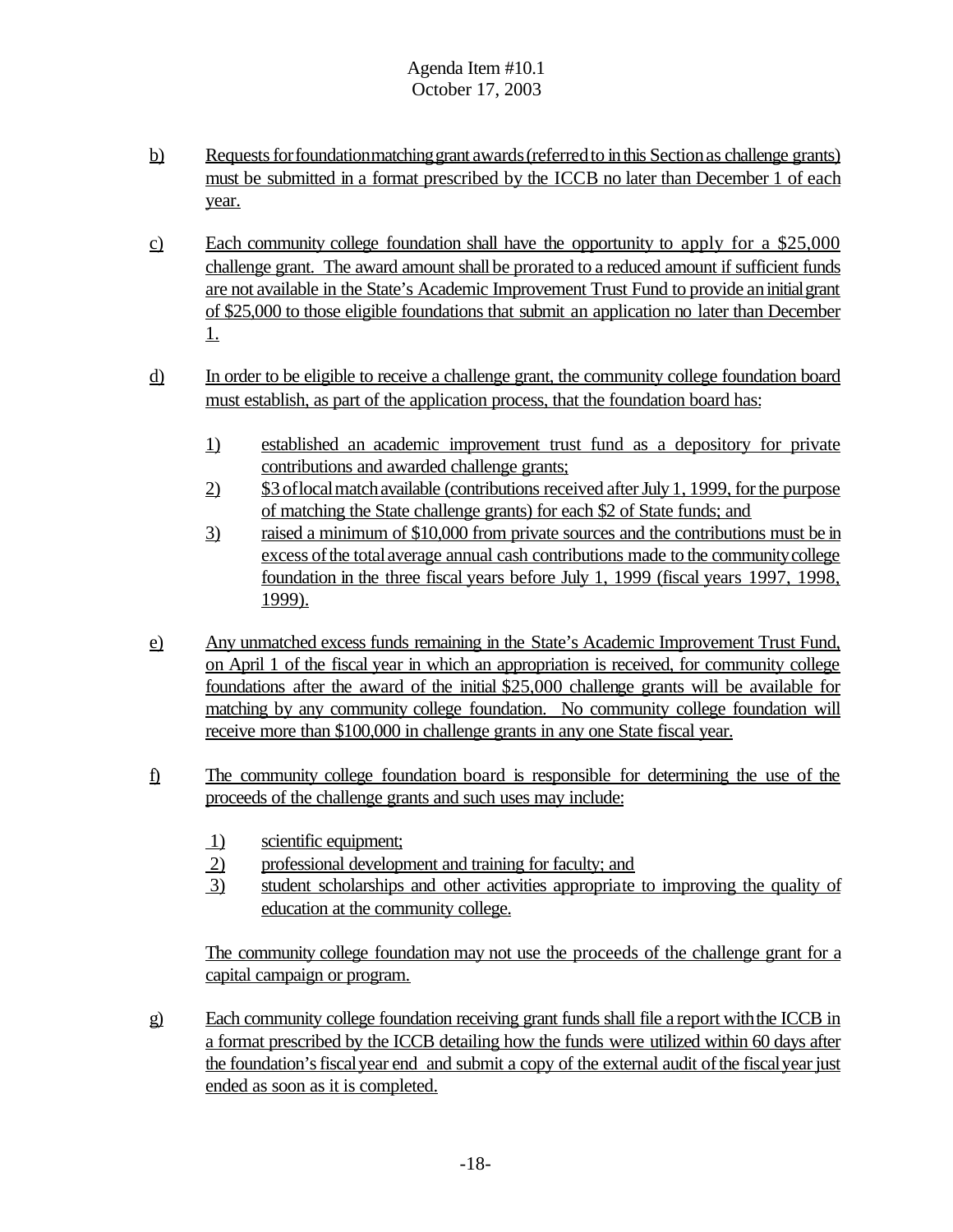#### Item #6.7 - Certification of Eligibility for Special Tax Levy(Chapter 122, Paragraph 3-14.3)

The Illinois Community College Board hereby certifies that the following communitycollege districts were (1) eligible to receive equalization grants either in fiscal year 2003 or fiscal year 2004 and (2) had combined educational and operations and maintenance purposes tax rates less than 25.54 cents per \$100 ofequalizedassessedvaluationand are, therefore, eligible to levy at a combined educational and operations and maintenance purposes rate up to and including 25.54 cents per \$100 of equalization assessed valuation in accordance with the provisions of Section 3-14.3 of the Public Community College Act:

Black Hawk College City Colleges of Chicago Highland Community College Illinois Central College Illinois Eastern Community College Illinois Valley Community College Kankakee Community College Kaskaskia College Lake Land College Lewis and Clark Community College Moraine Valley Community College Prairie State College Rend Lake College Richland Community college Carl Sandburg College South Suburban College Southwestern Illinois College Spoon River College John Wood Community College

The motion was approved by unanimous voice vote. Student advisory vote: Yes.

# Item #7 - A Statement of Commitment to Economic and Workforce Development by the Illinois **Community Colleges**

James Berkel made the following motion, which was seconded by Judith Rake:

The Illinois Community College Board hereby accepts from the Executive Committee of the Illinois Council of Public Community College Presidents and approves the *Statement of Economic and Workforce Development by the Illinois Community Colleges* and will transmit this Statement to the Department of Commerce and Economic Opportunity.

The motion was approved by unanimous voice vote. Student advisory vote: Yes.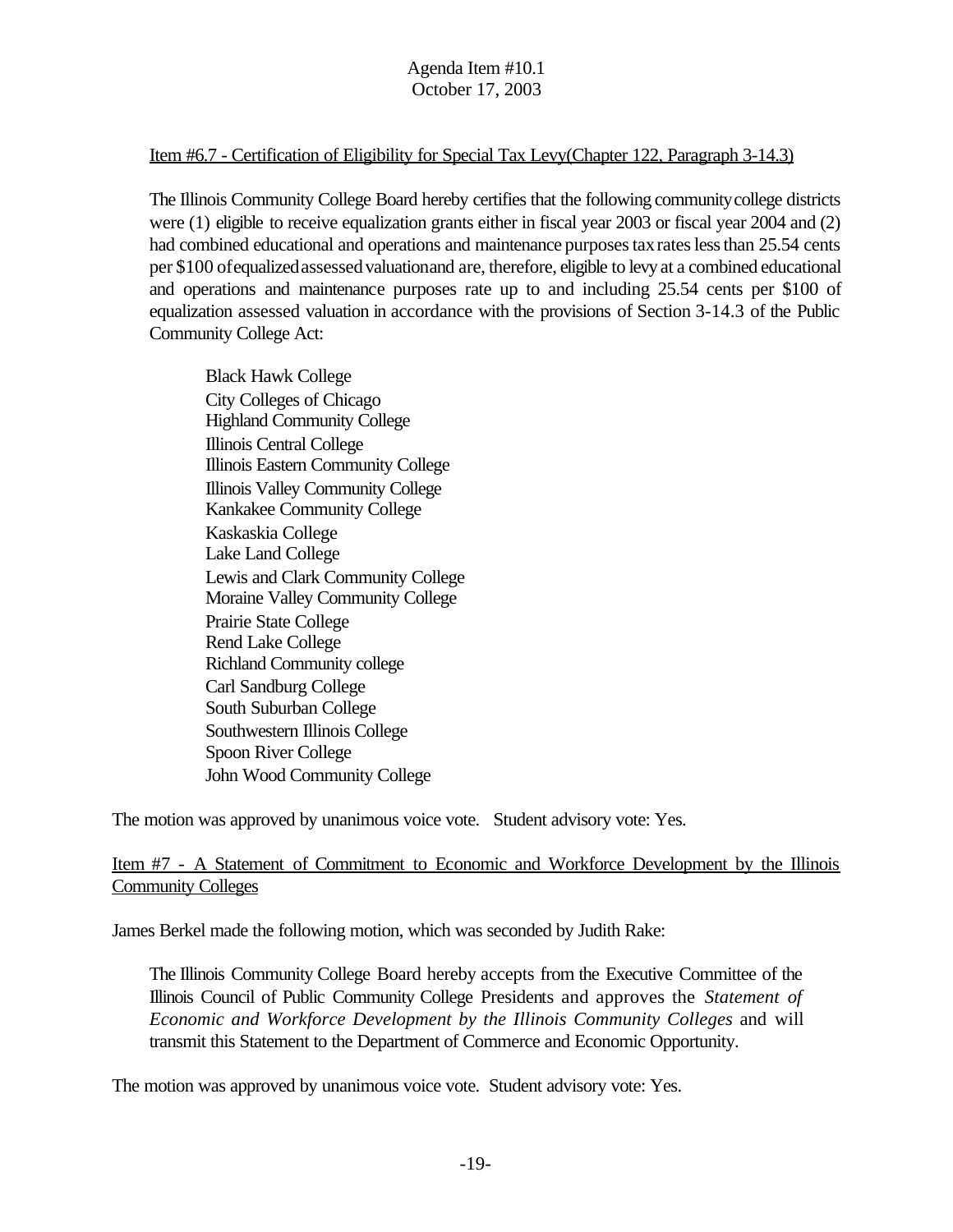Item #8 - Information Item

Item #8.1 - Illinois Community College Board Advisory Committee Member Appointments

The Board received a listing of ICCB advisory committee member appointments to the Finance AdvisoryCommittee, MIS/ResearchAdvisoryCommitteeand ProgramAdvisoryCommittee. These appointments were made by the President/CEO as previously authorized by the Illinois Community College Board.

\* \* \* \* \*

Chairman Duffy asked James Berkel, as Chairman of the ICCB President/CEO Search Committee, to update the Board on the search process. Mr. Berkel reported the search deadline was extended to September 30, 2003 and mid-November is the target date for announcing the next President/CEO. Mr. Berkel introduced Sarah Aughenbaugh, ICCB Director for Human Resources, who is managing the search process.

Ms. Aughenbaugh distributed adjusted time ine information. She reported that 57 resumes have been received to date. The next meeting of the Search Committee will be held on Thursday, October 16, at Danville Area Community College. Of the applications received, eight to ten candidates will be chosen for interview by the committee. Three to five finalists will be selected. On November 3, the President Council, Trustees Association, Faculty Association, and Student Advisory Committee will each choose two representatives to meet with the three finalists in Springfield. The ICCB's Executive Staff and Senior Directors will also meet with the finalists. A special meeting of the Board may be held on November 4 for the purpose of final interviews.

\* \* \* \* \*

Item #9 - Work Session

ICCB Chief Financial Officer Don Wilske made a presentation on community college system operating budget issues. An update was presented for fiscal year 2004 and fiscal year 2005 was discussed. The Illinois Community College Board Budget Requests which are normally presented for Board action at its October meeting will be postponed this year until January 2004, or possibly later, as further action is awaited by Governor Blagojevich. However, a "Big Picture" budget discussion meeting will be held with system representatives and the Board of Higher Education representatives on October 30.

Community college capital budget issues were reviewed.

Issues and concerns were reported in regard to Adult EducationGrants. The Board will be kept informed of staff's progress in resolving areas of concern.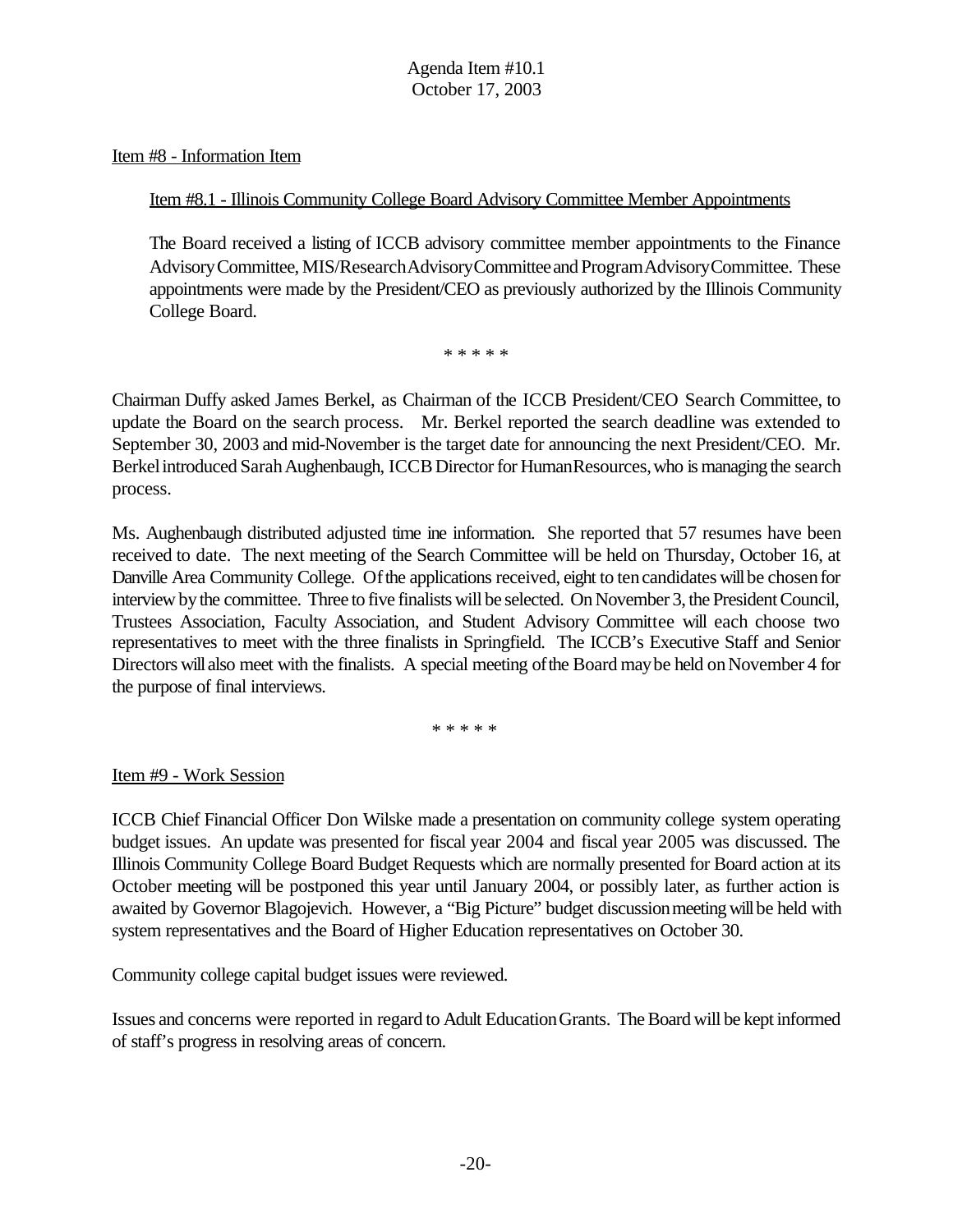Highlights were presented to the Board on the Career and Technical Education Grants.

The Governor's Office has requested that the ICCB review its current equalization funding formula. The ICCB Finance Advisory Council will review the equalization calculation with the assistance of representation from the Office of Management and Budget, the Illinois Board of Higher Education. Terry Bruce, CEO of the Illinois Eastern Community College District and a former member of the Illinois General Assembly and the U.S. Congress will also be on the review team. The review will take place from September to mid-December 2003. Rudolph Papa made a motion, which was seconded by Martha Olsson, that the Illinois Community College Board hereby authorizes the review of the ICCB equalization funding formula. The motion was approved by unanimous voice vote. Student Advisory vote: Yes.

Virginia McMillan reported on the background of the Associate of Arts in Teaching degree models. She also reported on the steering committee's principles which were developed for the AAT degree models. A period of public comment will be made and Board approval will be requested on October 17, 2003 for system implementation.

Ms. McMillan reported on the progress of the paraprofessional initiative. The Board will be kept informed with periodic updates.

Sarah Hawker reported on activities of the Adult Education Funding Study Task Force. The next meeting of the Task Force will be held on September 25 in Springfield and plans are to resolve issues that were presented at a previous meeting, discuss comments received from the public, and establisha new time line for completion of its work.

Ms. Hawker also reported on GED testing issues which includes access, data, and cost of testing. Staff will keep the Board current on the GED issue.

Tom Ryder briefed the Board on bills which were signed by the Governor during the past legislative session. Mr. Ryder also reported on HB3412, the Employees Ethics Act; and Senate Bill 1586, which is an amendment to the Open Meetings Act requiring that all public bodies keep written minutes of their open meetings and a verbatim record of all their meetings in the form of an audio or video recording, effective January 1, 2004.

# Item #10 - Adjournment

Edward Welk made a motion, which was seconded by Martha Olsson, to adjourn the meeting at 1:50 p.m. The motion was approved by unanimous voice vote. Student advisory vote: Yes

 $\overline{a}$ 

Edward T. Duffy, Chairman Joseph J. Cipfl, President/CEO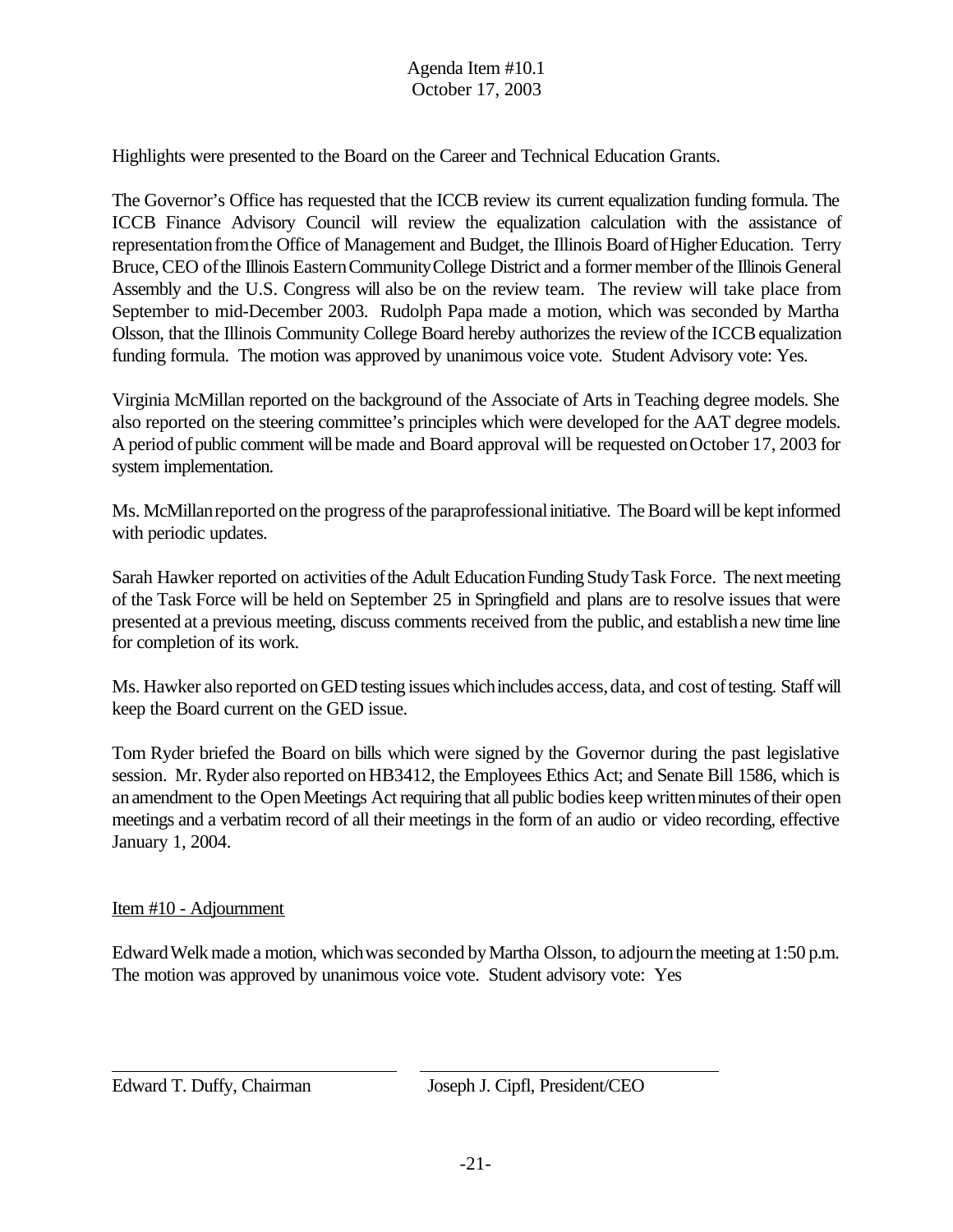Illinois Community College Board

# **NEW UNITS OF INSTRUCTION**

The Illinois Community College Board is requested to approve new units of instruction for the following community colleges:

# **RECOMMENDED ACTION:**

It is recommended that the following motion be adopted:

 The Illinois Community College Board hereby approves the following new units of instruction for the community colleges listed below:

### **PERMANENT PROGRAM APPROVAL**

Illinois Central College

< Emergency Medical Services A.A.S. degree (64 semester credit hours)

# **BACKGROUND**

**Illinois Central College** is seeking approval to offer a 64 semester credit hour Associate in Applied Science (A.A.S.) degree program in "Emergency Medical Services". The program will prepare individuals for employment as Emergency MedicalTechnician-Paramedics(EMT-Ps). The program was developed in cooperation with OSF/Saint Francis Medical Center and the Illinois Department of Public Health (IDPH)-DivisionofEMS-HighwaySafety and prepares graduates for licensure as required by the IDPH for employment in Illinois. The curriculum consists of 16 credit hours of general education requirements, 40credit hours of career and technicalcoursework, including anatomy and physiology, emergencymedical technician-basic (EMT-B), intermediate (EMT-I) and paramedic (EMT-P) training, basic trauma life support, pediatric healthcare, advanced cardiac life support and an EMT work-based learning practicum, in addition to eight credit hours of career and technical electives. The curriculum meets the National Standard Curriculum for EMTs as outlined by the National Highway Traffic Safety Administration.

Labor market information provided by the college supports the interest in and need for an EMT-Paramedic level training program. The college currently offers an EMT-Basic level training certificate. In Illinois, employment of EMTs is expected to grow faster than the average for all occupations through the year 2010, according to the Illinois Department of Employment Security. The college anticipates an enrollment of four full-time and 10 part-time students the first year, increasing to 12 full-time and 20 part-time students bythe third year. The program will require one new part-time, one existing full-time and three existing parttime instructors the first year. Costs for implementing this program will be approximately \$5,250 the first year, \$50,000 the second year, and \$5,500 the third year. Higher second year costs reflect the hiring of a full-time program coordinator.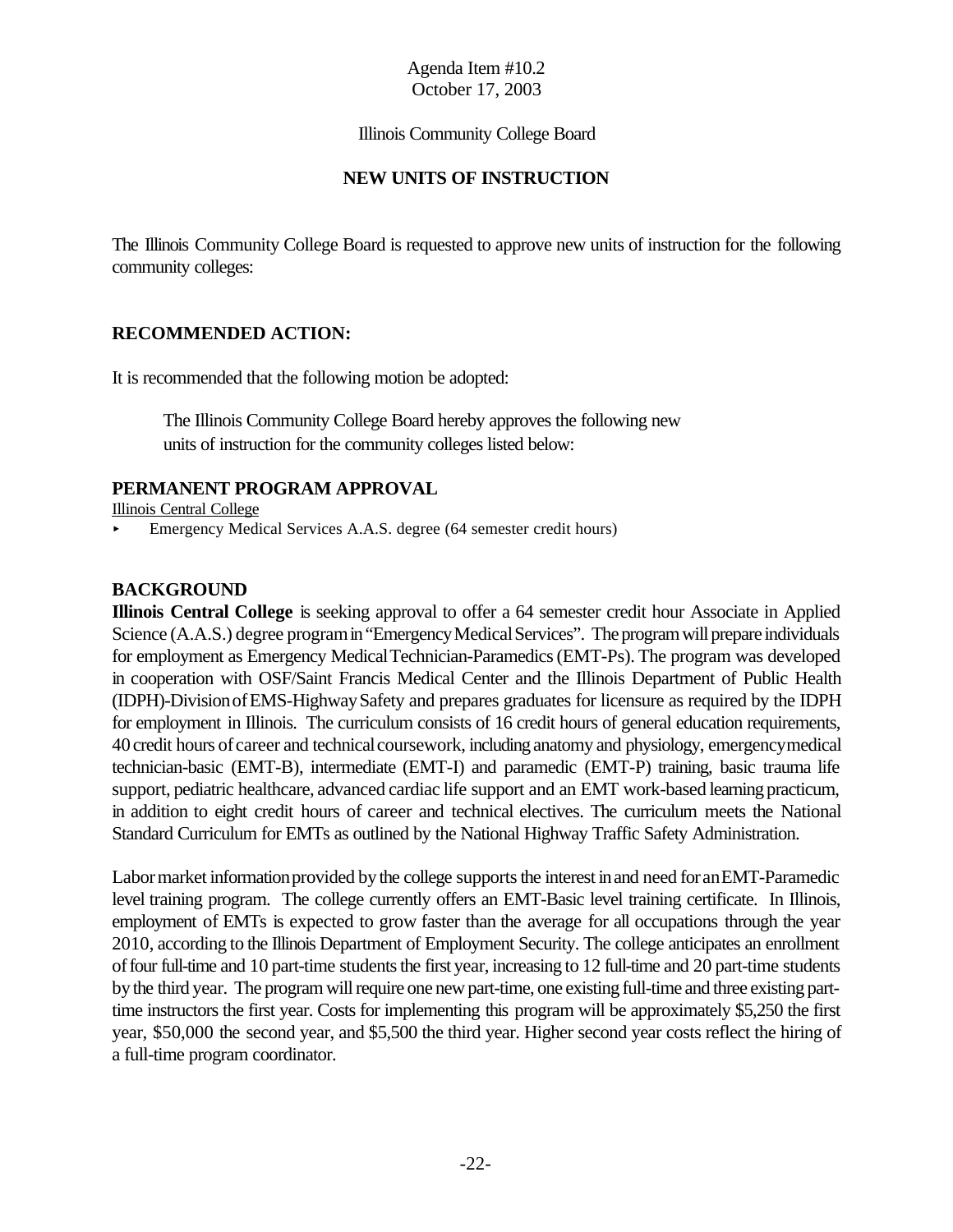#### **TEMPORARY TO PERMANENT PROGRAM APPROVAL**

The following colleges were approved to offer their programs on a temporary basis for a period of three years and now request permanent approval of the following programs.

#### College of DuPage

< Technical Communications Certificate (32 semester credit hours)

#### Kennedy-King College

< L'Art de la Patisserie (The Art of French Pastry) Certificate (24 semester credit hours)

#### Rend Lake College

< Therapeutic Massage Certificate (24 semester credit hours)

Richard J. Daley College

< Computerized Commercial Graphics Certificate (31 semester credit hours)

#### Richland Community College

- < CISCO Certified Network Associate (CCNA) Preparation Certificate (12 semester credit hours)
- < A+ Preparation Certificate (12 semester credit hours)

#### **BACKGROUND**

**College of DuPage** is seeking permanent approval to offer a 32 semester credit hour "Technical Communications Certificate". The program was approved on a temporary basis May 19, 2000, for a period ofthree years. This program prepares individuals for employment as technical writers and editors for a variety of publications in a variety of industries. Program enrollments have met the college's original benchmarks and job placement rates have been consistently 100%. The college has met its objectives by updating and revising their curriculum to include coursework in technical writing for the internet to better prepare graduates for employment with information technology services.

**Kennedy-King College** is seeking permanent approval to offer a 24 semester credit hour "L'Art de la Patisserie" (The Art of French Pastry) certificate program. The program was approved on a temporary basis January 21, 2000, for a period of three years. This program prepares individuals for employment as pastry chefs in both large and small, and/or retail and commercial hospitality services. Program enrollments, and job placements have met or exceeded the college's originalbenchmarks. Program completions have been near or at 100% each year over the last three years. The college has identified several ways for improving their alreadysuccessfulprogram, includinghiringa second master pastrychef, planning additional instructional space, acquiring new baking equipment and adding program support staff.

**Rend Lake College** is seeking permanent approval to offer a 24 semester credit hour certificate program in "Therapeutic Massage". The program was approved ona temporary basis September 15, 2000 for a period of three years. This program prepares students for employment as massage therapists in a variety ofhealthcare or entrepreneurialsettings. Program enrollments have met or exceeded the college's original benchmarks, completion and job placement rates have increased overthe three-year period. Completion rates for the college's last full-time class was 73%, and job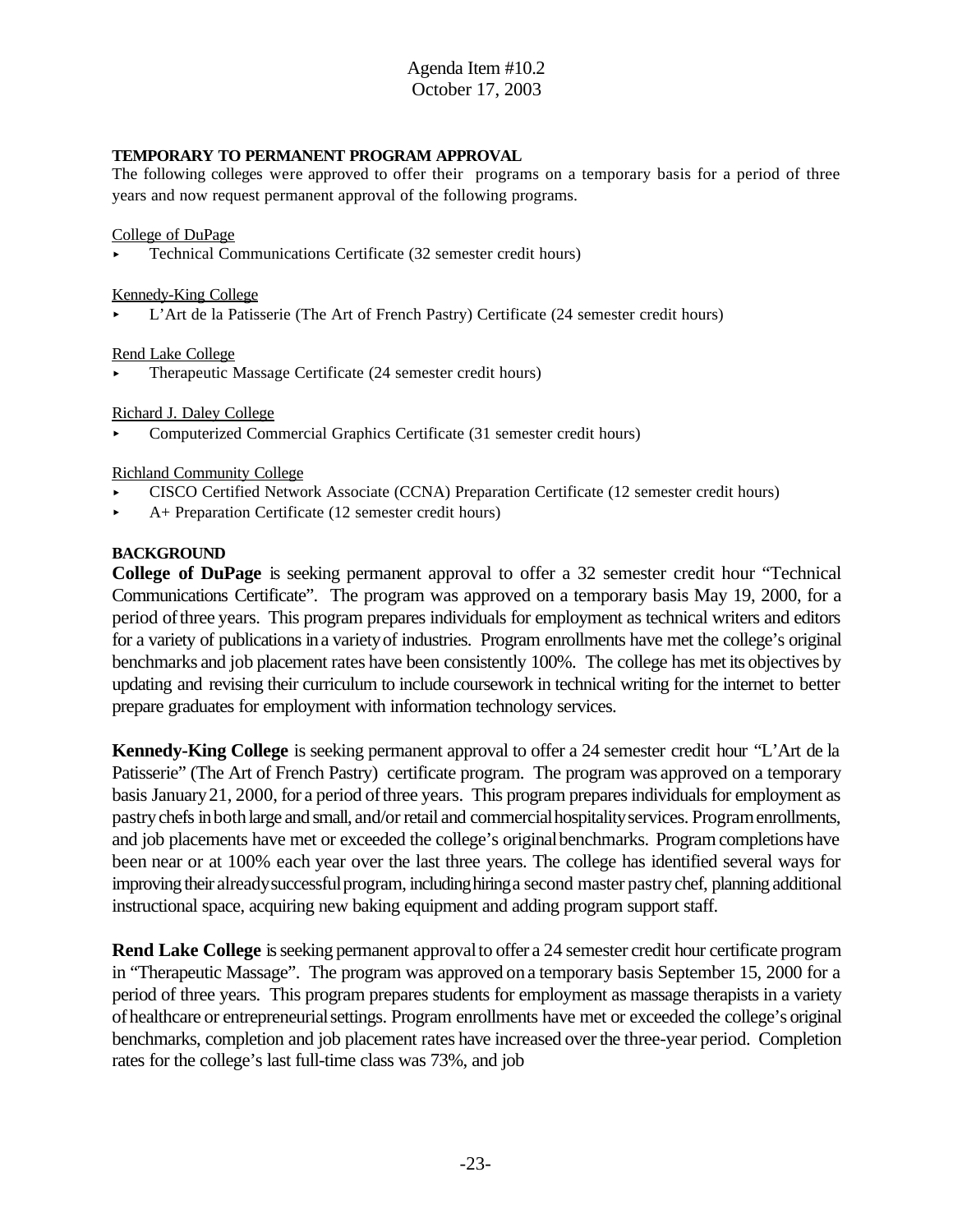placement rates were 94 percent. The college's original curriculum has been revised to meet additional clinical requirements for student to obtain their licensure through the Illinois Department of Professional Regulation. The college has met its original program objectives and has recently applied to the National Certification Board for Therapeutic Massage and Bodywork for program accreditation.

**Richland Community College** is seeking permanent approvalto offer 12 semester credit hour "CISCO Certified Network Associate (CCNA) Preparation" certificate program. The program was approved May 19, 2000, for a period of three years. This program prepares students for employment as network associates, specialists or technicians and completion of the CCNA credentialing examination. Program enrollments and completions have exceeded the college's original benchmarks. While not an original benchmark, the college estimates that at least 75 percent of students completing the program have passed the CCNA exam. The college indicates plans to identify better ways of tracking their graduates who complete this exam. The college has met its original program objectives, and revised the curriculum to maintain industry currency.

**Richard J. Daley College** is seeking permanent approval to offer a 31 semester credit hour "Computerized Commercial Graphics" certificate program. The program was approved September 15, 2000, for a period of three years. This program prepares students for employment as graphic artists, specialists and designers in a variety of settings, but specializing in print and web media. The college has exceeded its original benchmarks for enrollments and experienced a 52 percent completionrate. Student interest and district labor market informationcontinue to support the need for this program and individuals trained in related occupations. The college has identified several minor improvements to the program, including a change in course sequencing and more focus on web-based graphic design.

**Richland Community College** is seeking permanent approval to offer a 12 semester credit hour "A+ Preparation" certificate program. The program was approved January 21, 2000, for a period of three years. This program prepares students for employment as computer service specialists or technicians and completion of the A+ credentialing examination. The college has experienced slow, but steady, growthin this program over the last three years. A revision of all of the college's InformationTechnology programs and increased marketing for short-term training certificates has provided the community better access to and awareness of the college's offerings. The college identified several ways they have revised the curriculum to maintain industry currency.

# **INFORMATION ITEM - BASIC CERTIFICATE APPROVAL**

Following is a list of basic certificates that have been approved on behalf of the Illinois Community College Board by the President/CEO since the last Board meeting:

# **PERMANENT PROGRAM APPROVAL**

Highland Community College

• Nail Technology Certificate (16 semester credit hours)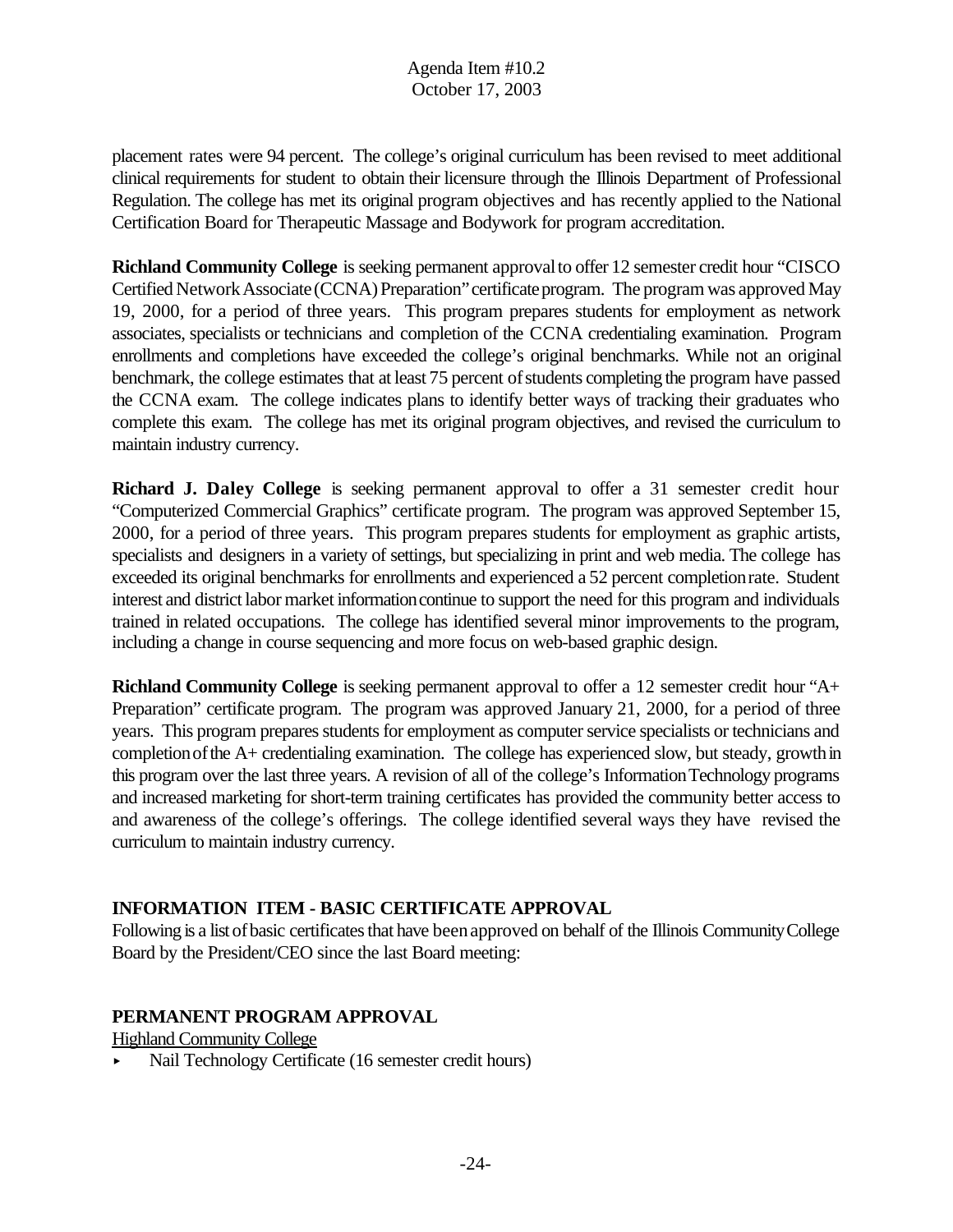#### Illinois Community College Board

# **STATUS REPORT ON THE ADULT EDUCATION FUNDING STUDY TASK FORCE**

For over a year, the Illinois Adult Education System has beenreviewing the methodology used to allocate state and federal adult education funds to 107 program providers in all areas of the state. A Task Force of representatives from all types of funding providers — community colleges, community-based organizations, high schools, Regional Offices of Education, and the Illinois Department of Corrections was established to conduct this review. Tri-chairs representing each major provider group were appointed to lead the group. Illinois Community College Board members Jim Berkel and Judith Rake are working with the Task Force.

The Task Force appointed subcommittees to work in depth in the areas of Need and Access, Base and Competitive Funding, Performance-Based Funding and Data Collection. These subcommittees worked with care and persistence to examine current practices inherited in the transition of the administration of Adult Education to the Illinois Community College Board and to identify new strategies or revisions that would increase equity and stability of funding and at the same time reflect changing demographic and enrollment trends.

A preliminary report of recommendations from each subcommittee has been available for public review since August 2003. Meanwhile, the Task Force has been refining these recommendations based on its intensive consideration of each recommendation, the impact on adult education programs, and on the feedback being received from the field.

Since the last report to the Board, the Task Force has meet twice on an accelerated work schedule to complete its work by January 2004. Significant issues related to the allocation of funds to each Area Planning Council (APC) using a 20-year old "Index of Need"was discussed in detail. Dr. David Ault of Southern Illinois University at Edwardsville developed, maintains, and produces the Index each year. Dr. Ault presented the census-based components and weighting factors used to produce a proportional estimation of statewide need for adult education in each APC. The components include age, educational attainment, economic and employment status, public assistance status and primary language spoken.

The Task Force met as a committee of the whole to determine the appropriateness of the current Index given changing economic and demographic conditions in the state. Several recommendations were made to update and to streamline the Index. Because of dramatic changes in public assistance programs and caseloads, the counting of welfare recipients was eliminated. However, research clearly shows a correlation between poverty and the need for adult education services, so the existing definition of poverty used in the Index was updated.

Based on input from the Adult Education Advisory Committee, the Task Force also recommended that the educational attainment and English as a Second Language (ESL) age components of the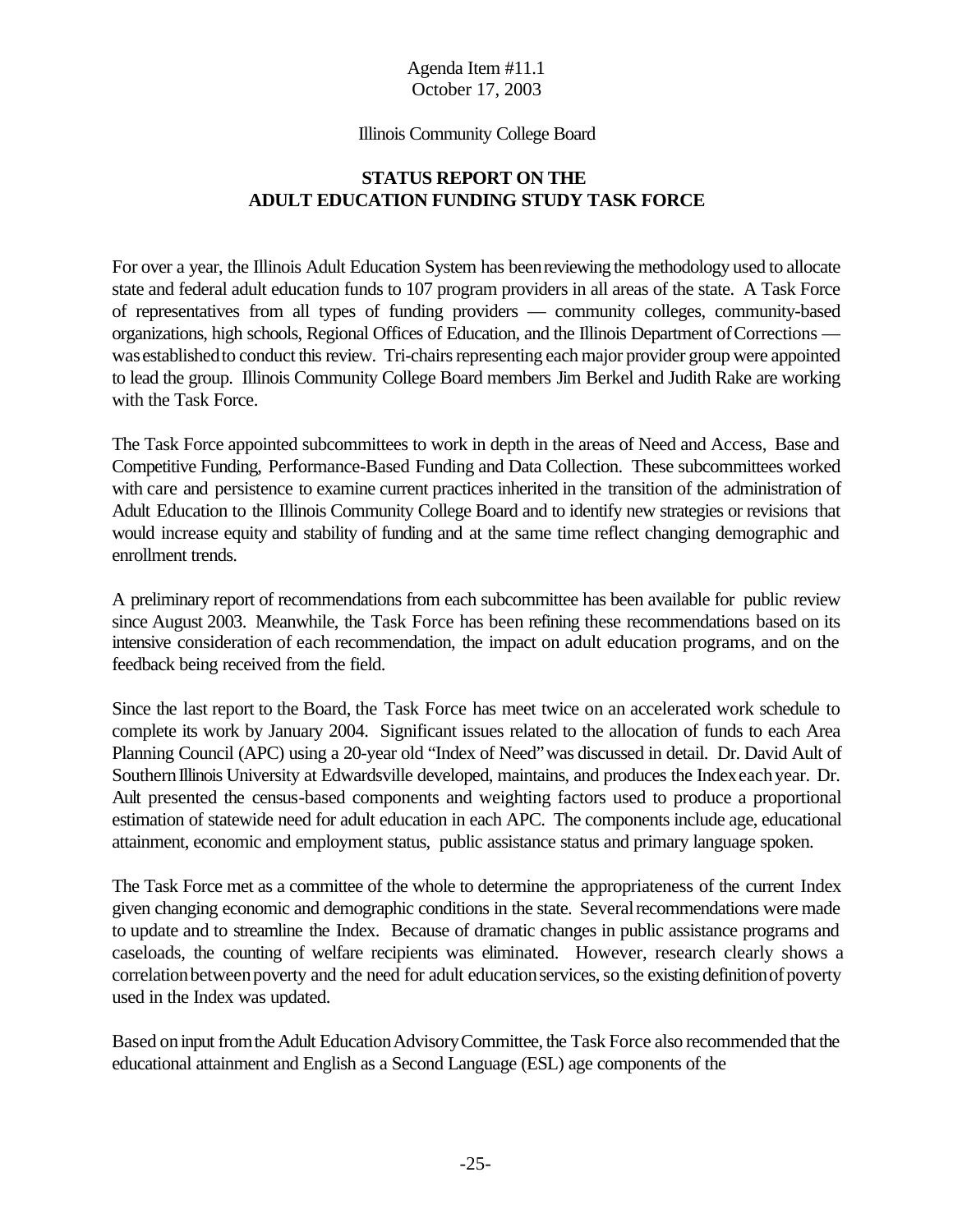Indexbe changed. In the current model, persons completing less than a ninth grade education are included in the estimate of need. However, state and federal statute specify that persons obtaining less than a  $12<sup>th</sup>$ grade education are to be served. Therefore, the Task Force recommended that the Index be changed to be consistent with the statutes.

Persons needing ESL instruction are estimated using U.S. Census data counting the number of persons living in households in which a language other than English is spoken. This definition, however, includes children from the age of five years and up, which is not consistent with program requirements that students must be aged 16 or older. Thus, the Task Force recommended that the age definitionused to estimate the need for ESL be changed to most closely mirror the program requirements. The Task Force is still examining the value of including a measure of unemployment in the Index.

As a further step, the Task Force worked with Dr. Ault to review the mathematical weights applied to each component in the calculation of the Index. Several adjusted models were proposed and will be produced for review by the Task Force at its next meeting on October 29, 2003.

The Task Force next reviewed the four components proposed to be used to calculate the "base" or formula-driven component of a new allocation model. Various opinions were expressed about the appropriateness of the proportion of funds to be allocated through eachofthe components — foundation funding for small programs, program enrollment, units of instruction delivered, and program quality. It became clear that the Task Force needs to come to consensus on a definition of quality. Therefore, a committee was assigned to create a draft definition for the Task Force to consider at its next meeting.

While the level of detail in each of the areas being discussed by the Task Force is daunting, it is necessary if the result of its work is to be the construction of a methodology that reflects current economic and demographic conditions, changes in the necessary services and priorities of adult education, and is designed to carry the Illinois Adult Education and Family Literacy system in to the future.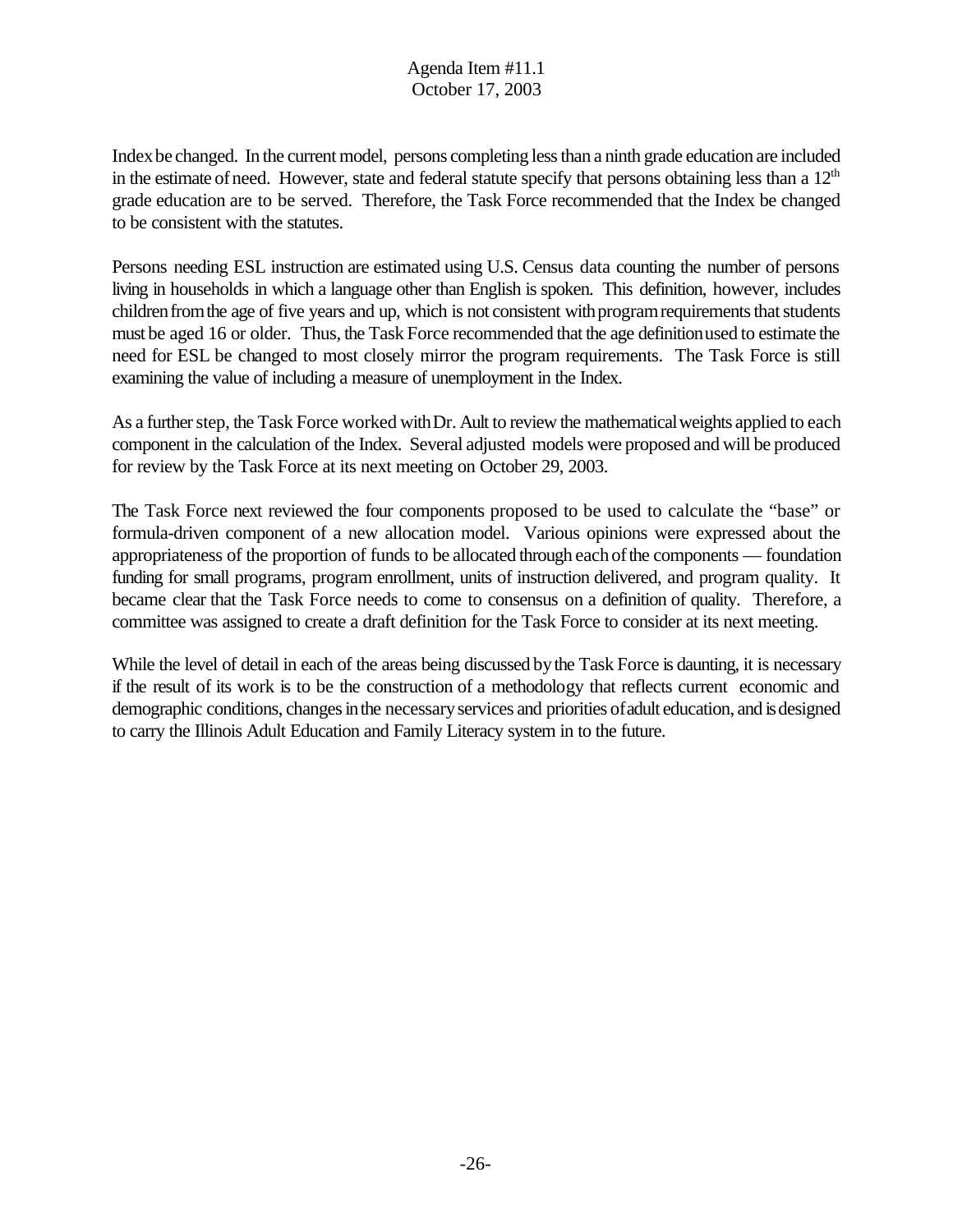#### Illinois Community College Board

### **STATUS REPORT ON GED TESTING**

Inthe state's fiscal year 2004 budget, over \$1 millionappropriated to the Illinois State Board ofEducation (ISBE) for state coordination and local administration of the General Educational Development (GED) testing programwere eliminated. This appropriation had been used to defray part of the costs of GED test rental from the American Council on Education so that student fees would not rise above \$35.00, and to support the Chicago GED Testing Center. In response to the veto of these funds, the ISBE proposed at its August 20, 2003 meeting to raise the test-taking fee charged of students from \$35.00 to \$80.00. Persuasive testimony was given by program providers and adult education advocates that prompted the ISBE to defer a vote on this proposal. The ICCB staff is emphatic that the test fee should be affordable to adult education students who are among the least able to pay. In addition, the ISBE stated that it has funds to continue the GED program only until January 1, 2004.

In Illinois, the operation of the GED program and accountability for student GED success is split between the ISBE and the ICCB. The Illinois School Code (105 ILCS 5/3-15.12) makes local administration of the GED a responsibility of the Regional Offices of Education (ROE) and provides the ISBE authority to establish fees and supervise testing centers. The ISBE also is responsible for coordinating, scoring, and management of GED data. The ISBE reports data to the American Council on Education (ACE), the developer and rental agent of the test, on a calendar year not a fiscal year basis. This is important so that Illinois is included in ACE national reports of GED completions and continues to be able to rent the test. However, with the transfer of administration of Adult Education programs to the Illinois Community College Board, the ICCB became responsible for the programs that prepare students to take the test and for reporting data on GED student success to and by deadlines established by the U.S. Department of Education and the Illinois General Assembly.

This split in responsibility has created significant challenges in ensuring access, affordability, and accountability for Illinois' GED program. The ICCB, as the administrator of local programs, has no ability to review and ensure that testing opportunities are available at times and in locations that are most needed by students. Programs experience varying amounts of local cooperation between themselves and test administrators. Because the ISBE has the authority to set fees, the ICCB is not in a position to institute efficiencies that could limit administrative costs and thus student fees, or to identify funding strategies that could support the testing program. In addition, state and federal funding of Adult Education (FY 2004 combined \$57.2 million) administered by the ICCB requires GED data reporting to both the state and federal governments each fiscal year. The ICCB must meet these requirements and must certify that the data meet standards in the areas of data structure, collection, verification, analysis and reporting, and staff training in its collection and use. Failure to meet these standards results in program audit findings and possible loss of funding. Finally, the ICCB awards performance-based funds to local adult education programs based on, among other factors, the number of GEDs achieved by students within each program.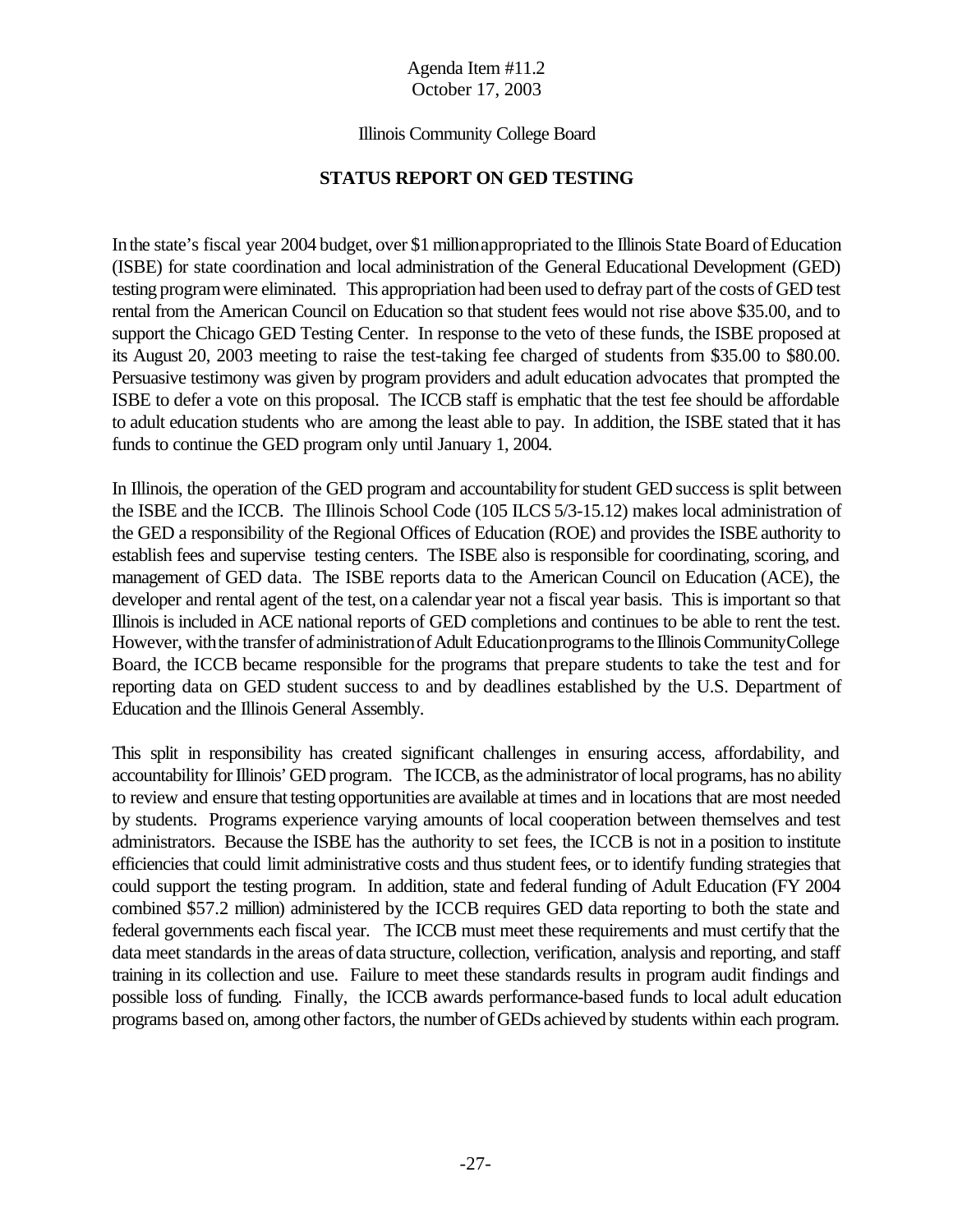Of critical and immediate importance is the need to identify alternative funding sources to maintain the testing program after January 1, 2004, without the necessity of a significant increase in student fees. Second, inconsistencies and discrepancies between ICCB program-reported GED data and ISBE ROEreported data must be reconciled. For example, at the state level, preliminary fiscal year 2003 data reported by adult education providers shows that 13,748 of their students completed the GED. When these data were matched with the number of GED completions reported by ROEs to the ISBE, only 8,841 could be matched as appearing identically in both databases. Federal reporting requires a data match process so the state is limited to using the 8,841 number when it is only 63 percent of the GEDs actually earned. This will almost assuredly prevent Illinois from meeting its federal GED performance goal.

These matched data are also used to award \$10 million in state funds to programs based on student outcomes. One ofmany examples of the impact of data discrepancies on services provided to student is that a program recently informed ICCB that only 29 of its 139 GED completers matched with ISBE data. This resulted in a loss to the program of \$62,000 in performance funds.

The ICCB has been in discussion with the ISBE and Governor's staff about the GED for three years without resolution of the identified issues. Initial issues focused on the low GED pass rate in Illinois; the lack of ready access to GED test information for state and federal reporting and program improvement and research; the lack of a pretest to assist prospective test takers in determining their likelihood of success or need for preparation to pass the test; and the lack of consistency between ROE-reported GED completions and the same data reported by program providers. Since that time, further concerns have been added: the fee increase; the eliminationof allISBE staff positions related to GED responsibilities of the ISBE; and the lack of timely and consistent data needed bythe ICCB to report to the state and federal governments and to calculate performance awards to programs.

ICCB President/CEO, Joe Cipfl, and Vice President for Workforce Development and Adult Education, Sarah Hawker, are currently in discussion with ISBE Superintendent, Bob Schiller; the Governor's Deputy Chief of Staff for Education, Brenda Holmes; and Office of Management and Budget Education Finance Advisor, Ginger Ostro, about all of the identified issues. Additional information was provided to the Governor's Office on October 7, 2003, and the Governor's staff is analyzing it now. It is the ICCB's sincere hope that a decision regarding the funding, administration, and accountability of this program will be addressed ina positive and effective manner by the Governor. It cannot be allowed to go unsupported financially or administratively because the GED is vital to each individuals who earns it and to the development of a skilled and credentialed workforce for Illinois.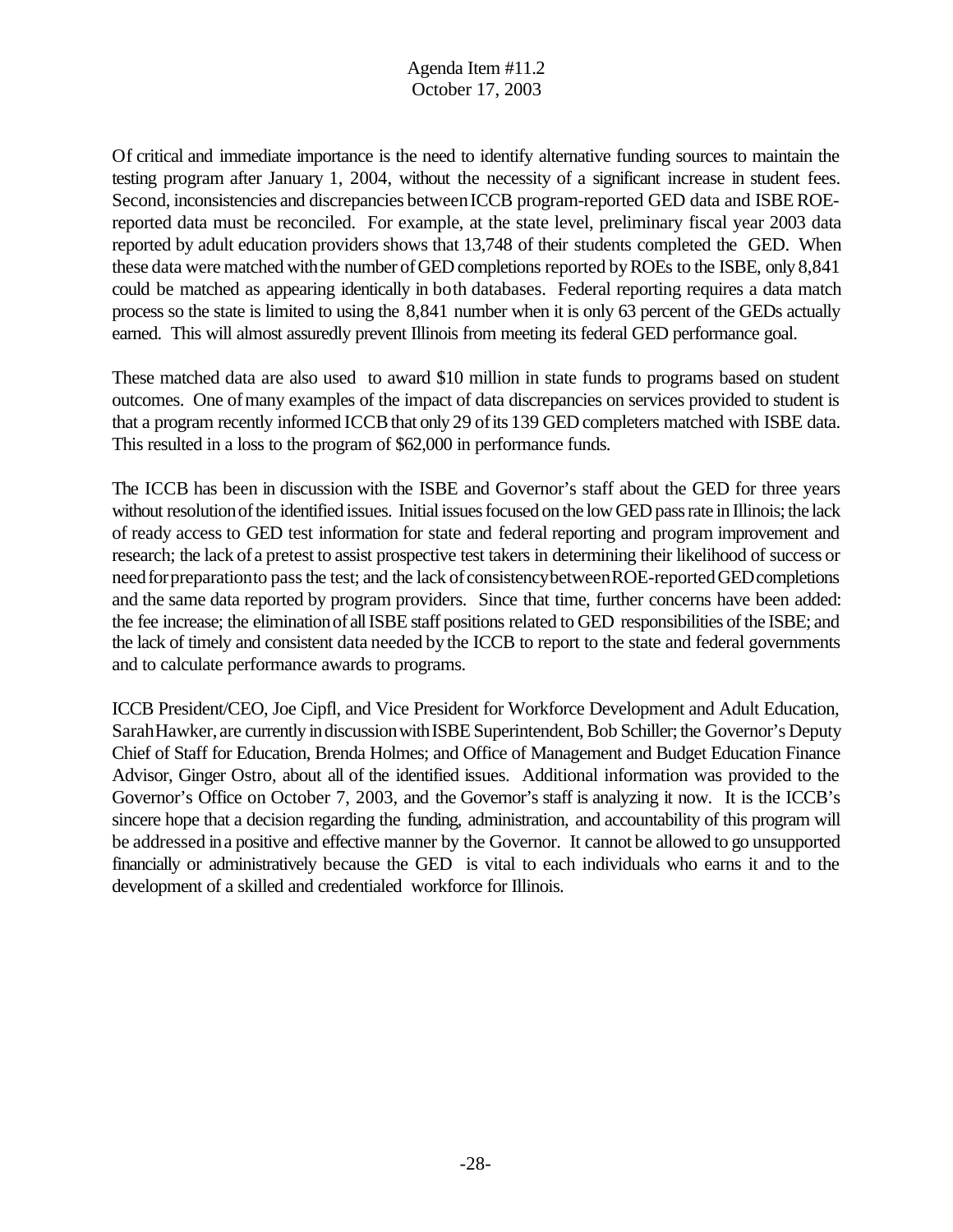Illinois Community College Board

# **UNITED STATES DEPARTMENT OF EDUCATION STATE PROGRAM REVIEW AND TECHNICAL ASSISTANCE REPORT**

The report will be discussed at the Board meeting on October 17.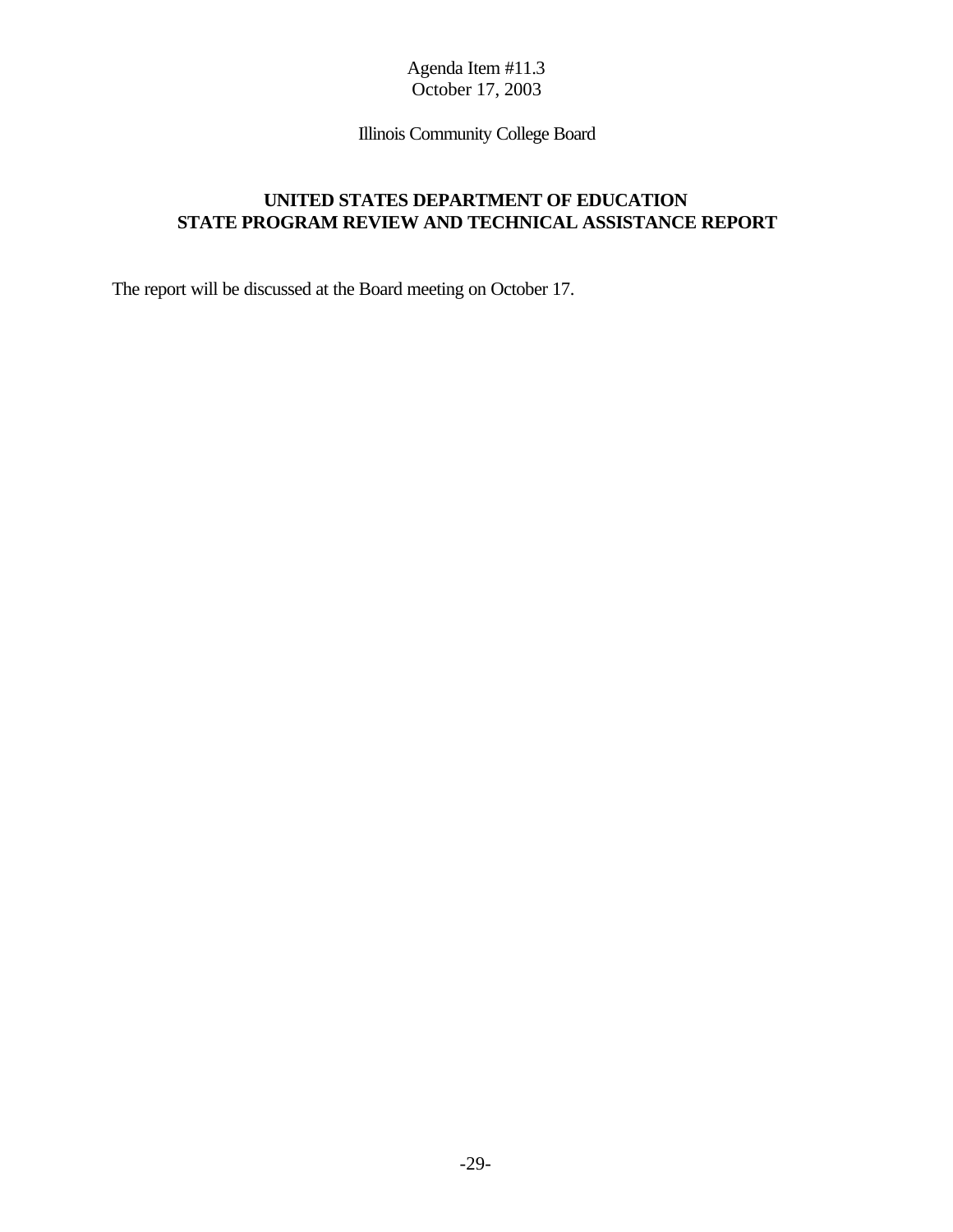Illinois Community College Board

# **STATUS OF FISCAL YEARS 2004 AND 2005 ILLINOIS COMMUNITY COLLEGE BOARD BUDGETS**

The status of fiscal years 2004 and 2005 Illinois Community College Board budgets will be discussed at the Board meeting on October 17.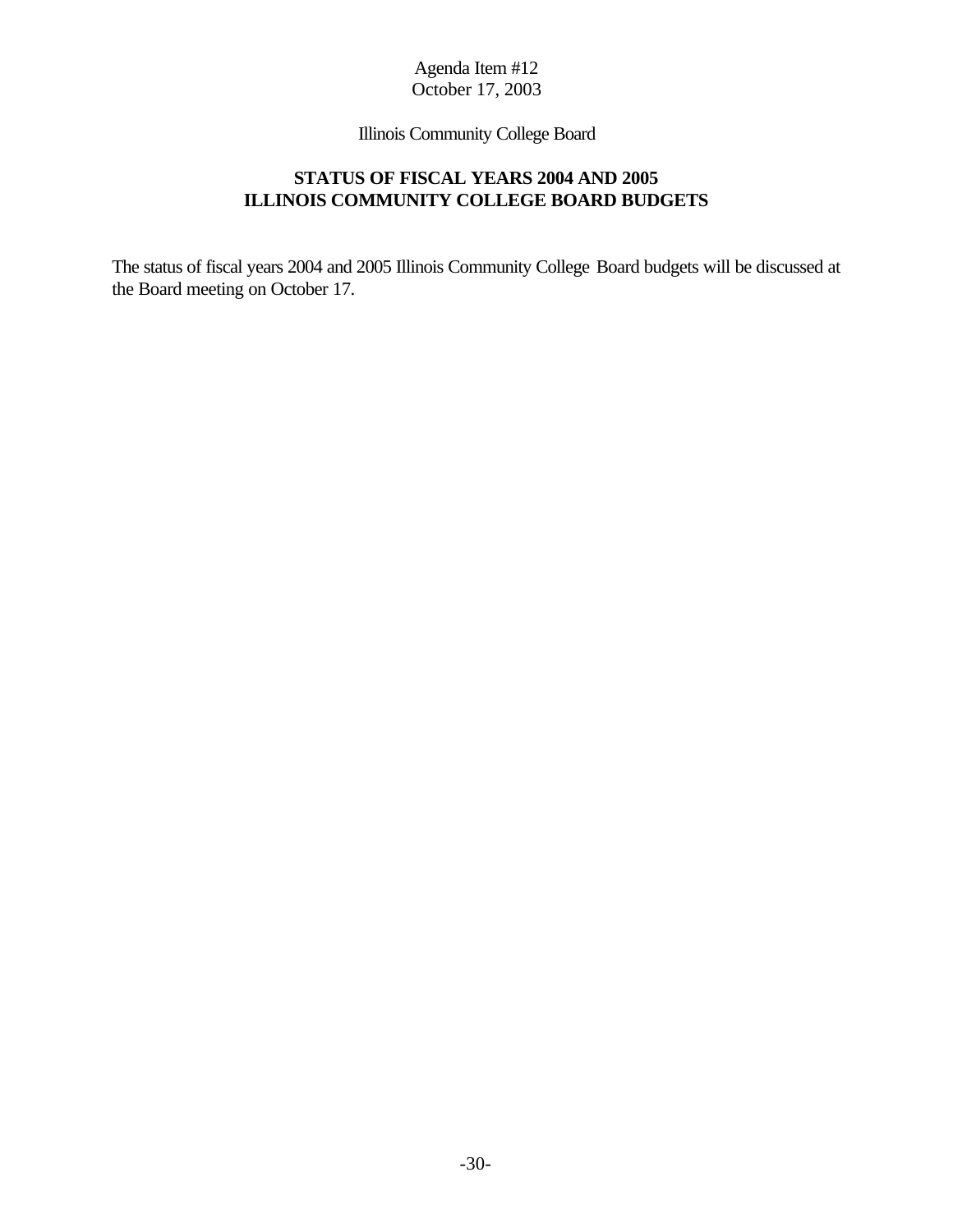#### Illinois Community College Board

# **ILLINOIS COMMUNITY COLLEGE BOARD APPROVAL OF THE ASSOCIATE IN ARTS IN TEACHING DEGREE MODELS**

**BACKGROUND:** In March 2001, the Illinois Community College Board endorsed an initiative to enhance the role of community colleges in teacher preparation and quality improvements. One of many activities undertaken as a result of the Board's endorsement has been the development of Associate in Arts in Teaching degree models to facilitate a smooth transition for and enhanced preparation of community college students as they transfer into university teacher education programs.

Since September 2002, a steering committee has worked with hundreds of faculty, administrators, and agency representatives to propose models in Secondary Science and Secondary Math. Work has also been initiated on a Special Education model. The draft Science and Math models were discussed at the September ICCB work session at which time they were being reviewed by educators across the state. Comments on the models have been received from the field and will have been reviewed by the steering committee prior to the October 17 Board meeting. At the time of release of this agenda, however, the steering committee is still reviewing the comments and determining any revisions that need to be made as a result of the comments. Therefore, the final report of the steering committee will be presented at the Board meeting on October 17.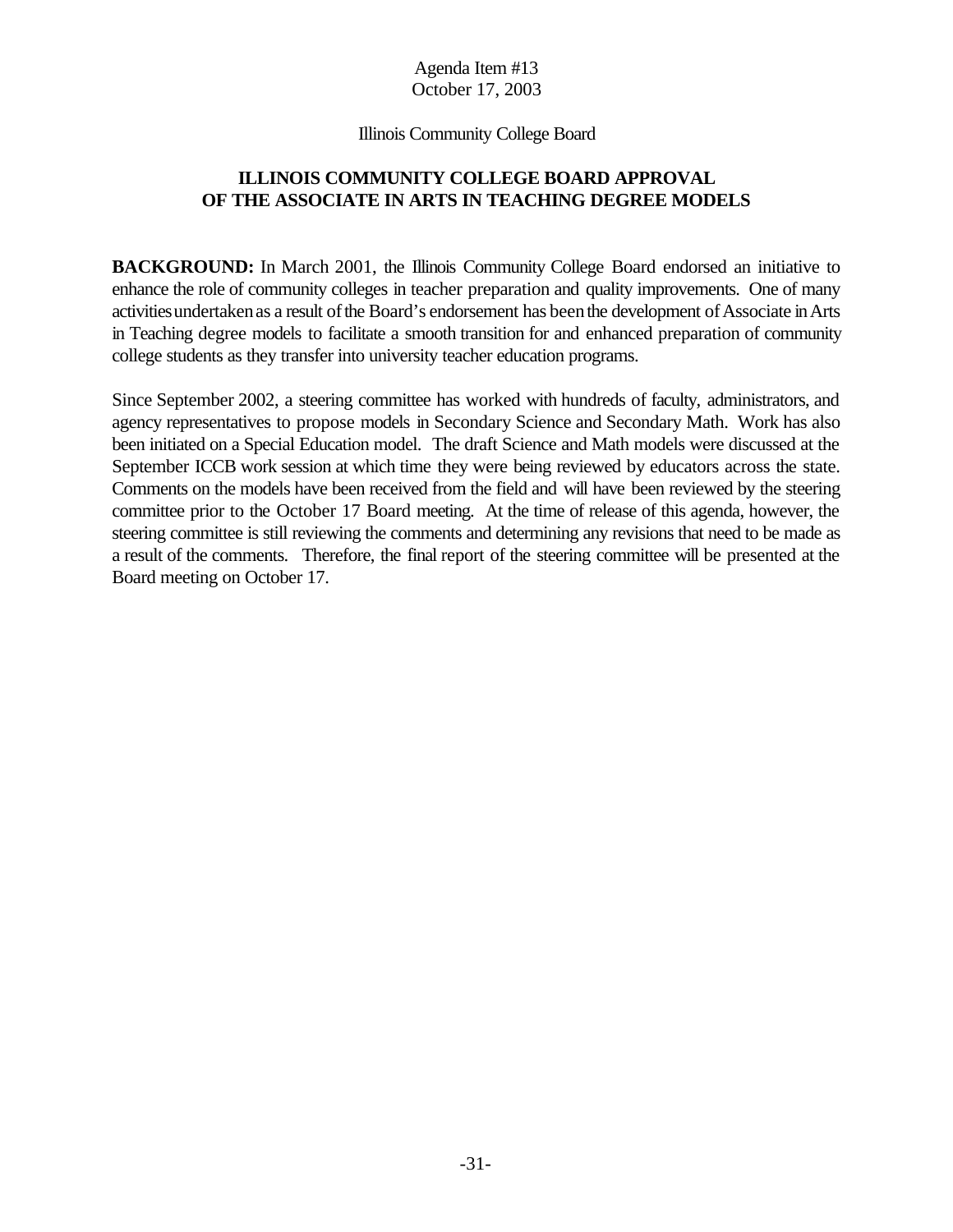#### Illinois Community College Board

# **COMMUNITY COLLEGE SYSTEM RESULTS REPORT FISCAL YEAR 2003**

The Illinois Community College System Results Report for Fiscal Year 2003 is presented as a two-part externalattachment:PartI- *Report on College and State-Level Actionsin Support of Statewide Goals*, and Part II - *Report on the Fiscal Year 2003 Performance Indicators for Higher Education.* Part I is the fifth annual report to the Illinois Board of Higher Education (IBHE) that summarizes actions taken or planned by Illinois community colleges in support of the statewide goals for higher education as identified in IBHE's *Illinois Commitment: Partnerships, Opportunities and Excellence.* Part II is being submitted to IBHE for the first time this year in response to its request for performance information on outcomes related to the Illinois Commitment goals.

Part I of the Illinois Community College Results Report for Fiscal Year 2003 summarizes the efforts of Illinois community colleges during the past year in support of the statewide goals for higher education as identified in IBHE's Illinois Commitment. The statewide goals address economic growth, teaching and learning, affordability, access and diversity, high expectations and quality, and productivity and accountability. Several years ago the Illinois Community College Board adopted the *Promise* for Illinois, a strategic plan that outlines the role Illinois community colleges should play in building a strong future for the state and its residents. The *Promise* offers seven pledges that form a vision of how the colleges will serve Illinois and its citizens to provide: a competitive workforce, effective course transfer, expanded adult education and literacy programs, universal technology skills, high quality, affordable access, and ethical decisionmaking. The individual college Results Reports continue to provide evidence that eachinstitution is pursuing the statewide goals set forth in the Illinois Commitment in ways that fit the particular needs of the district's citizens and that are consistent with the vision outlined in the *Promise*. Part I of the Illinois Community College System Results Report for Fiscal Year 2003 provides information for each of the six statewide goals identified in the *Illinois Commitment* that identifies common and individual college initiatives and actions and state-level initiatives that support the goal. Many of the state-level initiatives support multiple goals. To reduce repetition, each initiative is included under the goal to which it is most directly applicable. Part I of the report also provides a status report on community college assessment efforts related to general education/transfer programs, career and technical programs, the uses of assessment for the improvement of teaching and learning, and the supports provided for the assessment program.

Part II of the Illinois Community College Results Report for Fiscal Year 2003 is a new component of the report that presents and analyzes data reported by the colleges for common institutional and missionspecific performance indicators. In December 2001, the IBHE passed a motion to establish performance measures that promote and advance implementation of the goals of higher education, as articulated in the *Illinois Commitment.* Subsequently, a Performance Indicator Advisory Committee comprised of representativesfrom Illinois community colleges, public universities, and private institutions was convened to provide input and guidance in the development of a set of performance indicators. Three levels of indicators were developed: statewide indicators that assess the performance of Illinois' system of higher education as a whole, common institutional indicators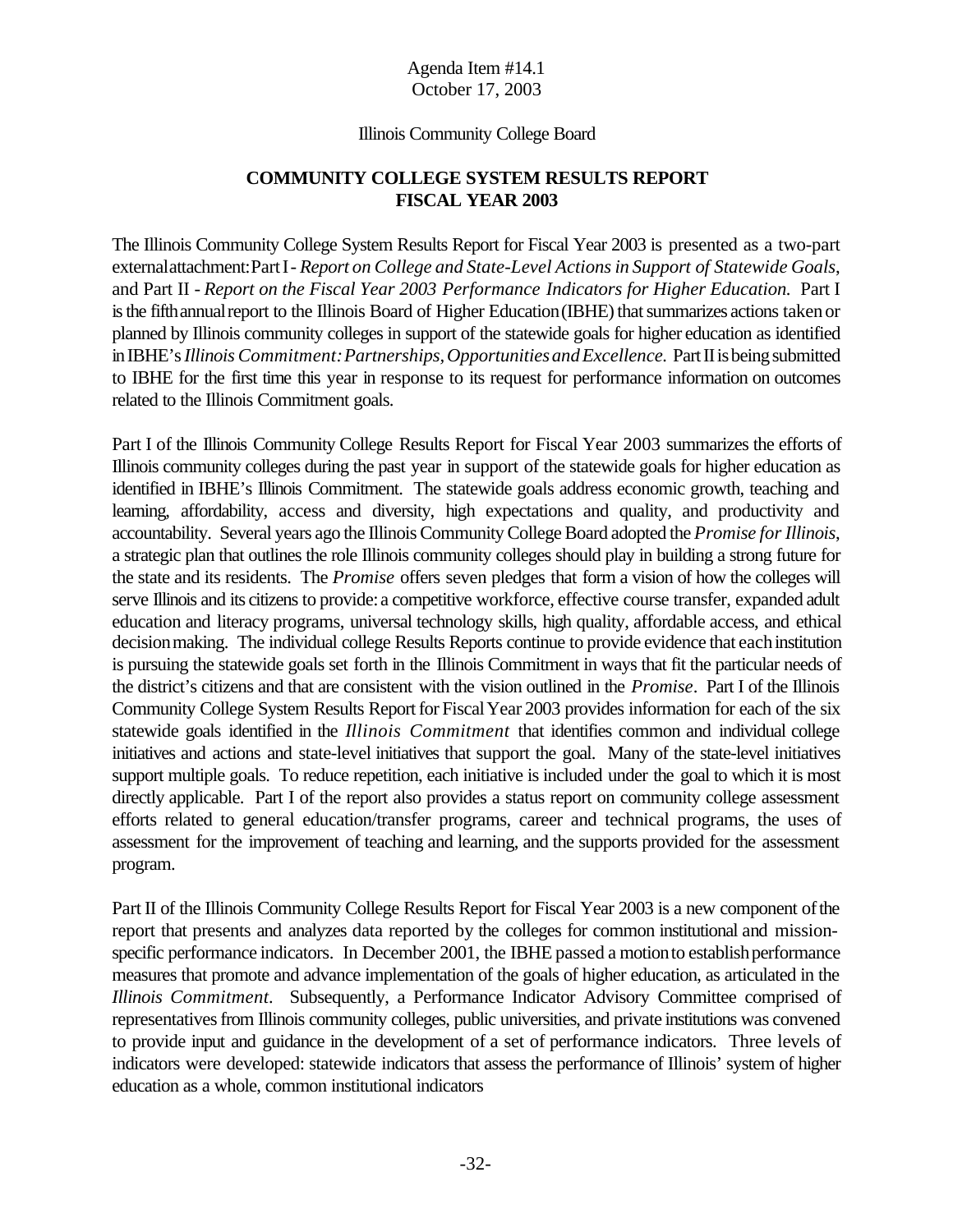related to the statewide goals for higher educationand reported onbyall institutions, and mission-specific indicators that pertain to each institution's unique role and mission within the overall context of higher education. Colleges identified mission-specific indicators in their fiscal year 2002 Results Reports. The fiscal year 2003 reports mark the first time the colleges have reported data for selected common institutional indicators in the goal areas of economic growth, access and diversity, and productivity and accountability and for mission-specific indicators. They also provided information on goal setting strategies that are being developed locally for the common institutional measures. Since this process is new and particular goals have not been set yet, it is difficult to draw meaningful conclusions about the level of performance reported by the colleges on the various indicators. However, Part II of the report provides evidence that for the indicators for which similar benchmarks exist in other states or nationally, Illinois community colleges' outcomes are competitive.

The ICCB recognizes and appreciates the significant effort put forth by community college staff to compile, analyze and submit the performance data for the fiscal year 2003 Results Report. Having been through the initial submission of this performance data has sparked further interest in seeking ways to fine tune and streamline the Results Reports and related performance indicators with the aim of allowing additional time, effort, and emphasis to be placed on program improvement.

### *Summary and Conclusion*

Illinois' 39 community college districts and one multi-community center play a vital role in the state's educational and workforce preparation system by providing access to nearly one million students each year. Individually, the colleges provide programs and services tailored to meet the needs of their districts. Collectively, the colleges provide affordable access to a diverse student population through transfer and career and technical programs, adult education and literacy programs, customized workforce training, and other programs and services that enrich the lives of Illinois' citizens. The Results Reports for fiscal year 2003 provided continuing evidence of the individual and collective accountability the colleges and the Illinois CommunityCollege Board demonstrate through their effective use ofbothhumanand fiscalcapitalina time of declining resources to maintain programs and services that support the statewide goals for higher education in a manner consistent with the vision of the *Promise for Illinois.* As the Illinois Community College System continues to work toward fulfilling the *Promise*, the challenge remains to do more with less. The colleges and the system remain committed to maintaining quality and accountability through increased efficiencies, partnerships, and innovative programs and services that will be documented in future Results Reports.

# **RECOMMENDED ACTION**

It is recommended that the following motion be adopted:

The Illinois Community College Board hereby accepts and endorses the Results Report for Fiscal Year 2003, Part I - Report on College and State-Level Actions in Support of Statewide Goals and Part II - Report on the Fiscal Year 2003 Performance Indicators for Higher Education, as the official submission by the Illinois Community College System to the Illinois Board of Higher Education.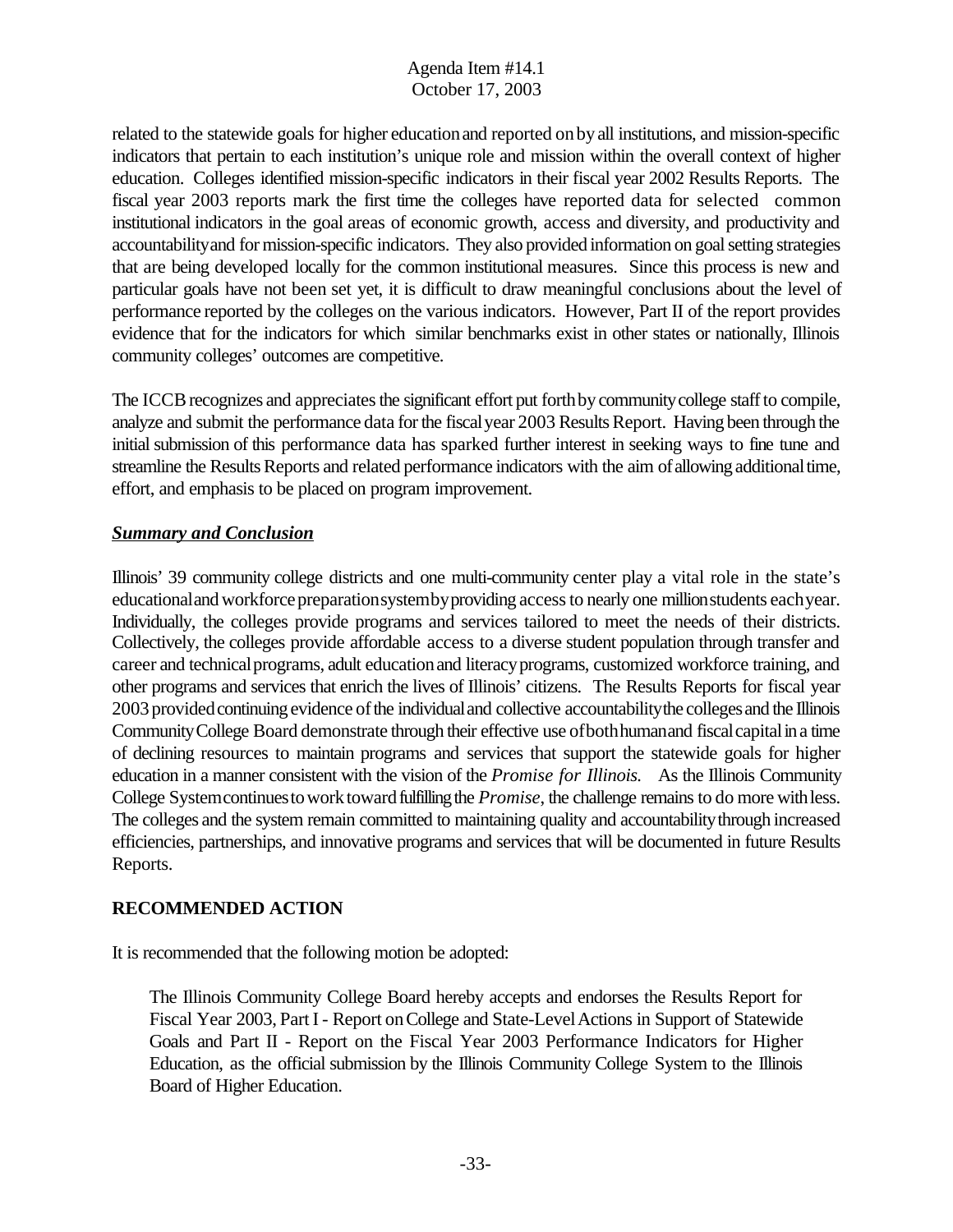#### Illinois Community College Board

# **FOLLOW-UP STUDY OF FISCAL YEAR 2002 CAREER AND TECHNICAL EDUCATION PROGRAM GRADUATES**

The externally attached report, *Follow-up Study of Fiscal Year 2002 Career and Technical Education Program Graduates,* is based on results from individuals who completed designated career and technical education programs. Graduates furnished information about the effectiveness of their college experience in preparing them for the workplace and performance outcomes are documented. Every college with completers in the selected programs surveys its graduates to obtain data on employment, continuing education, and compensation. Additionally, information is obtained to assess the extent to which graduates are satisfied with their careers, the programs they completed and college services. Data are used at the state and local levels to review programs and determine needed improvements. Results are also used by college officials to develop new program proposals and keep workforce curricula aligned with the changing job market. Below is the list of programs included in this year's report.

#### Table 1

### **PROGRAM AREAS SURVEYED IN THE FY 2003 FOLLOW-UP STUDY — BY CIP CATEGORY**

| CIP    | Title                                                                |
|--------|----------------------------------------------------------------------|
| 120301 | <b>Funeral Services and Mortuary Science</b>                         |
| 150702 | <b>Quality Control Technology/Technician</b>                         |
| 150805 | Mechanical Engineering/Mechanical Technology/Technician              |
| 150810 | Computer-Aided Design                                                |
| 151102 | Surveying*                                                           |
| 200501 | Home Furnishings and Equipment Installers and Consultants, General   |
| 250301 | <b>Library Assistant</b>                                             |
| 470201 | Heating, Air Conditioning, and Refrigeration Mechanics and Repairers |
| 480102 | <b>Architectural Drafting</b>                                        |
| 480105 | <b>Mechanical Drafting</b>                                           |
| 480201 | Graphic and Printing Equipment Operators, General*                   |
| 480205 | Mechanical Typesetter and Composer*                                  |
| 480206 | Lithographer and Platemaker                                          |
| 480208 | Printing Press Operator*                                             |
| 480212 | Desktop Publishing Equipment Operator                                |
| 480501 | Machinist/Machine Technologist                                       |
| 480503 | Machine Shop Assistant                                               |
| 480506 | <b>Sheet Metal Worker</b>                                            |
| 480507 | Tool and Die Maker/Technologist                                      |
| 480508 | Welder/Welding Technologist                                          |
| 480520 | Numerical Control*                                                   |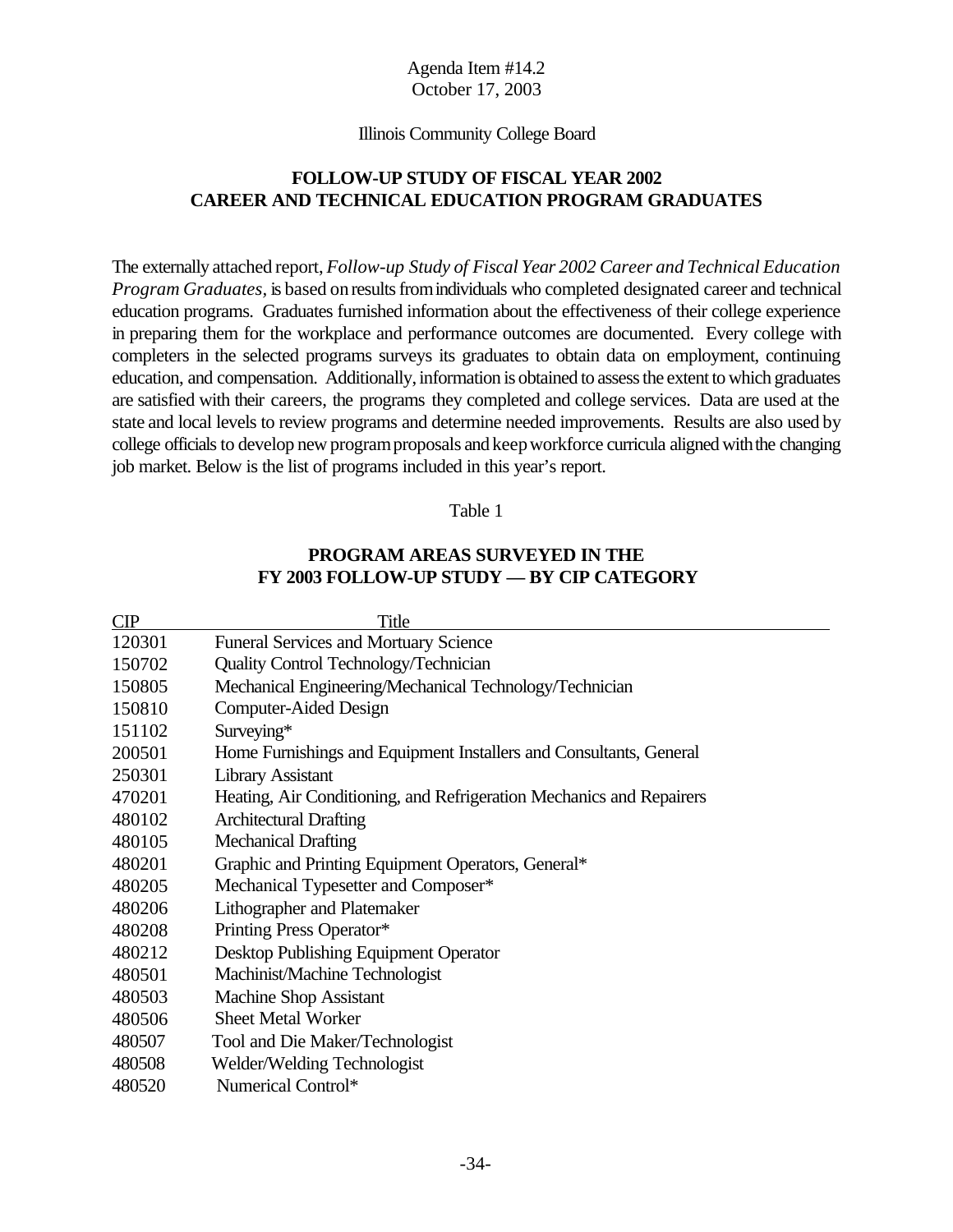#### Table 1

# **PROGRAM AREAS SURVEYED IN THE FY 2003 FOLLOW-UP STUDY — BY CIP CATEGORY**

*(Continued)*

| CIP    | Title                                            |
|--------|--------------------------------------------------|
| 500401 | Design and Visual Communications                 |
| 500402 | Graphic Design, Commercial Art and Illustration* |
| 500406 | <b>Commercial Photography</b>                    |
| 511004 | Medical Laboratory Technician                    |
| 511801 | Opticianry/Dispensing Optician*                  |
| 511803 | Ophthalmic Medical Technologist*                 |
| 520302 | <b>Accounting Technician</b>                     |
| 520801 | Finance, General*                                |
| 520803 | <b>Banking and Financial Support Services</b>    |
| 520807 | Investments and Securities*                      |
|        |                                                  |

\* Excluded from state report due to low number of graduates or low response rates.

### **RECOMMENDED ACTION**

It is recommended that the following motion be adopted:

The Illinois Community College Board hereby endorses the recommendations contained inthe *2003 Follow-up Study of Fiscal Year 2002 Career and Technical Education Program Graduates* and asks its President/CEO to implement these recommendations.

**BACKGROUND.** Highlights and recommendations from the externally attached report are presented below.

- 88.8 percent were employed or pursuing additional education or both (Table B-1).
- ▶ 82.0 percent of the occupational completers were employed (Table B-2).

Among working graduates,

- ▶ 83.6 percent held full-time status in their current jobs (Table B-2).
- 72.6 percent were employed in positions related to the field in which they studied at the community college (Table B-5).
- ▶ 69.0 percent obtained their current positions while enrolled or after graduating (Table B-7).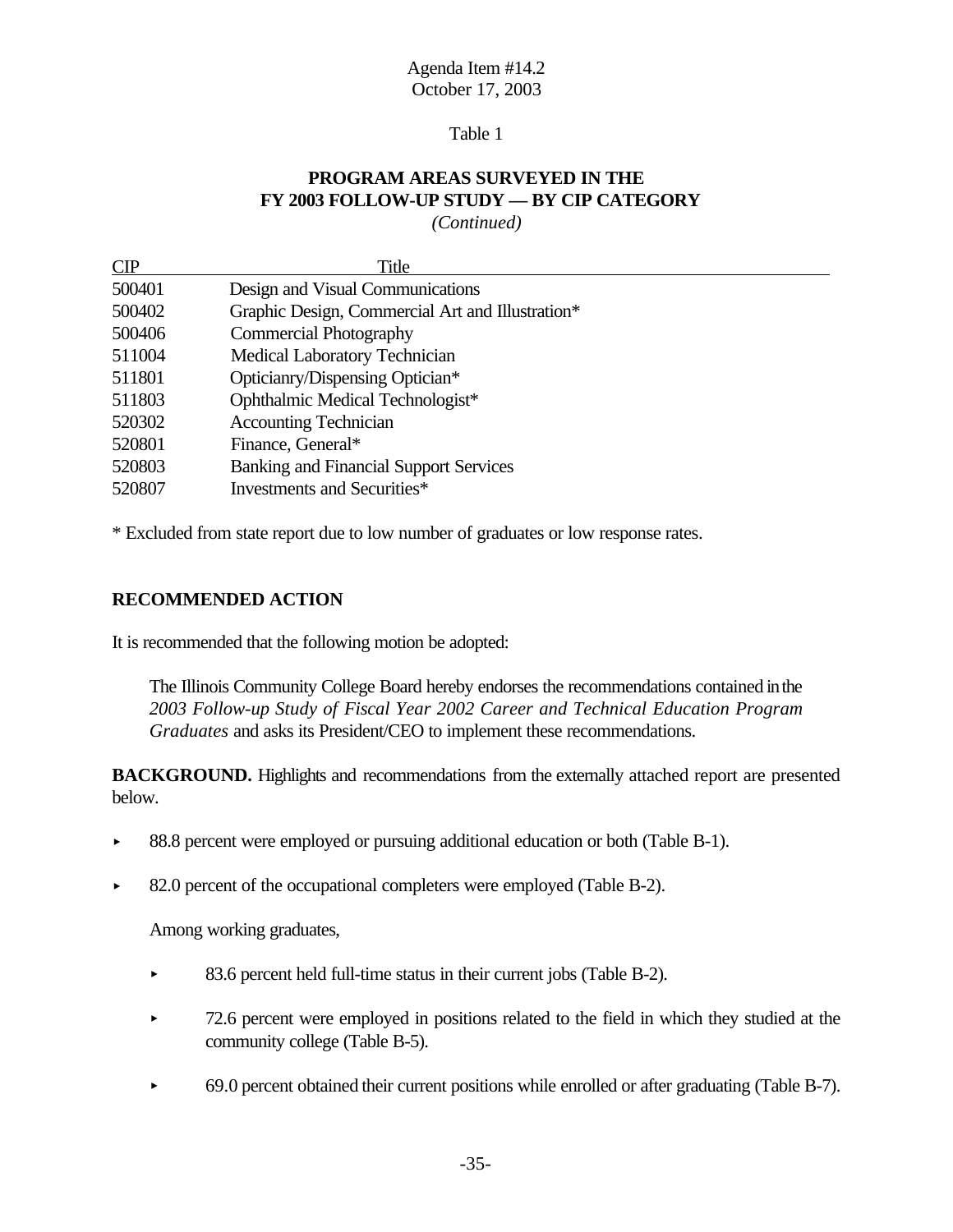- < 92.4 percent were employed in Illinois. Of those, nearly two-thirds remained in the district where they received their training (Table B-8).
- $\blacktriangleright$  The average salary for all working graduates was \$14.62 per hour.

Graduates from similar program areas were surveyed five years ago and they generally exhibited higher performance thanmore recent completers. Most variations are generally small. Differences in the overall economic climate explain a portion of the differences.

• The overall average rate of unemployment (the percent of graduates who were unemployed and seeking work) was higher for recent graduates than it was for the earlier completers (10.4 percent versus 5.2 percent).

Some of the increase can be attributed to differing overall economic conditions at the two points in time. Illinois' economy was more favorable five years ago than it has been this year. Statewide unemployment in Illinois was 5.8 percent in 2003 and 4.7 percent in 1998. State unemployment figures are from March of the respective year which corresponds with the time frame when the surveys were conducted.

Among current graduates, 27.4 percent were working in an unrelated field. One in three  $(34.4)$ percent) indicated he/she could notfind a related positionwhichis up from one in four (26.2 percent) for 1997 graduates. (Table B-5)

A lower percentage ofrecent graduates who provided a reason for working in anunrelated area indicated that they were doing so as a preference (i.e., better pay, better work hours, decided to change after working in the field, preferred not to relocate, or otherwise preferred another field). Satisfaction levels with employment among individuals working in unrelated positions were higher for earlier graduates.

Earnings were up among more recent graduates as the average hourly wage of \$14.62 increased \$2.15 from five years ago for all workers. Current graduates earned 2.8 times minimum wage (\$5.15 per hour). This translates into an annual salary of about \$30,410. (Table B-9).

Minimum wage remained constant since the last graduates were surveyed. Part of the growth in wages for current graduates is attributable to the increase in the proportionofrecent graduates (31.0 percent) who held their latest position prior to programentry versus five years ago (27.9 percent). Full-time employment was down among the more recent graduates. The largest programs – 100 full-time workers or more providing salary data – exhibited sizable raises including: Accounting Technician (up \$3.39 over 1997) and Heating, Air Conditioning, and Refrigeration Mechanics and Repairers (increased \$2.64).

• Current graduates' full-time employment decreased 4.3 percent compared with completers from five years earlier (87.9 percent versus 83.6 percent). (Table B-2)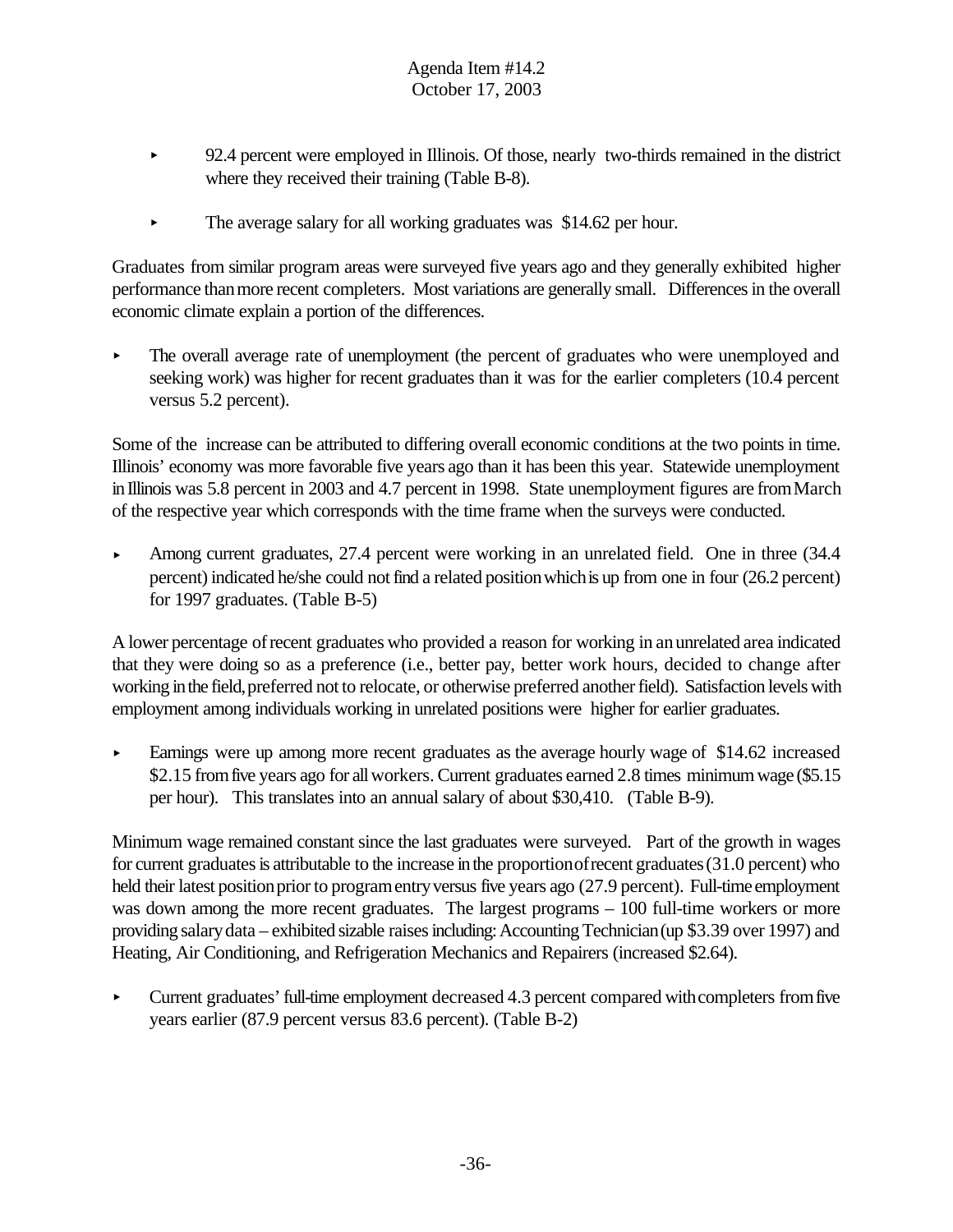- $\blacktriangleright$  A decrease of 3.4 percent was noted in the combined proportion of recent graduates who were employed, continuing education, or both (92.2 percent for 1997 versus 88.8 percent for 2002). (Table B-1)
- $\blacktriangleright$  In-district employment was 9.9 percent higher among more recent graduates (71.4 percent in 2002) versus 61.5 percent in 1997) (Table B-8).

More than 6 out of 10 graduates from both years were working in the community college district in which they received their training thereby contributing to the localeconomy. Graduates from 1997 more almost as likely to remain in Illinois for employment as 2002 graduates (91.8 percent in 1997 versus 92.4 percent in2002)(TableB-8). Community college graduates overwhelmingly remain in Illinois after completing their studies.

- < Job satisfaction reported by the graduates employed in a related field decreased slightly from 4.09/5.00 in 1997 to 3.95/5.00 in2002. Recent graduates working in related positions had an 86.1 percent satisfaction rating of their employment (Table B-10).
- < Graduate satisfaction with the major program components earned virtually the same scores from the latest group of graduates surveyed as were awarded by those who finished in 1997 (4.26/5.00 in 2002 compared to 4.19/5.00 in1997). Overall, nearly 89 percent of recent graduates were satisfied with the programs they completed (Table B-11).
- **EXECUTE:** Likewise, college services were rated about the same from current graduates and those surveyed in 1997 (4.17/5.00 in 2002 and 4.20/5.00 in 1997). Approximately 83 percent of recent graduates were satisfied with college services (Table B-12).

Overall community college graduates reported positive outcomes and high levels of satisfaction.

A total of 10 programs were eliminated from this year's report due to the limited number of graduates reported and/or lownumber of responses. The numbers of graduates generally contributes to programs falling below the minimum number of responses required for inclusion in the report. In an era of increased accountability, fully capturing and reporting completers through the Annual Enrollment and Completion Submission (A1) is becoming increasingly important. Graduates from designated programs in the A1 submission form the basis for the Follow-up Study. Moreover, to promote student success each student's achievement should be recognized as it is accomplished. There are individuals attending community colleges who meet certificate and sometimes evendegree requirements but eitherdonotrecognize that they have done so or do not file the necessary paperwork to receive their formal award and recognition.

Colleges are encouraged to continue utilization of a computerized automated degree and certificate audit systemto recognize and promote student success. A number of colleges have computerized degree audit systems where students who have fulfilled degree or certificate requirements are either awarded the designated certificate or degree or are notified that they are eligible to receive a particular degree and/or certificate. In the later case, college officials typically mail these students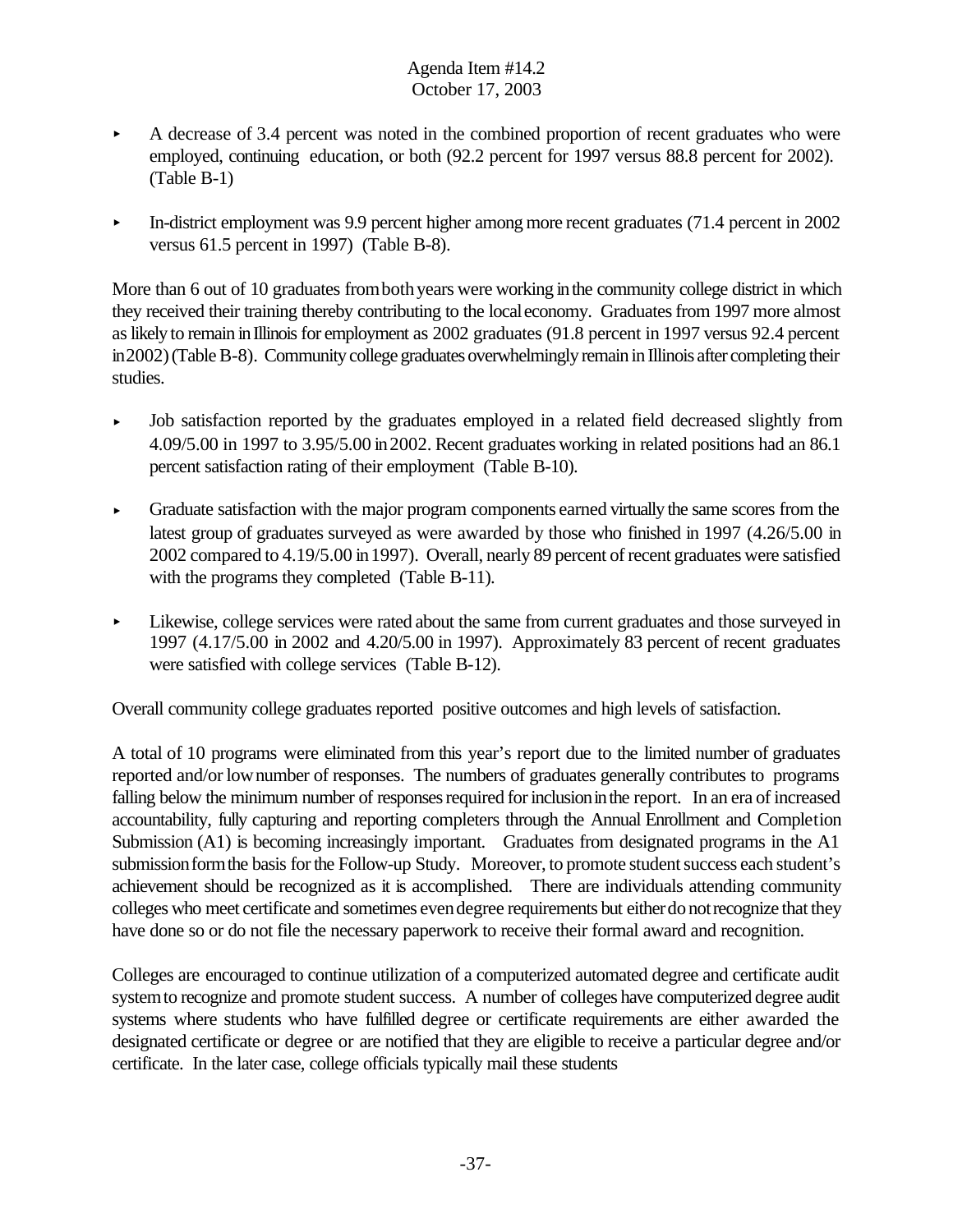the necessary paperwork. Institutions have been challenged to eliminate structural barriers such as the graduation fee which is often removed and replaced by appropriate alternative fees that do not serve as a disincentive to filing for graduation. Similarly, some colleges only charge graduation fees for those individuals who want to participate in the formal commencement ceremony.

Selected colleges also use their degree audit systems to promote certificate and degree completion. These colleges run student records above a specified credit hour threshold against college graduation requirements to help inform students and lead them to appreciate how close they are to meeting graduation requirements. Results are integrated into the college's course scheduling process. College officials follow-up with the student and during the next semester offer the needed courses to allow groups of individuals to complete their certificates or degrees. Elgin Community College, South Suburban Community College, Parkland College Illinois Eastern Community Colleges, Southwestern Illinois Community College are a few of the institutions using computerized degree audits to recognize student accomplishments and help students reach their goals. The implementation of automated degree audits has an up front cost and requires an ongoing commitment to keep the system updated as degree and certificate requirements change. Investing in processes that promote student success and student outcomes are a priority for community colleges.

**Recommendations**. As a result of the findings in the *Follow-up Study of Fiscal Year 2002 Career and Technical Education Program Graduate*s, the following is recommended:

- *1. Recommendation: To recognize and promote student success, College officials are encouraged to continue implementing, developing, and refining computerized automated degree and certificate audit systems.*
- *2. Recommendation: Colleges are encouraged to offer graduates who when surveyed were not able to locate a position with additional assistance in their job search activities. These are challenging economic times to be in the job market and some graduates may require more assistance than usual in locating suitable employment.*
- *3. Recommendation: Colleges with follow-up study response rates below recommended levels should put forth additional effort to increase response rates for the coming year. Recommended response rate levels are 50 percent for programs with 30 or more completers and 60 percent for those with fewer graduates.*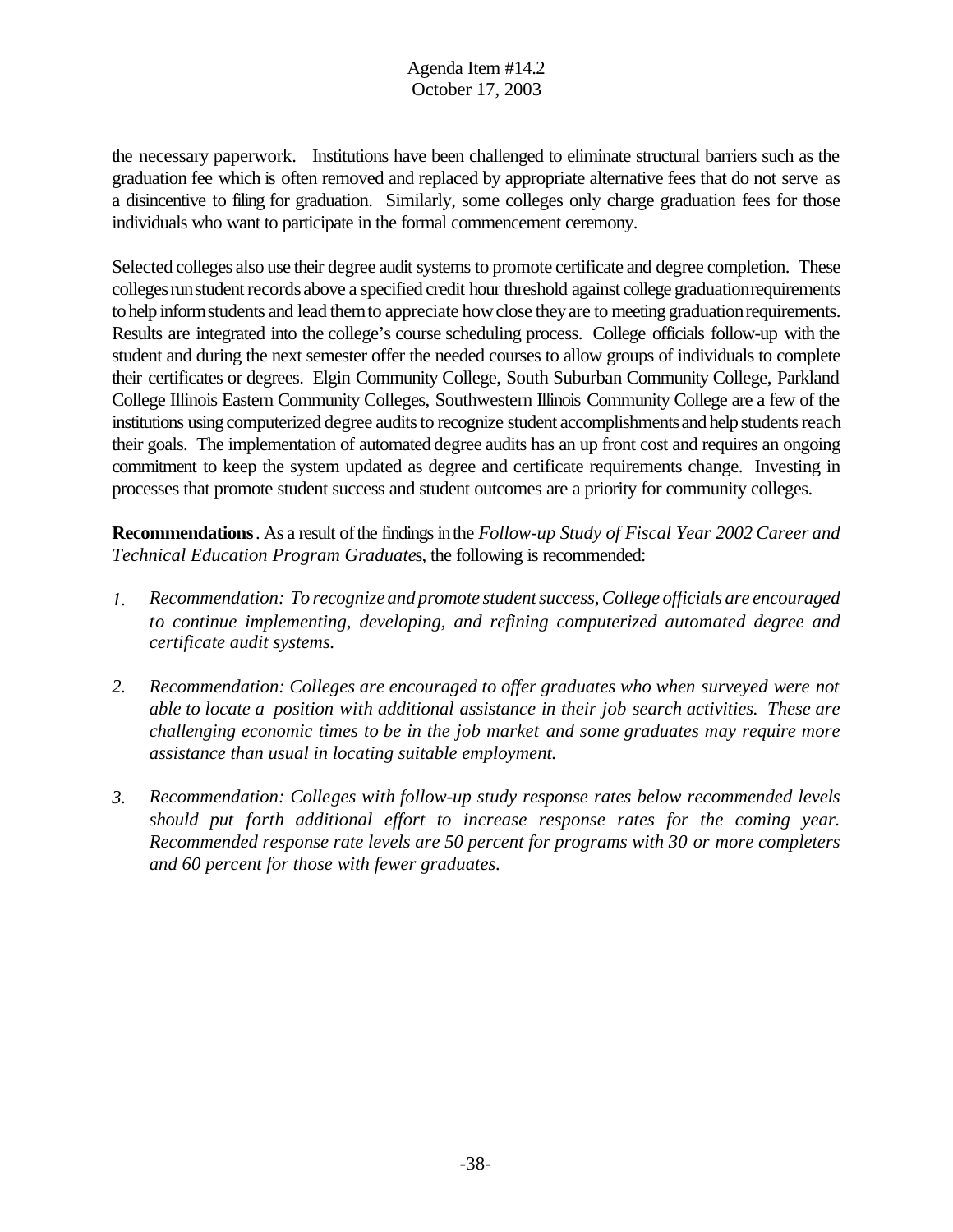Illinois Community College Board

# **ACCOUNTABILITY AND PRODUCTIVITY IN THE ILLINOIS COMMUNITY COLLEGE SYSTEM FISCAL YEAR 2003**

The externally attached *Accountability and Productivity in the Illinois Community College System* highlights and summarizes accountability activities and initiatives described by Illinois' 48 community colleges in their *Accountability/Program Review Reports for Fiscal Year 2003.* The reports submitted bythe colleges provide evidence ofthe ongoing review processesthat are inplace to ensure that highlevels of quality and productivity are achieved for programs and services that best support each college's mission. Through program review, the colleges examine targeted program areas and services to assess their ability to meet their intended purpose in a cost-effective, high-quality manner.

# **RECOMMENDED ACTION**

It is recommended that the following motion be adopted:

The Illinois Community College Board herebyendorsesthe recommendations contained in the report entitled *Accountability and Productivity in the Illinois CommunityCollege System - Fiscal Year 2003* and asks its President/CEO to implement these recommendations.

**BACKGROUND.** The externally attached report on community college program accountability provides analyses of program reviews in five academic disciplines; 11 occupational program areas; and Adult Educationand Family Literacy, English as a Second Language, and DevelopmentalEducation. Highlights of the findings of the reports follow:

- Annual reporting of the results of program reviews is a major accountability effort by the colleges that began in 1983. The review is based on three criteria: program need, program cost, and program quality. Programs are reviewed at least once every five years.
- During fiscal year 2003, colleges reviewed a total of 150 academic disciplines, 54 adult and developmentaleducationand Englishas a Second Language programs, and 889 career and technical programs.
- Findings of the reviews of academic disciplines indicated adequate need and cost-effectiveness. Quality enhancements included developing a mentoring program for new faculty, ensuring consistency between full-time and part-time faculty in student assessment, providing alternatives in the delivery of instruction, seeking diversity in faculty recruitment, and continuing to internationalize general education.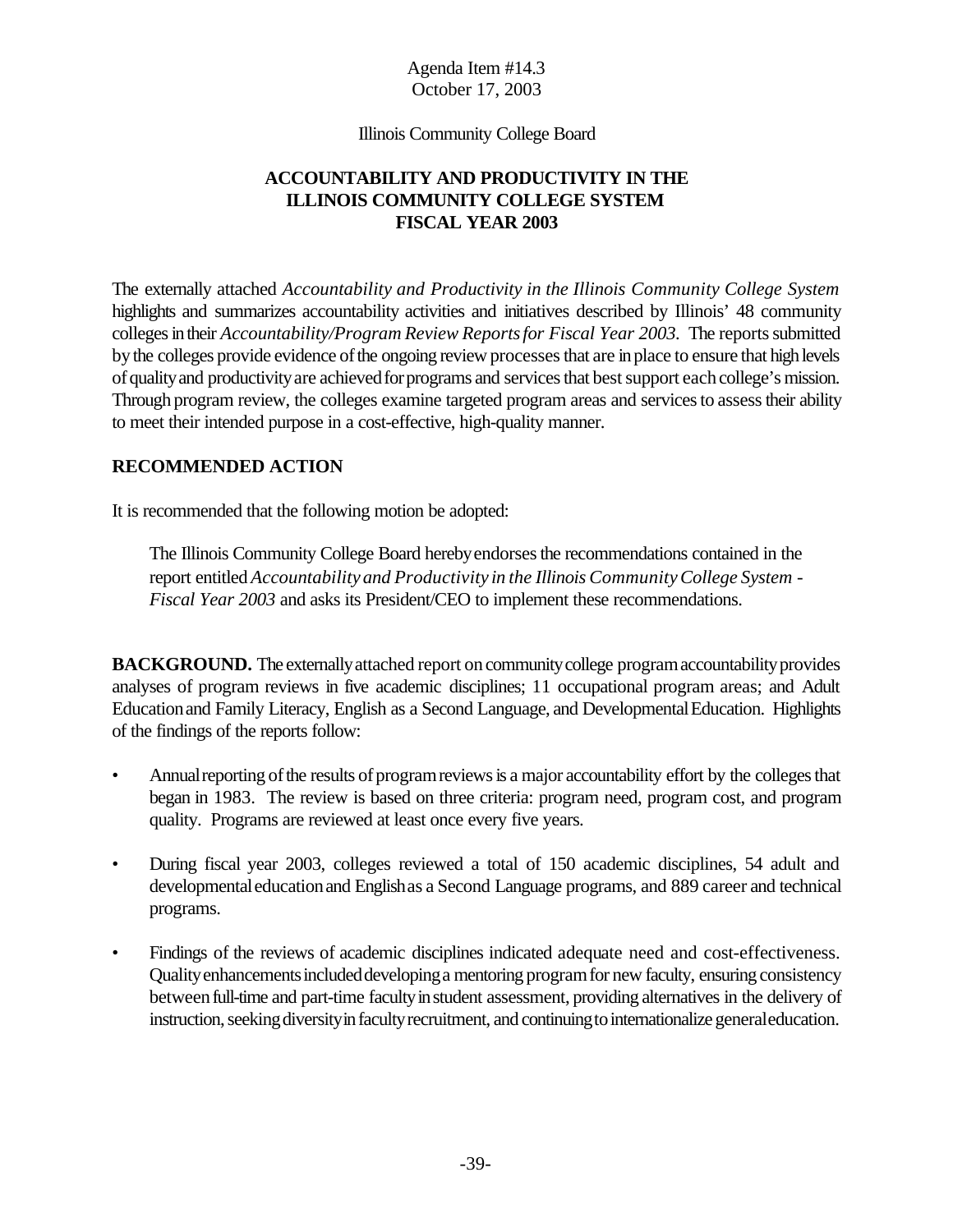- Reviews of Adult Education and Family Literacy, Englishas a Second Language, and Developmental Education programs indicated that strong need continues for the programs, with particular growth noted in the need for ESL programs. Most colleges indicated these programs are cost-effective due to the use of part-time instructors and staff and large enrollments. In cases where program costs exceeded the average, colleges still considered them to be cost-effective in relation to the needs of the populations served. Commonly noted program strengths included experienced and dedicated faculty and staff, flexible class schedules and formats, multiple instructional sites, and access to student support services. Commonly noted program concerns included the need for more full-time staff and the need for additional staff to provide more intensive follow-up services for students. A common focus for quality improvements was on providing support to transitionstudents to college-level courses and track their success.
- As a result of reviews of career and technical programs, 668 programs were continued with minor improvements, 63 programs were significantly modified, 109 programs were identified for elimination, and 49 programs were scheduled for further review during the coming year.
- The most commonly identified strengths for career and technical programs were well-qualified faculty, active advisory committees, strong student organizations, external accreditation (where applicable), industry and local partnerships, and placement of program completers. The most common weaknesses were low enrollments, low completions, the need to continually upgrade and/or replace curricula and equipment to keep pace with changing technologies, and the need to provide more flexible scheduling options.

Program review has been the major accountability tool by which community colleges demonstrate the quality and effectiveness of the programs and services they offer to students. However, the demand for institutional accountability for student learning outcomes has intensified at the state and national level, leading to the development of external systems to measure the performance and effectiveness of postsecondary programs and services. For example, the Department of Education, Office of Vocational and Adult Education, requires colleges to report annual progress toward meeting performance goals for career and technical programs, and this year, the Illinois Board of Higher Education has implemented a system of performance indicators as part of the annual *Results Report* as well as a requirement that all academic programs systematically assess student learning and use the results to improve programs. Program review needs to be the mechanism that brings all of this information together for use inanevaluation of programs and services that leads to continuous improvement.

**Conclusion.** The report of *Accountability and Productivity in Illinois Community Colleges Fiscal Year* 2003 provides evidence that Illinois' comprehensive community colleges play a vital role in the state's educationaland workforce preparation. They provide access and opportunity to nearly one million diverse students annually, including those seeking assistance deciding ona new career or upgrading skills for their current occupation, persons interested in transferring to another college or university, and students who need to sharpen their basic skills. In addition, they are a valuable resource to businesses and industries and a partner in economic development in the districts theyserve. The report also illustrates that the colleges are committed to continuous improvement of their programs and services. As enrollments increase and fiscal constraints continue, the colleges have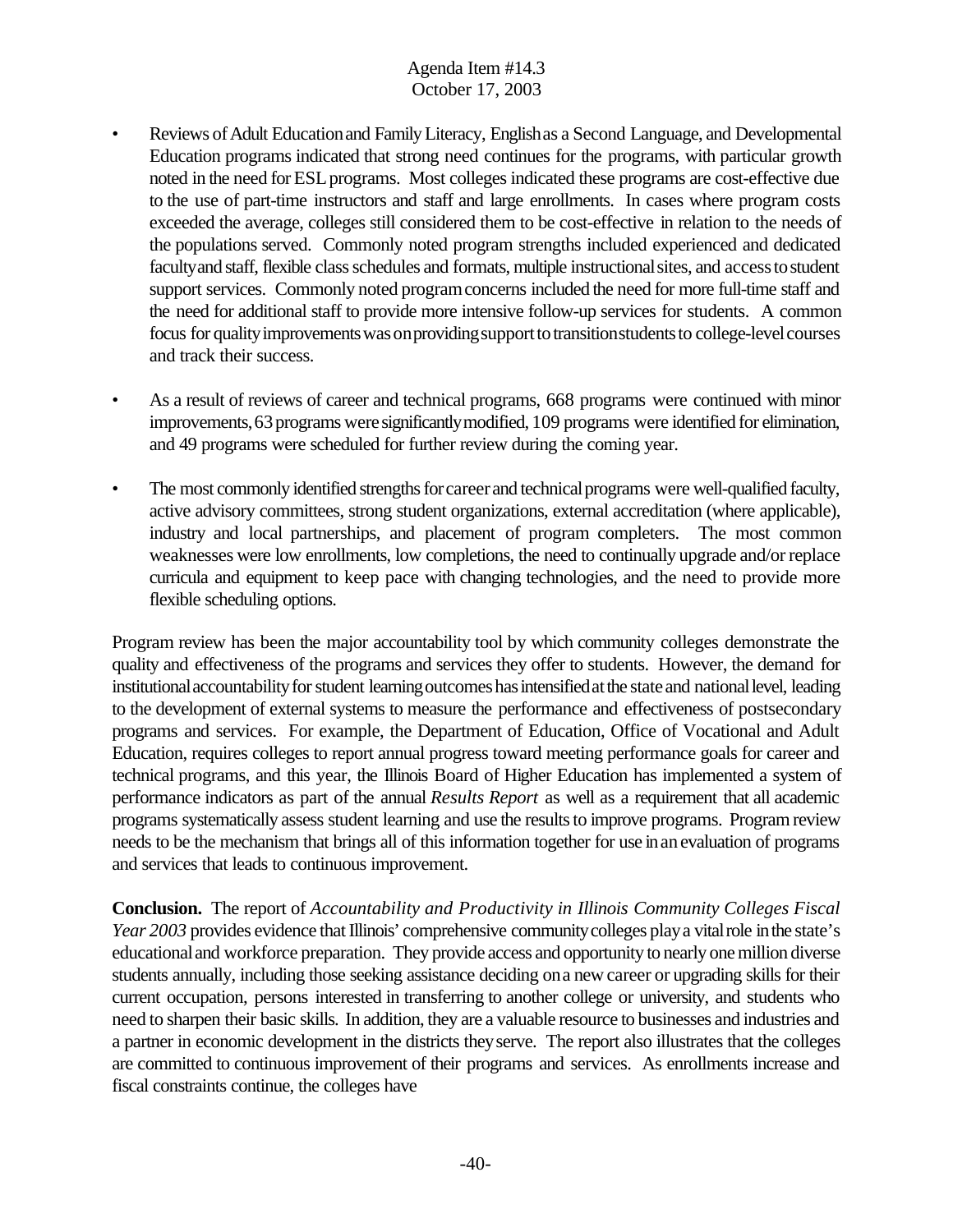implemented strategies to maintain their level of service to their districts. The content of the reports affirms that Illinois community colleges continue to play an essential role in preparing the well-educated, high-skilled citizenry the state must have to strengthen the economy and support a desirable living environment.

**Recommendations:** As a result of the findings in the report *Accountability and Productivity in Illinois Community Colleges Fiscal Year 2003,* the following is recommended:

*Recommendation: An assessment component that provides evidence of student learning and use of that information for continuous program improvement should be added to program review summaries that are submitted to ICCB, beginning in fiscal year 2004.* 

*Recommendation: To ensure that the program review process continues to be a major accountability tool for Illinois community colleges, during fiscal year 2004 ICCB staff should convene awork group to examine the processandmakerecommendations enhance the process to provide increased accountability and to reduce duplicative reporting. Particular attention should be given to inclusion of key data required for multiple accountability initiatives and the identification of additional measures of student success.*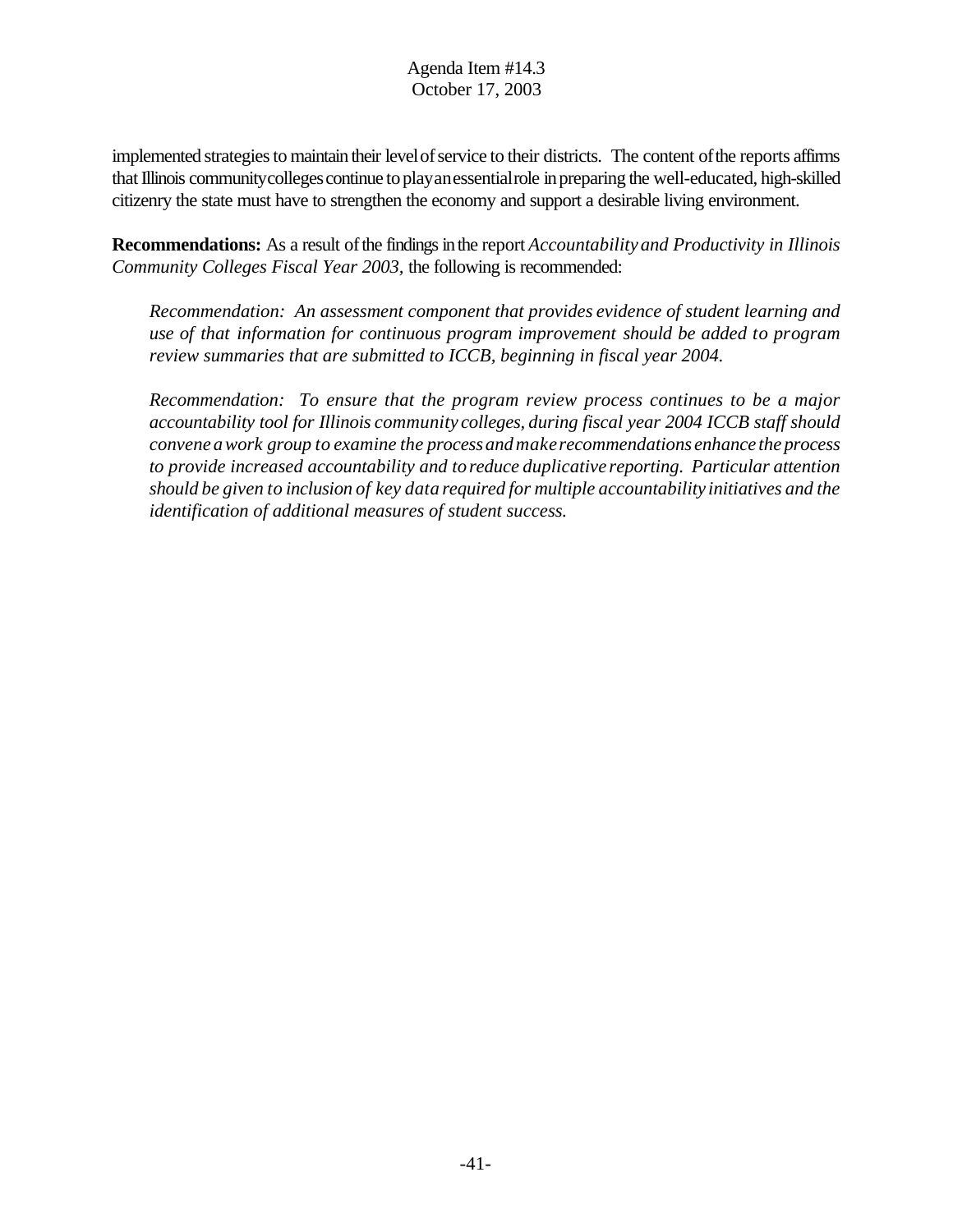#### Illinois Community College Board

# **ILLINOIS COMMUNITY COLLEGE BOARD/ DEPARTMENT OF CHILDREN AND FAMILY SERVICES INTERAGENCY AGREEMENT FINAL REPORT FOR FISCAL YEAR 2003**

In fiscal year 2002, the Illinois Community College Board (ICCB) entered into an Interagency Agreement with the Illinois Department of Children and Family Services (DCFS) to sponsor a tuition payment program for eligible wards of the state. The contract was approved in October 2001. The DCFS contracted with ICCB to disperse \$150,000 to cover tuition costs for these students. In fiscal year 2003 funding was reduced to \$100,000, but demand for the program exceeded the available grant amount for this program. Therefore, the contract was amended raising total funding to \$163,000. By the end of fiscal year 2003, \$127,526 was expended in grants to students and \$18,820 was expended for ICCB administrative costs.

The intent of the program is to offer youth, ages 18-21, an opportunity to obtain a community college education as they move from the DCFS foster home care programs to independent adults. The program helps these students reach their educational and career goals. The grant is offered for a maximum of four semesters in tuition payments toward the completion of a certificate or degree program. Although other financial aid opportunities currently exist for wards through DCFS, most are restricted. Wards typically are eligible for federalfinancialaid; however, many are not aware of these resources or apply too late to take advantage of them. This agreement allows more students to enter into higher education institutions. Approximately 289 tuitionpayment vouchers have been requested by students participating in this program.

Several initiatives have been implemented to establish stronger communication and to strengthen the collaboration among ICCB, DCFS, and communitycollege staff as they support students who are wards of the state. These include:

- **College Contacts**. A contact person for this program has been designated at each community college. A list of contacts is available in a directory along with other appropriate contacts and distributed to DCFS case managers and agency personnel. Establishing the directory has increased communication among the students, case managers, community colleges, ICCB, and DCFS staffs. Upon entrance into the program, students have access to community college academic and financial aid advisors to help them secure available funding.
- **Monthly Meetings**. Financial and student data are compiled and exchanged monthly between ICCB and DCFS staffs. The information exchange has resulted in more accurate reporting. In addition to concerns, program information and student progress are discussed during the meetings.
- **Data Collection.** A data collection method was established by the ICCB to track student and financial information. This information is compared and reconciled with DCFS data on a monthly basis.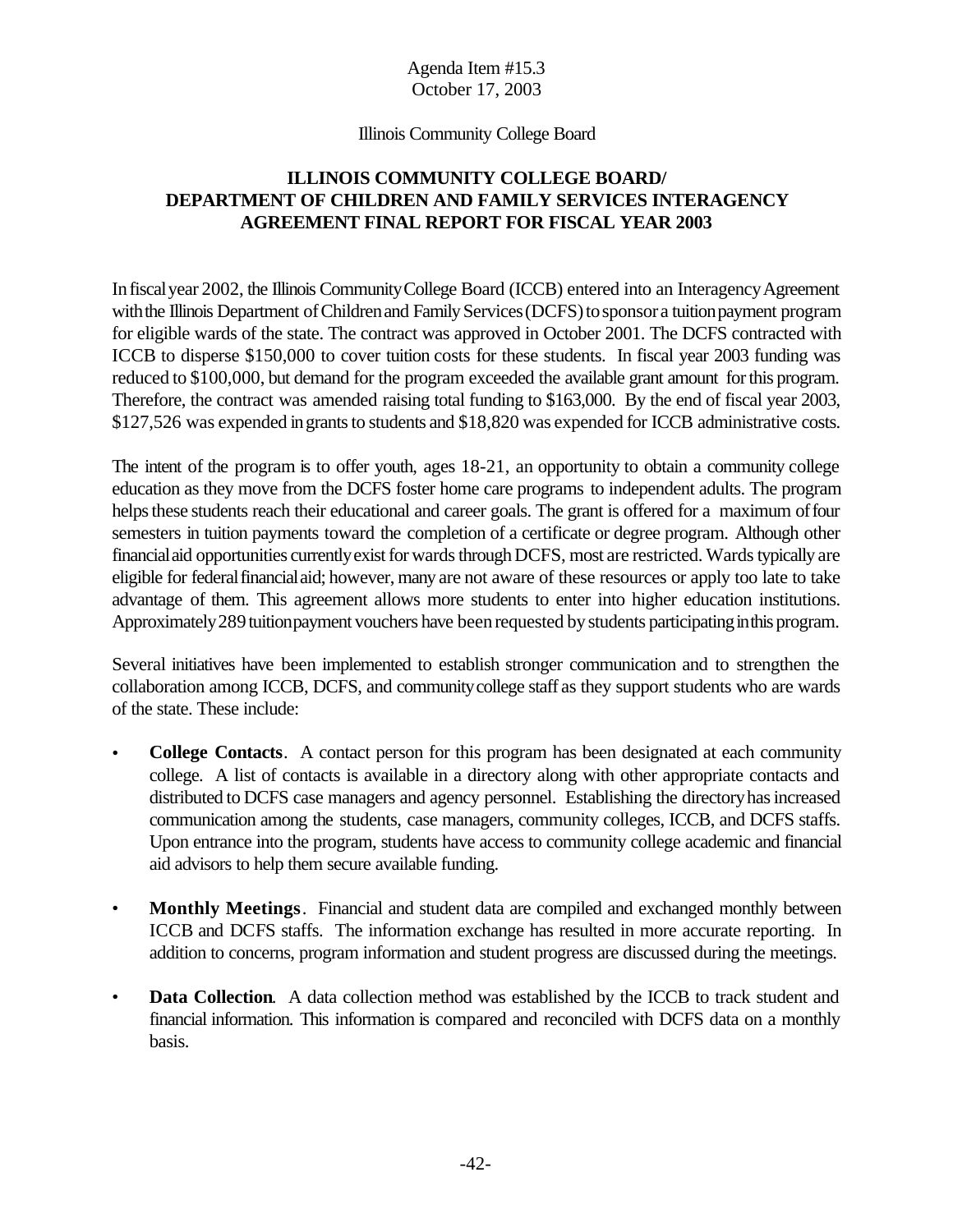**Communication.** A listserv was established to keep the contact persons and staff at both agencies informed on policies and to exchange information.

Challenges that have been noted and will be addressed in the upcoming fiscal year include:

- **Orienting students to a college environment**. Many students are first generation attendees and do not understand what preparations and skills are needed to succeed in college. An orientation session is needed to acclimate students to what is expected of them, such as good study habits and timely submission of classroom assignments.
- **Explaining the financial aid requirements and Free Application for Federal Student Aid (FASFA)forstudents,parents,and case managers**. Many students are not aware ofthe financial aid monies for which they can be eligible or procedures and deadline dates for submitting applications. Financial aid workshops sponsored on a frequent basis will help students understand the resources available to them and how to access them.
- **Keeping case managers updated on other available DCFS resources to help students with fees, book purchases, or other instructional materials not covered under this agreement.** Enhanced communications between DCFS, ICCBand communitycollege personnelcanensure that students receive the most current information on additional college requirements (i.e., books, supplies, dates for adding and/or dropping classes, etc.).

For fiscal year 2004, DCFS has approached ICCB staff with a Book Reimbursement Agreement under their Youth in College and Youth Scholarship Programs — two programs that serve wards of the state who are attending community colleges, but not participating in the tuition payment program. Community colleges would submit book purchase invoices for wards of the state to ICCB staff who would issue payment reimbursements to the colleges. Funding for the agreement is \$40,000 to serve approximately 80 students.

**Conclusion**. Prior to this agreement, many wards of the state could not avail themselves of the educational opportunitiesin community college because of the limited number ofscholarships offered byDCFS. Still, many were unaware of financial aid support provided bythe MAP grants or other scholarships under the Illinois Student Assistance Commission. Through the implementation of the ICCB and DCFS agreement, students have been given opportunities to enter higher education and to pursue academic and career goals. This program fulfills one of the action items under Pledge Six in the Illinois Community College Strategic Plan, *Promise for Illinois* — to increase financial aid opportunities for the neediest students.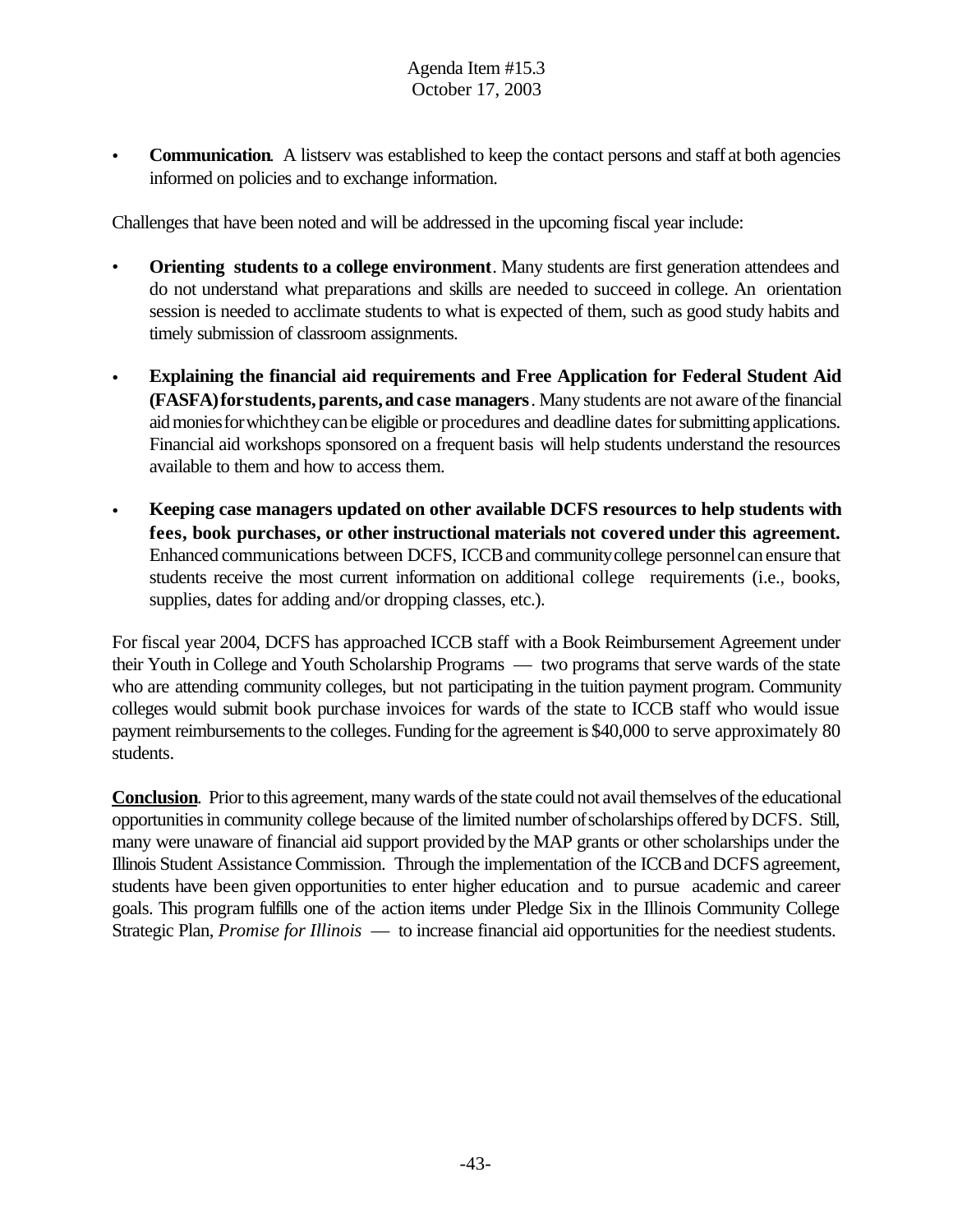#### Illinois Community College Board

# **ILLINOIS COMMUNITY COLLEGE BOARD LINCOLN'S CHALLENGE SCHOLARSHIP PROGRAM FINAL REPORT FOR FISCAL YEAR 2003**

The Lincoln's Challenge Academy (LCA) initiated operations in July 1993 with the intent to help students who have dropped out of high school to improve their likelihood of academic and personal success. During two classes within an academic year, the program offers 16-18 year old young men and women the social and employment skills necessary to be contributing members of their communities. The Lincoln's Challenge Academy includes a 17-month program starting with a 22-week residential experience where students learn self discipline, leadership, and responsibility. While enrolled, students are encouraged to pursue their GED certificate. Following the residency, the graduates enter a second phase, which includes returning to their respective communities to seek employment or pursue educational opportunities. Prior to the second phase, each student is matched with a mentor who advises him or her on employment and educational matters. To date, 6,973 students have graduated from the resident phase of the program, and approximately 76 percent (5,276) of the students admitted to the program have earned their GEDs.

The Illinois Community College Board is a partner with Lincoln's Challenge through an annual state appropriationto provide scholarships for graduates of the Academy. These scholarships give students an opportunity to continue their education at one of the 48 community colleges in Illinois. The scholarship award is \$1000 per semester for the fall and spring semesters and is offered for a maximum of two consecutive years. Recipients of the scholarship must meet specific qualifications, including completion of the Lincoln'sChallenge Academy's eight core values program and earning their GED certificate. To date, 1,886 students have received scholarship awards from this program.

Funding forthe program has varied. In fiscal years 1995 to 1998, the state allocationwas \$150,000 with a subsequent increase to \$175,000 for fiscal years 1999-2001. In fiscal year 2002, the allocation was reduced to \$125,000 and further reduced to \$120,100 in fiscal year 2003 due to state budget constraints. The allocation for fiscal year 2004 is to remain level at \$120,100. Expenditures for fiscal year 2003 were \$101,257 serving 133 students.

A major challenge for scholarship recipients is their attrition in college. The Academy offers potential high school drop outs an opportunity to succeed in an educational setting. Many students who received their GED certificates and expressed a desire to pursue a college education need intensive support services and mentoring. While a concerted effort is made at colleges to help these students, a significant number find the experience overwhelming for a variety ofreasons and decide not to re-enroll the following semester. Completion of their selected program of study is a primary concern for this student population. Due to the "at risk" nature of this population, renewal for enrollments are approximately 35 percent of the total scholarships issued each semester. Several initiatives have been implemented to encourage stronger communications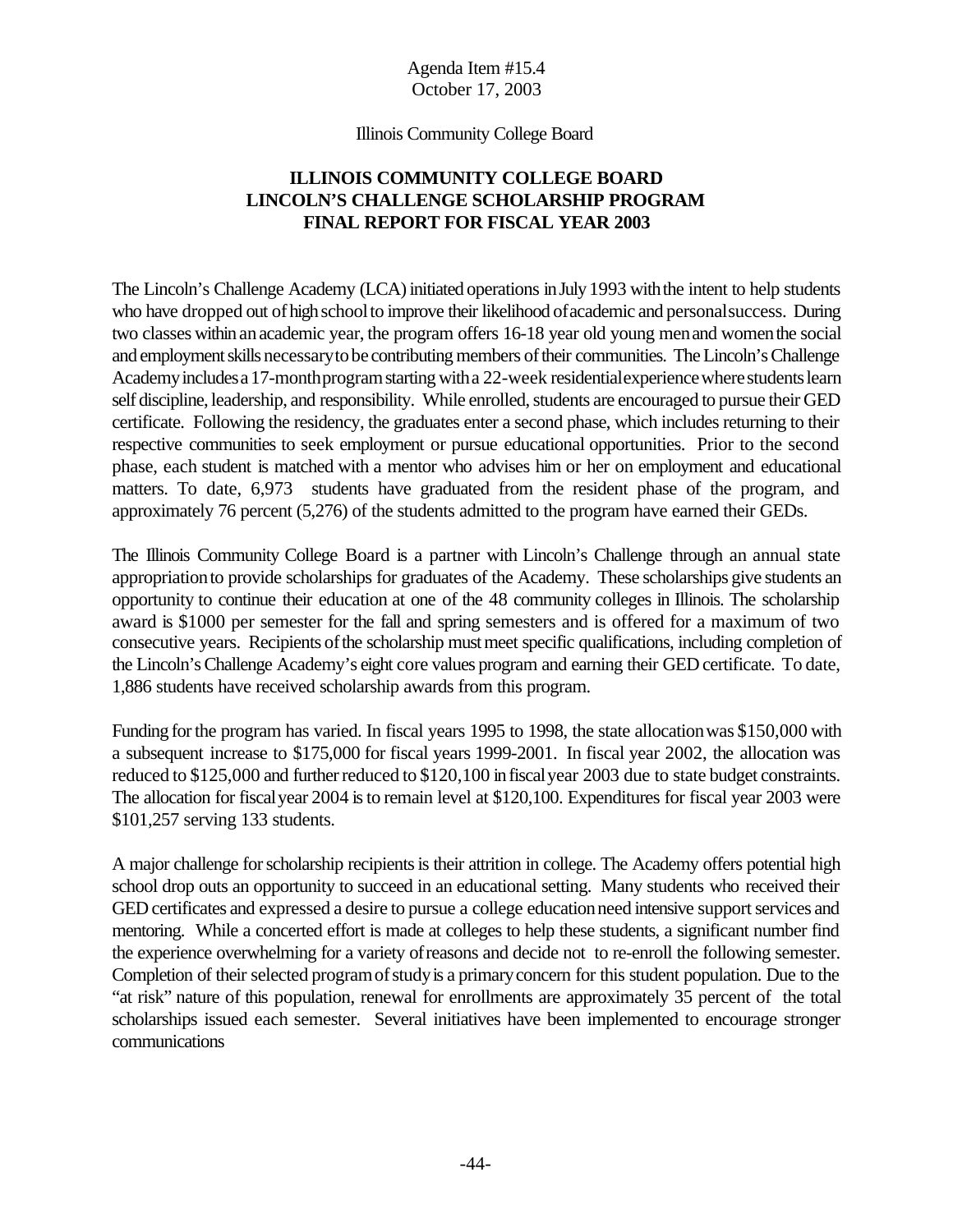between the ICCB, the Lincoln's Challenge Academy, and the colleges in an effort to support Lincoln's Challenge Academy graduates. Each initiative is described as follows:

- **College Contacts**. A community college contact has been designated at each community college. A list of these contacts is available in a directory along with other appropriate Academy contacts. The directory has been shared among the three partners, as well as placed in Lincoln's Challenge Academy student graduation packets. Establishing the directory has been a significant benefit to students as they have a specific person who can be easily contacted at each college. The other benefit of the directory has been the increased communication among the students and the staffs of community colleges, the Academy, and the Illinois Community College Board.
- **Data Base**. A Lincoln's Challenge data base was created to track pertinent student and program information. Items in the data base indicate student information; i.e., new and returning enrollees, expenditures, college attended, semesters attended, grade point average, and graduation date. Reports generated from this information show program strengths and areas of needed improvement.
- **Dual Credit Enrollment**. Plans are underway for creating a dual credit experience for students between the Academy and Parkland College. It is proposed that a dual credit course in computer technology and a psychology or sociology course be developed to equal three semester credit hours each for students who wish to pursue an associates degree. This dual credit experience is being introduced as a pilot project with the possibility of statewide expansion once the articulation agreement has been approved. Spring semester of 2004 is the projected start date.

The above initiatives have been undertaken to strengthen student retention; other activities identified below have been established to enhance communication:

- **Regional Workshops**. Three regional workshops with ICCB staff, Lincoln's Challenge Academy, and community college staff were held to discuss Lincoln's Challenge rules and brainstorm ideas to make the program more effective and efficient. Approximately 20-25 persons attended each workshop.
- **Advisory Committee**. Discussions at the three workshops resulted in the creation of the Lincoln's Challenge Scholarship ProgramAdvisoryCommittee. This committee is composed of representation from the ICCB, the Academy, and five community colleges. Its purpose is to create stronger communication among the three partners, thus improving services and the transition from the Academy to the community colleges for Lincoln's Challenge graduates. The committee meets quarterly via teleconferences to review, develop, and discuss the implementation of goals and objectives of the program. Input from the committee has been instrumental in adopting methods and strategies to enhance the program.